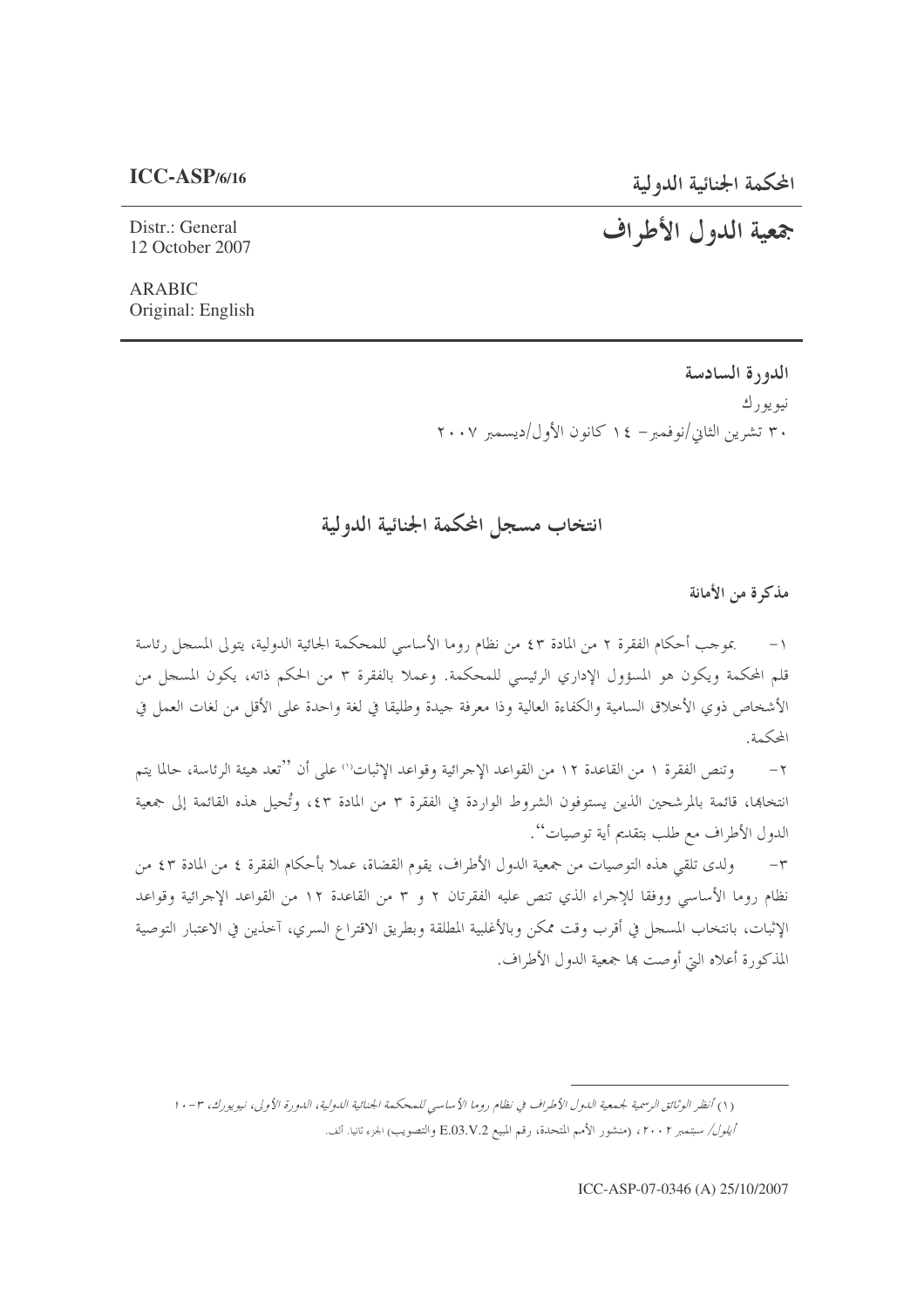#### الانتخاب الأول

وبموجب رسالة مؤرخة ١٥ نيسان/ أبريل ٢٠٠٣" عرض رئيس المحكمة الجنائية الدولية، متصرفا في هذا  $-\xi$ الشأن وفقا لما تنص عليه الفقرة ٤ من المادة ٤٣ من نظام روما الأساسي والفقرة ١ من القاعدة ١٢ من القواعد الإحرائية وقواعد الإثبات، على رئيس جمعية الدول الأطراف قائمة بأسماء ومؤهلات مرشحين اثنين لمنصب المسحل. (٣)

وفي ٢٣ نيسان/ أبريل ٢٠٠٣ اعتمدت الجمعية بتوافق الآراء التوصية ICC/ASP/1/Recommendation 1،  $-\circ$ داعية إلى أن يباشر القضاة انتخاب مسجل بالاستناد إلى القائمة التي عرضتها هيئة الرئاسة (ICC/ASP/1/11) وفقا للقاعدة ١٢ من القواعد الإجرائية وقواعد الإثبات.

وفي ٢٤ حزيران/ يونيه ٢٠٠٣، وبناء على توصية أوصت ها الجمعية، قام القضاة الذين عقدوا جلسة عامة،  $-7$ ووفقًا للإجراء المنصوص عليه في الفقرتين ٢ و ٣ من القاعدة ١٢ من القواعد الإجرائية وقواعد الإثبات، بانتخاب السيد برونو كاتالا (فرنسا) مسجلا للمحكمة الجنائية الدولية لمدة قوامها خمس سنوات، تبدأ في ٣ تموز/ يوليه ٢٠٠٣.

#### الانتخاب الثاني

وبموجب رسالة مؤرخة ٥ تشرين الأول/ أكتوبر ٢٠٠٧ (أنظر المرفق الأول) عرض نائب الرئيس الأول  $-\vee$ للمحكمة الجنائية الدولية، القاضي آكوا كوينيهيا، عملا بالفقرة ٤ من المادة ٤٣ من نظام روما الأساسي والفقرة ١ من القاعدة ١٢ من القواعد الإجرائية وقواعد الإثبات، على رئيس جمعية الدول الأطراف أسماء ومؤهلات عشرة مرشحين لمنصب المسجل هم: السيدة سلفانا أربيا (إيطاليا)؛ السيد ريتشرد تشتويند (المملكة المتحدة لبريطانيا العظمى وإيرلندا الشمالية)؛ السيدة أنونزياتا تشيارفولو (إيطاليا)؛ السيد آداما ديينغ (السنغال)؛ السيد دحون هوكينغ (أستراليا)؛ السيدة بلانكا باستور بورغونيون (إسبانيا)؛ السيدة كالياني بيلاي (جنوب إفريقيا)؛ السيد كلاوس راكويتز (ألمانيا)؛ السيد راما راو شنكوراثريباتي (الهند) والسيد ماركوس زيمر (سويسرا والولايات المتحدة الأمريكية) (أنظر المرفق الثاني).

<sup>(</sup>٢) ICC-ASP/1/11، المرفق الأول. (٣) المرجع نفسه، المرفق الثاني.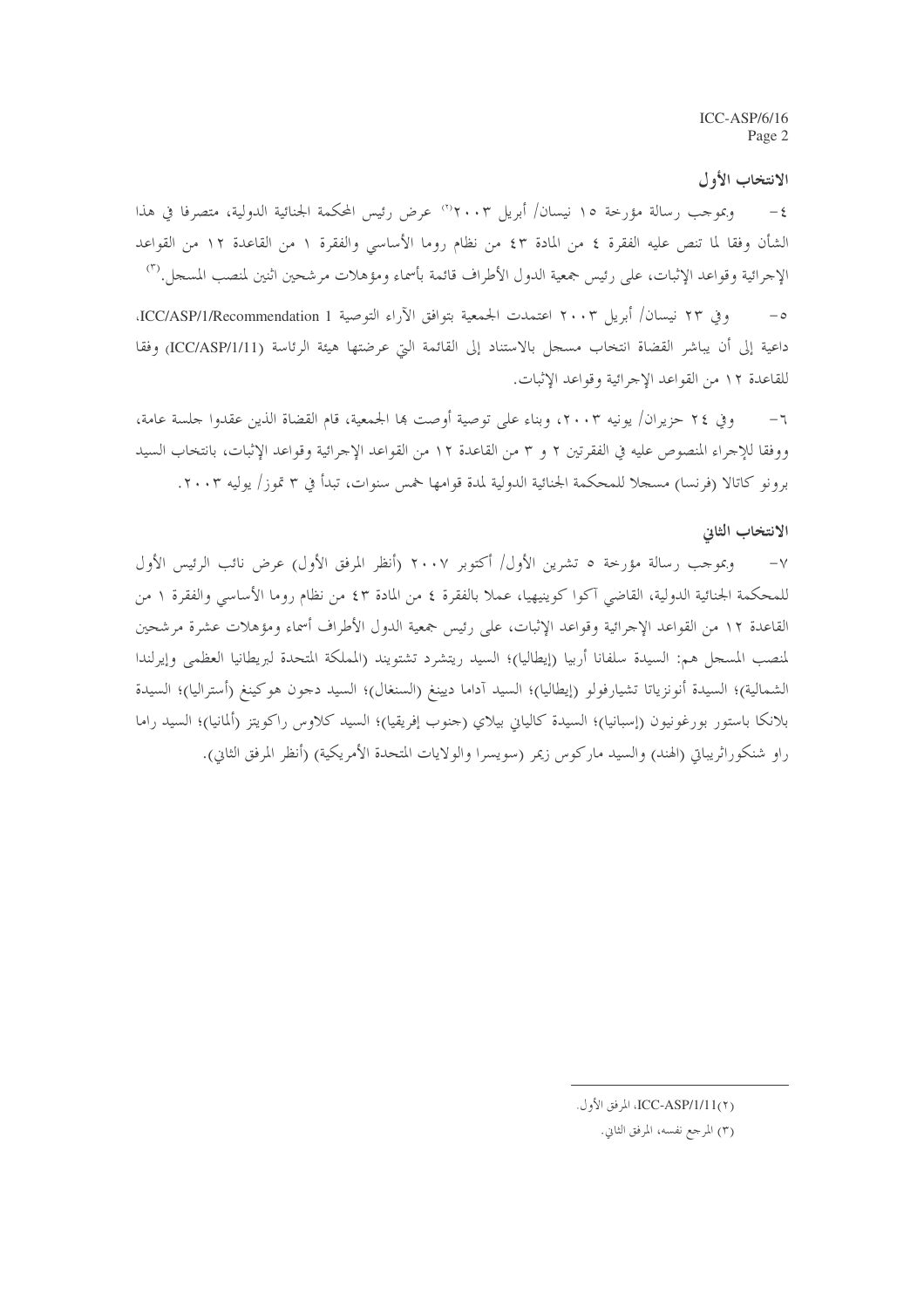# المرفق الأول رسالة مؤرخة ٥ تشرين الأول/ أكتوبر ٢٠٠٧ من نائب رئيس المحكمة الجنائية الدولية موجهة إلى رئيس جمعية الدول الأطراف في نظام روما الأساسي للمحكمة الجنائية الدولية

[الأصل: بالإنكليزية]

إلحاقا برسالة الرئيس المؤرخة ٥ حزيران/ يونيه ٢٠٠٧ وفي غيابه، يشرفني أن أعرُض على جمعية الدول الأطراف قائمة بمرشحين لمنصب مسجل المحكمة الجائية الدولية (''المحكمة'') الذين تتوفر فيهم المعايير المحددة في الفقرة ٣ من المادة ٤٣ من نظام روما الأساسي (''النظام الأساسي''). ويتم هذا وفقا للفقرة ٤ من المادة ٤٣ من النظام الأساسي والفقرة ١ من القاعدة ١٢ من القواعد الإحرائية وقواعد الإثبات (''القواعد'').

ومن بين طلبات الترشح لمنصب المسجل وعددها ٩٧ طلبا تلقتها المحكمة بعد أن تم الإعلان على نطاق واسع عن الشغور الحاصل عينت هيئة الرئاسة عشرة مرشحين هم أفضل من يستوفون الشروط التي نص عليها النظام الأساسي. هؤلاء المرشحون المرتبة أسماؤهم ترتيبا هجائيا لاتينيا هم الآتية أسماؤهم:

وتُرفق طيه نسخ من السيرة الذاتية للمرشحين المذكورة أسماؤهم عاليه مشفوعة بالبيانات الحافزة لهم على الترشح.

وهيئة رئاسة المحكمة تلتمس من جمعية الدول الأطراف موافاتها بالتوصيات التي ترغب في أن تتقدم بما وفقا للمادة ٤٣ من النظام الأساسي والمادة ١٢ من القواعد.

(التوقيع) آكوا كوانييهيا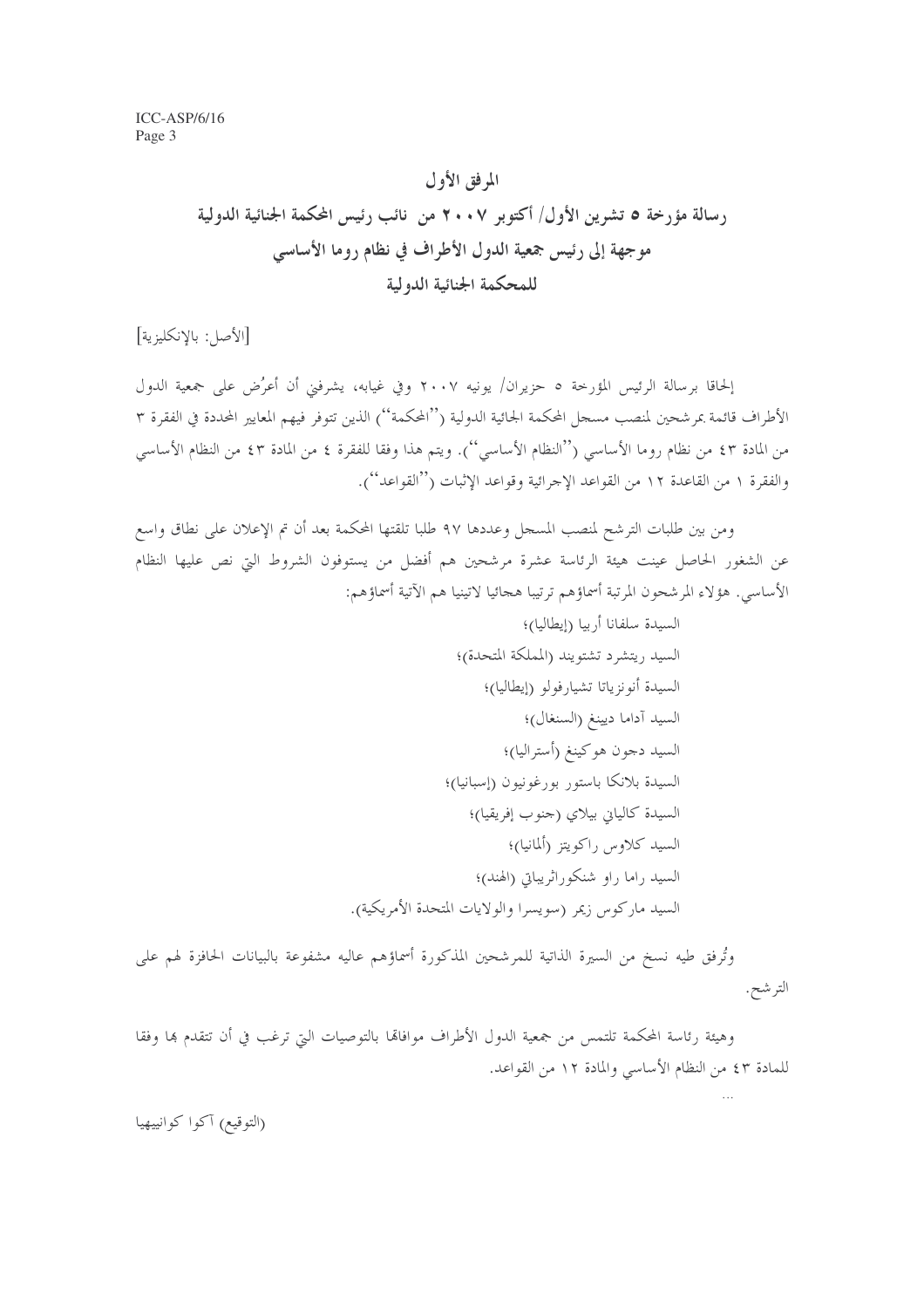# المرفق الثاني قائمة بالمرشحين مرتبة أسماؤهم ترتيبا هجائيا

# المحتويات

| الصفحة       | الاسم والجنسية                                       |
|--------------|------------------------------------------------------|
| $\circ$      | ١–  سلفانا أربيا (إيطاليا)                           |
| ۱.           | ٢– ريتشرد تشتويند (المملكة المتحدة).<br>.            |
| ه ۱          | ٣- أنونزياتا تشيارفولو (إيطاليا)                     |
| ۲ ۲          | ٤– آداما ديينغ (السنغال)                             |
| ۲ ۸          | ٥–  دحون هوكينغ (أستراليا)                           |
| ۳۲           | ٦– بلانكا باستور بورغونيون (إسبانيا)                 |
| ٣٦           | ٧– كالياني بيلاي (حنوب إفريقيا)                      |
| $\zeta$ .    | ٨– كلاوس راكويتز (ألمانيا)                           |
| ٤V           | ۹– راما راو شنكوراثريباتي (الهند)                    |
| $\circ \vee$ | ١٠– ماركوس زيمر (سويسرا والولايات المتحدة الأمريكية) |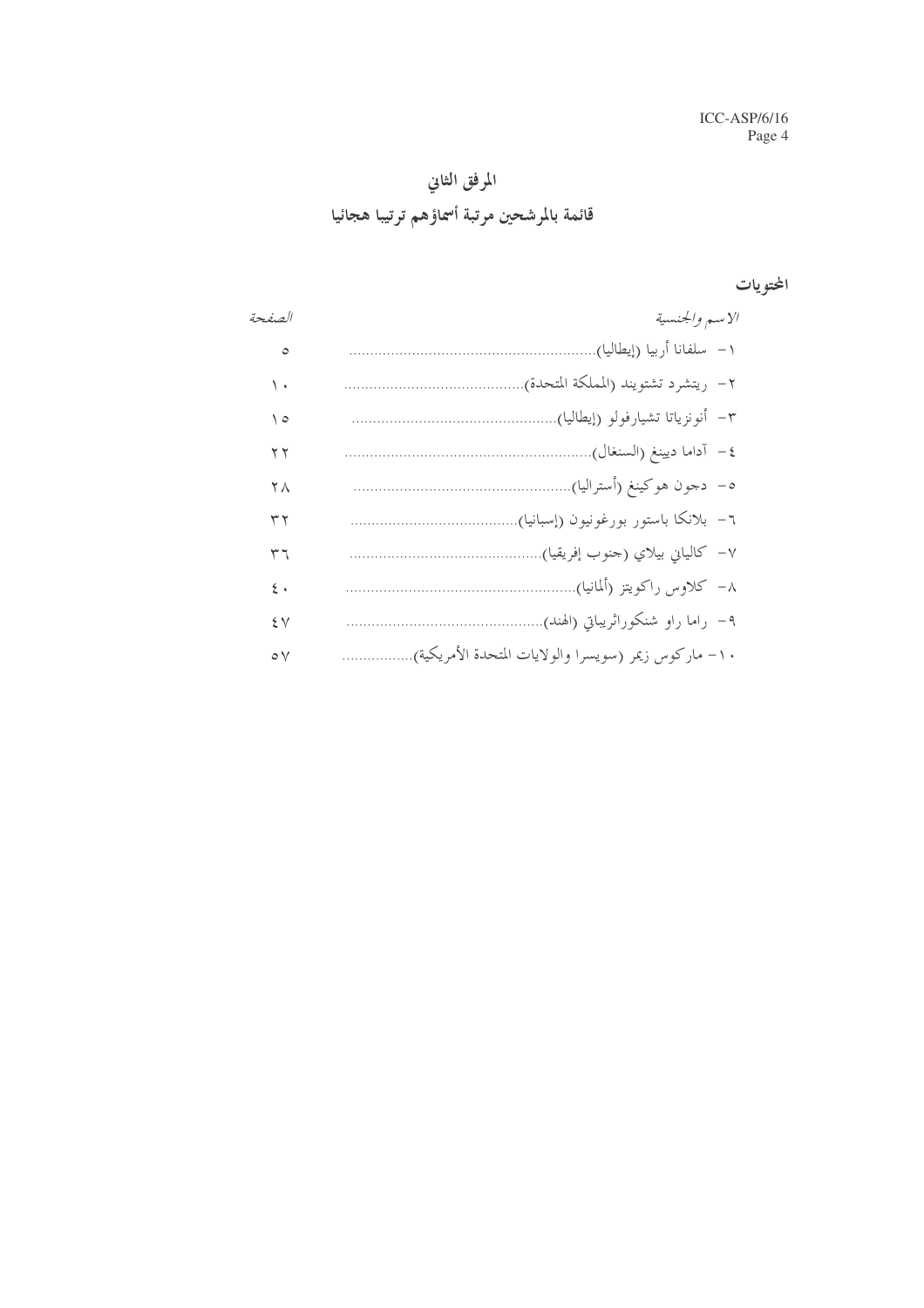### المرفق الثالث

قائمة بالمرشحين مرتبة أسماؤهم ترتيبا هجائيا مع بيانات بالمؤهلات

آربيا، سيلفانا (إيطاليا)  $-1$ 

[الأصل: بالإنكليزية]

بيان الحافز على الترشح

أقدم طلب ترشيحي للمنصب الذي تقدم ذكره بحكم أنني منذ أن شاركت في وضع نظام روما الأساسي للمحكمة الجنائية الدولية، بصفيٍّ عضوا في الوفد الإيطالي للمؤتمر الدبلوماسي المعقود في روما عام ١٩٩٨، كنت ولم أزل على قناعة بأن قيام محكمة جنائية دولية تتميز بالفعالية بجانب العمل الجاد على التنفيذ الحق للمقومات المكملة لها، هما وحدهما العنصران الكفيلان بإقرار العدل في العالم أجمع. والنتائج والانجازات الملموسة هي وحدها القادرة على بناء الثقة في أي مؤسسة قضائية.

لهذا الغرض، من الضرورة بمكان أن تُرسم، في المرحلة الراهنة، السياسات والإجراءات التي تحتاجها المحكمة الجنائية الدولية من خلال الاستفادة من أفضل المعارف والحبرات.

وأنا مستعدة، وقد اكتسبت حبرة طويلة مدة ٣١ سنة ونيف في المسائل القانونية والقضائية، للعمل بشكل فعال على وضع السياسات والإجراءات الخاصة بالمحكمة الجنائية الدولية من ناحية وعلى تنفيذ تلك السياسات والإجراءات من ناحية أخرى.

وأنا أرى أن عملية وضع ذلك يتوقف أيضا على قدرة المؤسسة على الاستفادة من الخبرات السابقة للمحاكم المخصصة (المحكمة الجنائية الدولية ليوغسلافيا السابقة والمحكمة الجنائية الدولية لروندا.). وفي هذا السياق، يمكن أن تكون السنوات الثماني التي عملت طيلتها بالمحكمة الجنائية الدولية لروندا عاملا يساعد على تحقيق الانتقال السلس المتماسك.

وإن خبرتي الطويلة بالإجراءات القضائية يمكن أن تنفع في إقامة علاقات خارجية وداخلية ترمى إلى إقامة تعاون حديث وفعال بين المؤسسة والدول والمنظمات الخارجية.

وبحكم مهنتي كقاض محترف في إيطاليا، قمت بالإشراف المباشر على سير عمل قلم المحاكم وطورت كفاءته باستخدام أدوات وقواعد بيانات إلكترونية بالغة التطور .

وإذا ما عُينت مسجلا، سأولى اهتماما خاصا بشفافية المؤسسة وكفاءتما بغية اكتساب ثقة الدول والأفراد سواء بسواء.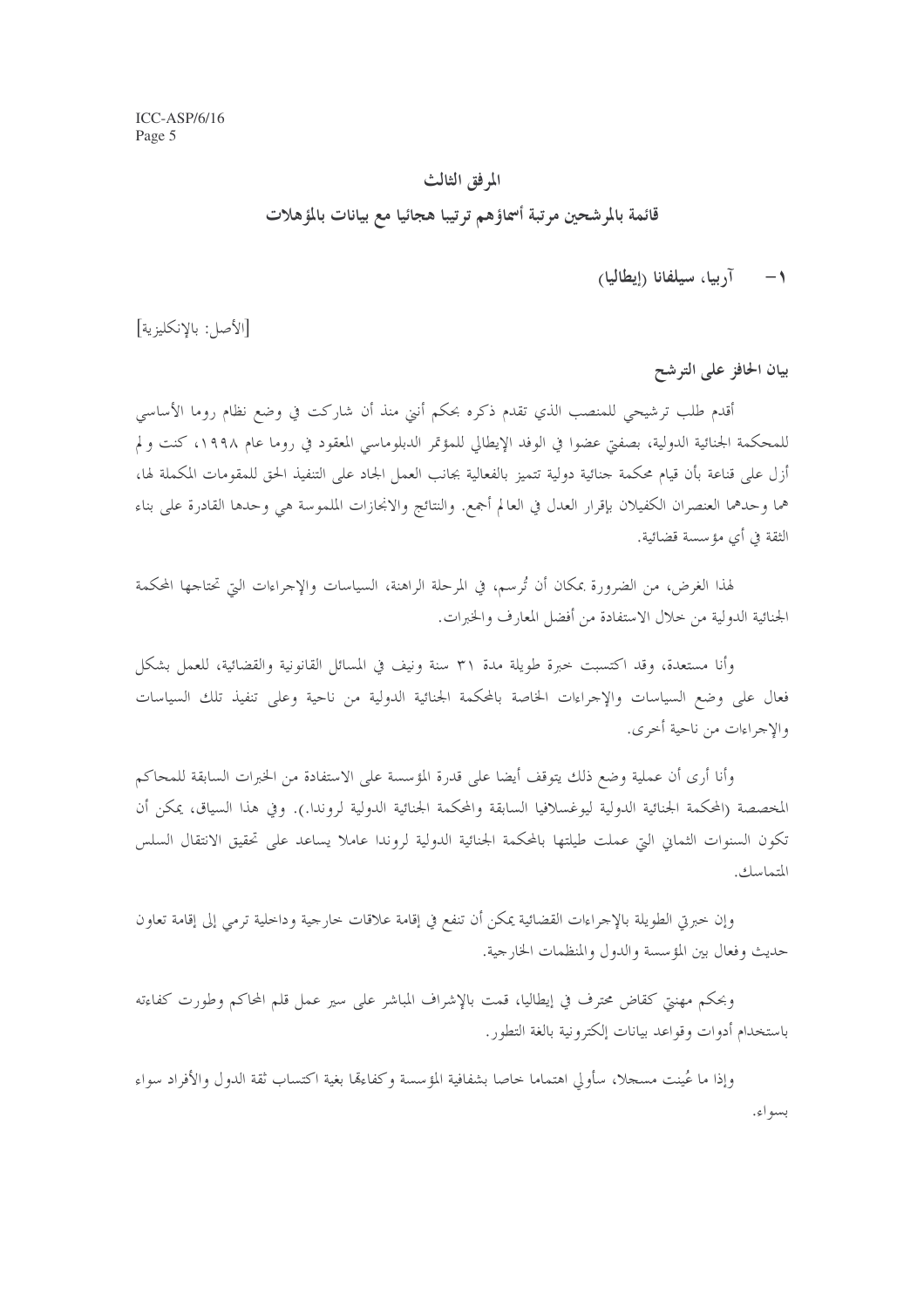وسأعمل على النهوض بالكفاءة والشفافية في إحاراءات التوظيف والاستفادة القصوى من الموارد المتاحة مع التحلي بنظرة واقعية إلى الاحتياجات وخطط العمل.

وستُبحث وتُطبق على النحو الواحب مبادئ الاقتصاد وأفضل الممارسات في كافة ما يتم توخيه من إجراءات. وستُتاح لي، بصفيّ امرأة فرصة إثبات كفاءاتي وقدرتي على الأداء على النحو الذي ينال رضا كافة الهيئات والأفراد المعنيين بالواجبات الملقاة على عاتق مسجل المحكمة الجنائية الدولية، وذلك مع العمل الدؤوب وبحزم في سبيل تحقيق ما تتوخاه المحكمة من أهداف.

بيان المؤهلات

## التعليم

ماجستير حقوق، من جامعة بادوفا، إيطاليا، شباط/ فبراير ١٩٧٦.

دورات دراسية عليا:

- رابطة حقوق الإنسان الكندية، مونتريال، ١٩٩٥.
- آكاديمية لاهاي للقانون الدولي، ١٩٩١، ١٩٩٢، ١٩٩٣.
	-
	- المعهد الدولي رويي كاسان لحقوق الإنسان، ١٩٨٩.
- تجربة عملية في مجال تجهيز الإجراءات القضائية المحوسبة منذ عام ١٩٩١.
- تدريب في مجال المحاماة، أروشا، كانون الأول/ ديسمبر ٢٠٠١، شباط/ فبراير ٢٠٠٣.
- تدريب في مجال الميزنة القائمة على أساس النتائج، المحكمة الجنائية الدولية لروندا التابعة للأمم المتحدة، أروشا، نيسان/ أبريل ٢٠٠٣.

المهارت و/ أو الخبرات المهنية

- ممارسة القضاء كنائب عام وقاض
	- القانون الدولي
- القانون الجنائبي وقانون المرافعات
	- حقوق الإنسان
	- قاعدة بيانات قانونية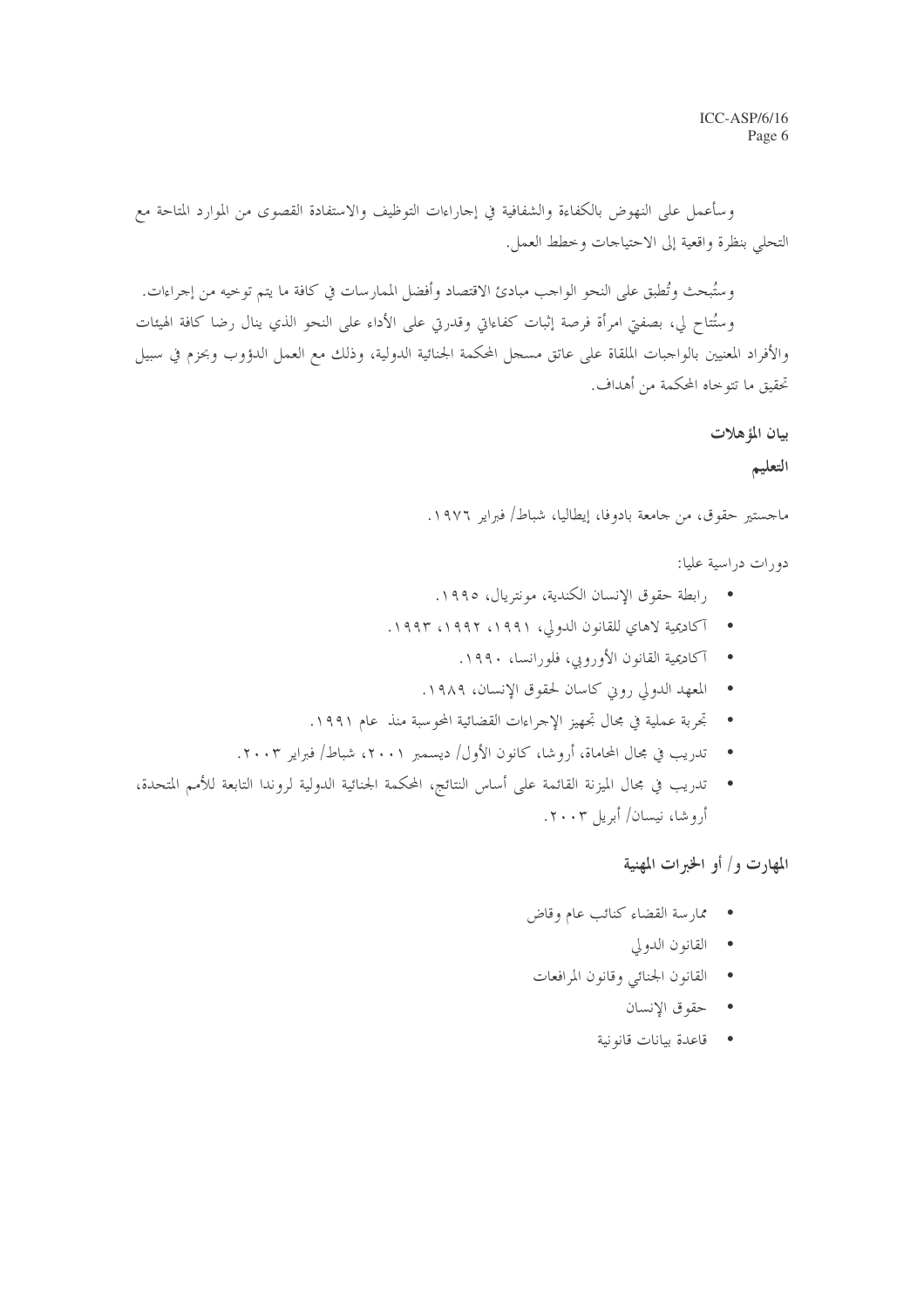أهم الخبرات العملية ذات العلاقة

- ١٩٧٦–١٩٧٨: محام لدى شركة للمحامات، مُنحت الإجازة في المحاماة، فينيسيا.
- حزيران/ يونيه ١٩٧٩: أُسند إلى منصب قاض ونائب عام بعد اجتياز امتحان تنافسي عام.  $\blacksquare$ 
	- ١٩٧٩-١٩٨٢: قاض ونائب عام، فينيسيا.  $\bullet$
	- ١٩٨٣-١٩٨٨: قاض تناول القضايا الجنائية والعمالية، فينيسيا.
		- ١٩٨٨-١٩٩٣: قاض في مدينة روما.
- ١٩٩٣–١٩٩٨: قاض بدائرة الاستئناف الأولى، معنية بالقضايا الجنائية (الجرائم المنظمة على المستويين الدولي والداحلي، غسيل الأموال، الاتجار الدولي بالمخدرات، الفساد وانتهاك الحقوق، التعدي على الأطفال).
	- ٣٠ حزيران/ يونيه ١٩٩٦: رُقيت إلى منصب قاض بمحكمة النقض العليا.
- منذ ٢٤ تشرين الأول/ أكتوبر ١٩٩٩: وكيل أول للمدعى العام، مكتب المدعى العام للمحكمة الجنائية الدولية لروندا. ومن تشرين الأول/ أكتوبر ١٩٩٩ إلى أيار/ مايو ٢٠٠٣، وُضعت الصيغة النهائية الجديدة لاثنيّ عشرة لائحة اقمام واعتُمدت تحت مسؤولييّ الخاصة. وقد كُلفت بالاطلاع بالإجراءات التمهيدية لاثنتين وعشرين قضية.

كنت على رأس الهيئة التي تولت المقاضات في أكبر قضية عُرضت على المحكمة الجنائية الدولية لروندا (''قضية بوتاري'') التي مثُل فيها ستة متهمين، بمن فيهم وزيرة سابقة للأسرة والشؤون النسائية، وهي المرأة الوحيدة حتى الآن التي وُجهت إليها قممة الإبادة الجماعية والجرائم ضد الإنسانية والاغتصاب أمام العدالة الجنائية الدولية. وترأست الهيئة التي مارست الادعاء في قضية سيرومبا، أول قس كاثوليكي اقمم بجريمة الإبادة الجماعية وبارتكاب جرائم ضد الإنسانية وأُدين بارتكابه تلك الجرائم.

- ١٥ كانون الأول/ ديسمبر ٢٠٠١ إلى ٢٠ كانون الأول/ ديسمبر ٢٠٠٢: عُينت رئيسة بالوكالة  $\bullet$ للادعاء، تُشرف على نحو ٩٢ موظف بمن فيهم ٨ أفرق للمحاكمة.
- منذ ١ تموز/ يوليه ٢٠٠٧: رُقيتُ لمنصب رئيس هيئة الادعاء معنية بتوجيه وإدارة ١٢ فريقا للمحاكمة، ووحدة الأدلة وقسم التحقيقات.

الخبرات العملية الأخرى ذات العلاقة

- محاضرة في مجال حقوق الإنسان، جامعة لويس، روما، (١٩٨٩–١٩٩٣).
- مدرٌّ سة في مجال حقوق الإنسان بمدرسة ضباط الشرطة، روما (١٩٩٠–١٩٩٢).
- مدرٍّ سة لقاعدة البيانات الإلكترونية ''إنتالجيور فايند''، سي إي دي، محكمة النقض (١٩٨٧–١٩٨٩).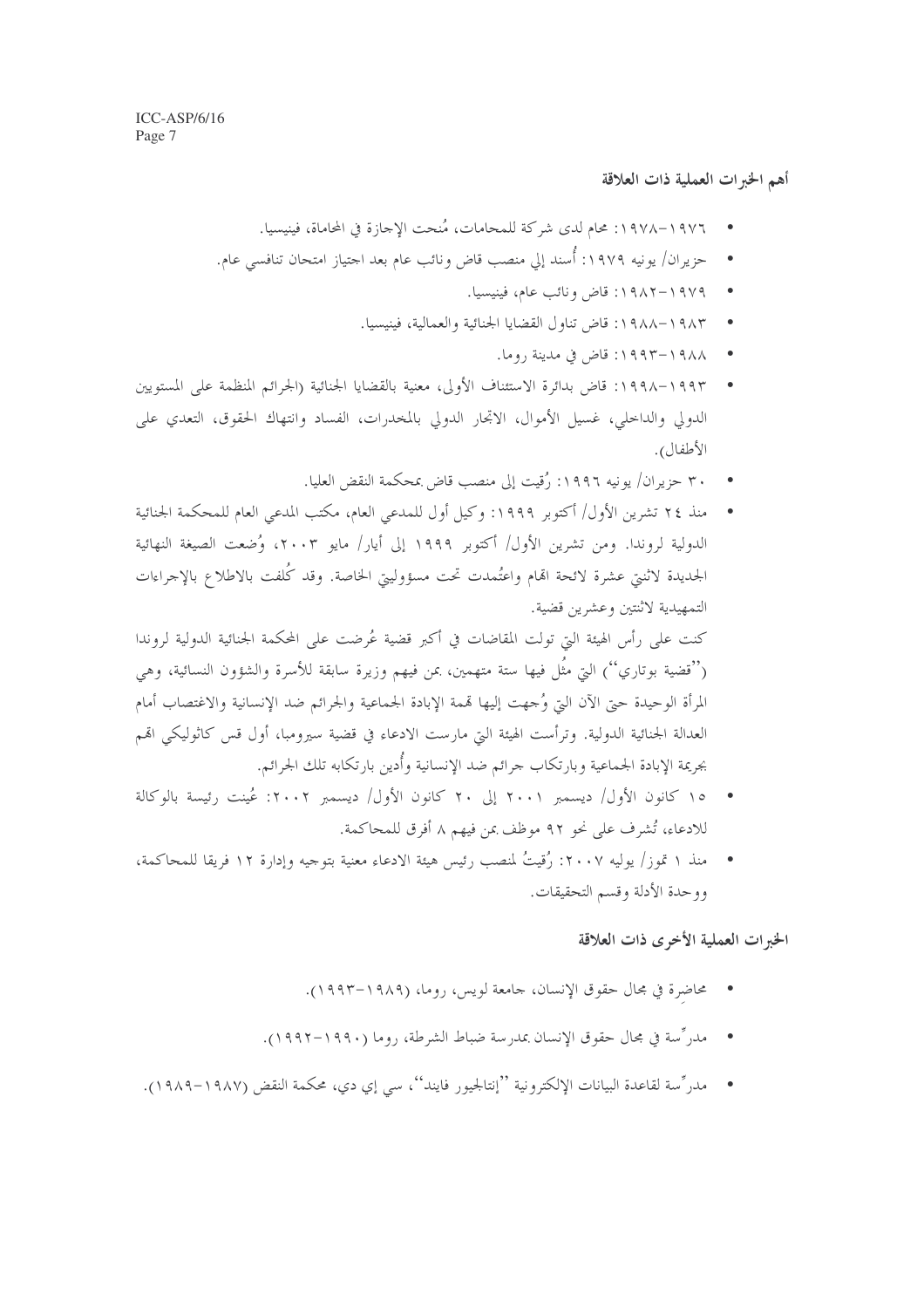- عضو هيئة التحرير لمجلة ''I diritti dell'uomo, cronache e battaglie ''، روما، (اعتيارا من عام  $(1919$ 
	- مستشارة لدى المنظمات غير الحكومية والمركز الإقليمي للتدخل من أجل التعاون (CRIC) بشأن حماية  $\blacksquare$ حقوق الإنسان في مجال الهجرة غير الشرعية.
		- مسؤولة عن مشروع '' عديمي الجنسية'' ومنسقة لهذا المشروع الذي تلقته اللجنة الأوروبية في السنة الأوروبية لمناهضة العنصرية (١٩٩٧).
- عُينت ممثلة لوزارة العدل الإيطالية بالحلقة الدراسية الدولية المعنية بـــ''العنف ضد القُصّر '' وقدمت تقريرا بشأن ''العمل المشترك الأوروبي والقانون الإيطالي لمكافحة الاتحار بالأشخاص والاستغلال الجنسبي للأطفال''، مدريد ٣–٦ تشرين الثاني/ نوفمبر ١٩٩٧.
	- عُينت ممثلة لوزارة ا لعدل الإيطالية لبرنامج كروتيوس– الحلقة الدراسية الدولية المعنية بـــ ''ضحايا الاجرام''، , وما ٢٧–٢٩ أيار/مايو ١٩٩٩.
- عُينت ممثلة لوزارة العدل الإيطالية بالحلقة الدراسية الدولية حول ''ضحايا الإجرام في الاتحاد الأوروبي''، أوميا، السويك، ١٩٩٩.
- عينتها اللجنة الأوروبية خبيرة في مجال تعبئة الخبرات في بلغاريا ذات الشأن بـــ ''غسيل الأموال''، مكتب تبادل معلومات المساعدة التقنية– المرجع N102 آذار / مارس ١٩٩٨ (العقد رقم ٩٨/٠١٢).
- عُينت مندوبة إيطاليا لدى المؤتمر الدبلوماسي للمفوضين المعنى بإنشاء محكمة جنائية دولية، روما، حزيران/ يونيه- تموز/ يوليه ١٩٩٢.
	- ضيفة محاضرة في المنتدى المعنى بالجريمة الدولية وعبر الوطنية، Teramo، شباط/ فبرايه ٢٠٠٣.  $\blacksquare$
	- ضيفة محاضرة بالحلقة الدراسية الدولية حول: La ricerca per la pace in Italia, attori, strategie e  $\bullet$ .risorce، جامعة دي بادوفا، ٢٥ تشرين الأول/ أكتوبر ٢٠٠٣.

## أهم المنشورات ذات العلاقة

- I provvedimenti di polizia (Nuovissimo Digesto, Utet, 1986) ، مقال حول إجراءات الشرطة، (1986, Utet
- "La Giurisprudenza italiana e la Convenzione Europea dei diritti dell'Uomo", بمقال حول ,  $\bullet$ Rivista internazionale dei Diritti dell'Uomo, Milano, N.1/1999 (European Convention on human rights and domestic Italian law)
	- مقال حول اتفاقية حقوق الطفل .(Edizioniscientifiche italiane, 1994).  $\bullet$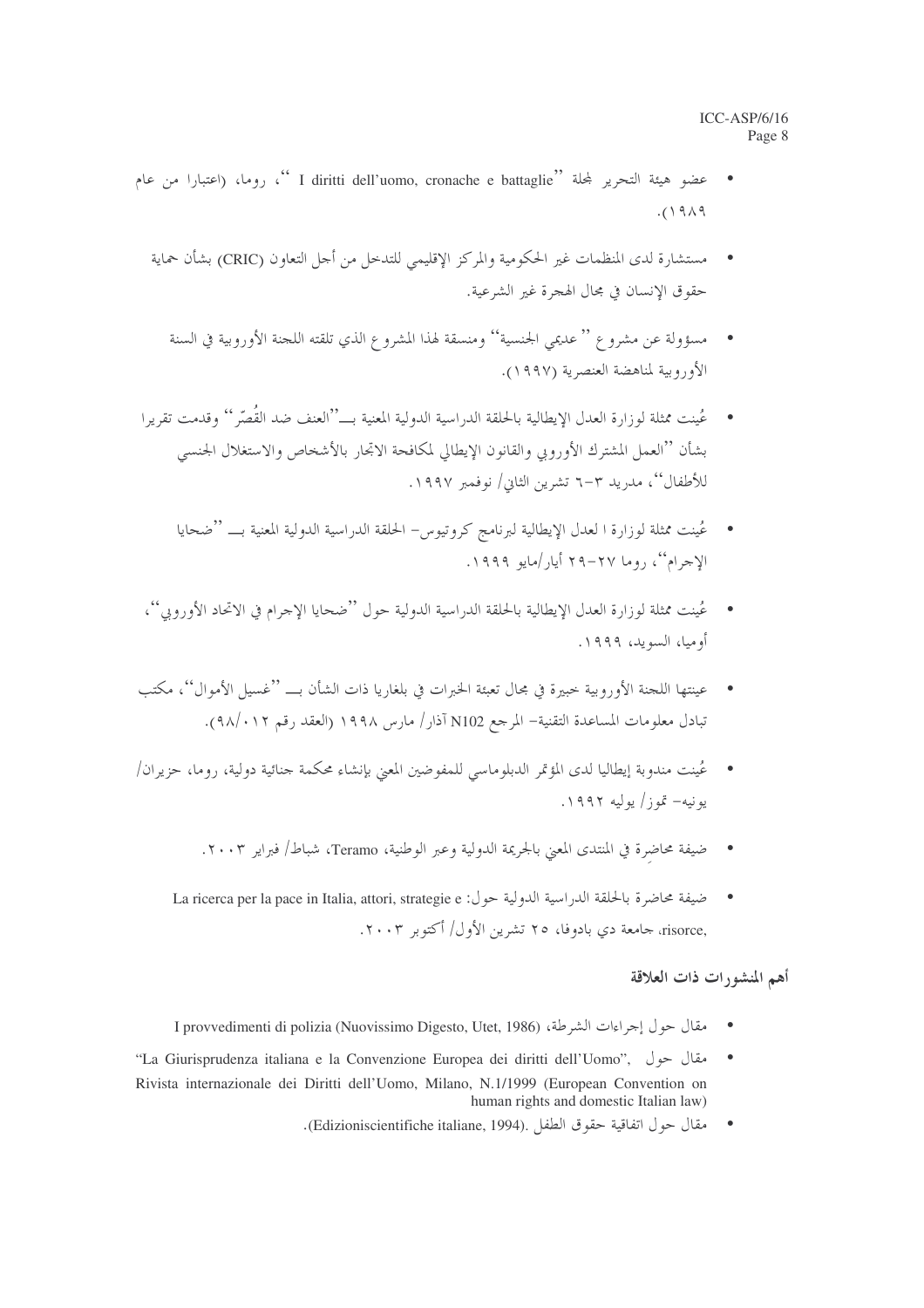- "I minori extracomunitari: problemi + • تقرير عن القضايا القانونية المتعلقة بالأطفال المه giuridici", XV International meeting, Child Health Plan '98, Ancona, Italy, 1998-05-28/30, Editor: G.M.Caramia, pp. 83-95
- Commentario breve ai Trattati della Comunità e dell'Unione europea, edited by Fausto Pocar, published by Cedam, Padova 2001 (commentary sub articles 39/42; 125/130; 136/140).

كلمات ألقيت أثناء حلقات دراسية وطنية ودولية كُرست للمواضيع التالية

- L'elemento oggettivo del sequestro di persona. Linee evolutive della giurisprudenza italiana", · XXVII International Course for magistrates, Centro studi Luigi Severini, Perugia, Italy, September 1980.
- Il diritto alla rettifica alla luce delle recenti riforme, XXVIII International Course for  $\bullet$ magistrates, Centro studi Luigi Severin, Perugia, Italy, September 1981
- Aspetti privatistici del diritto alla salute, C.I.D.I.S. Conference, Jesolo, Italy, 1981. Istituzione del giudice di pace nell'ordinamento giuridico italiano, XXIX International Coursefor magistrates, Centro studi Luigi Severin, Perugia, Italy, September 1982
	- Il principio di specialitá nell'estradizione, XXX International Course for magistrates, Centro studi Luigi Severini, Perugia, Italy, September 1983
		- Banche dati e segreto professionale, INFOLEX, Venezia, Italy, 1987.
- Presentation to the Conference on "Tutela dei diritti umani: il contributo italiano, Session II,  $\bullet$ Diritto di asilo e motivi umanitari, Rome, May, 1994, ISG, CNR.

اللغات

- اللغة الأم: الإيطالية
- المعتقد منهم.<br>• لغات أخرى: تتكلّم الإنكليزية بطلاقة تتكلم الفرنسية بطلاقة إلمام بمبادىء اللغة الإسبانية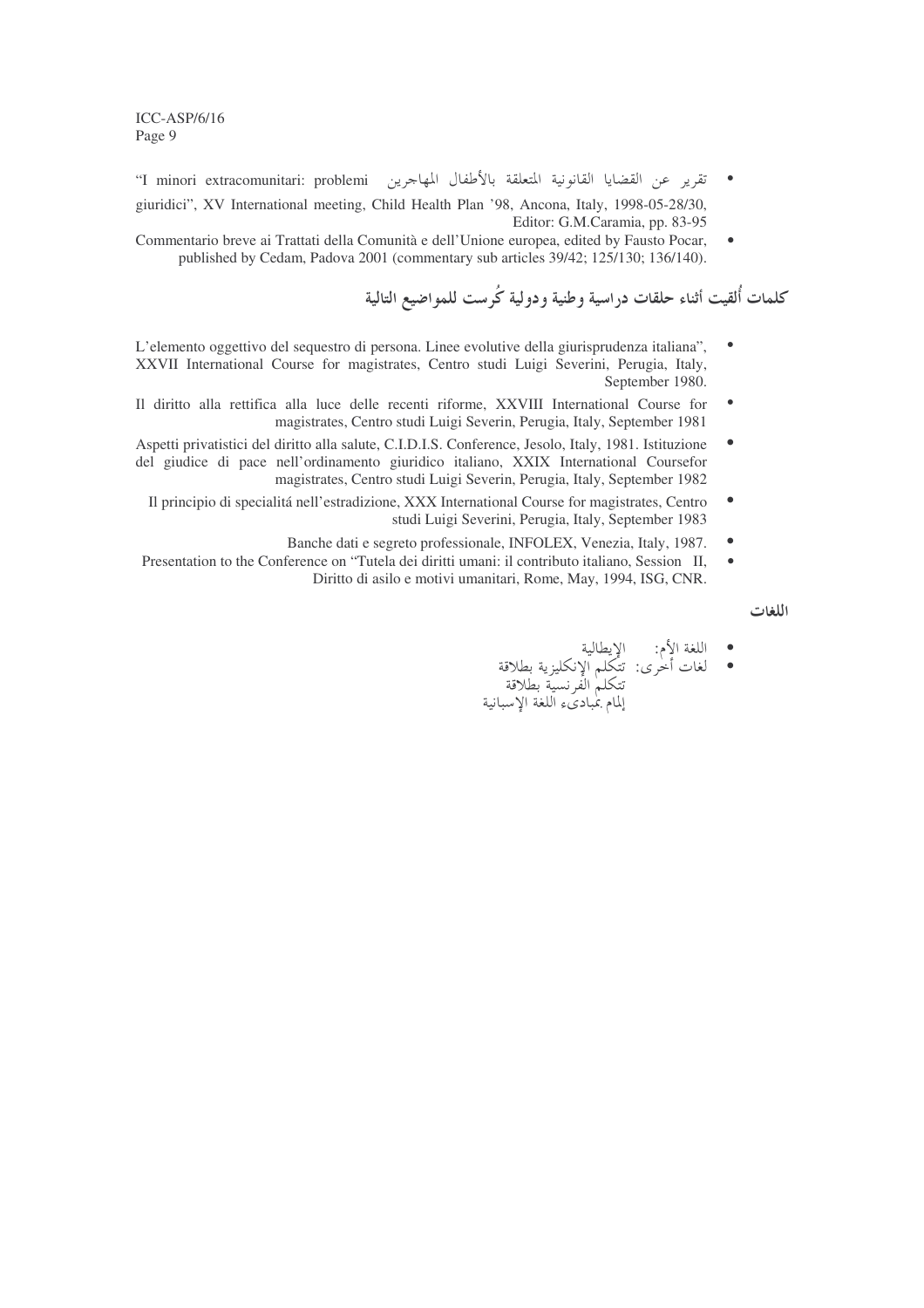تشاتويند، رتشارد (المملكة المتحدة)  $-7$ 

[الأصل: بالإنكليزية]]

### بيان بالحافز على الترشح

أنا أومن إيمانا راسخا بسيادة القانون. كما أومن بأن من العناصر الحيوية في أي نظام قانوين داعم لسيادة القانون ما يتمثل في نظام قضائي يُرى أنه قادر على ضمان اتخاذ القرارات الحيادية والواضحة. ومن الواضح حدا، في أي سياق وطني، أن الهيار سيادة القانون يمكن أن تترتب عليه نتائج وخيمة بالنسبة للمحتمع المديي وللحكومة على حد سواءٍ. وقد شهدت حقيقة كهذه مشاهدة واقعية في كلِّ من جزر سليمان وسيراليون. النظام القضائي في جزر سليمان كان يحظى باحترام كبير في الأساس. فلم تكن تشوبه شائبة الفساد. والقرارات التي يكون مصدرها المحاكم قرارات كانت تعتبر على العموم مقسطة ونزيهة وكان يُتقيد هِا حيّ بعد الانقلاب الذي حدث سنة ٢٠٠٠ حين الهارت سائر الأجهزة الحكومية. أما في سيراليون فقد كان يُنظر إلى النظام القضائي على أنه جزء من المشاكل السابقة التي قادت إلى الحرب المدنية التي دارت رحاها مدة عشر سنوات. وكان يُعتقد أن من يشغل المحاكم هم أناس معينون تعيينا سياسيا لم يسلموا من الفساد ونتيجة لذلك لم يحظوا باحترام الجمهور والحال أفمم جهدوا ولم يزالوا يجهدون حفاظا على حلقياقمم ونزاهتهم وسلطتهم.

وكان من الواضح أيضا من خلال ردود الأفعال في جزر سليمان وسيراليون أن الجمهور يتعطش"للعدالة" كجزء من أي عملية مصالحة تتم. وهذا التعطش لم يكن بالضرورة لمعاقبة الجناة ولكن كانت هناك حاجة ماسة بالنسبة لمن كانوا ضحايا في السابق أن يجدوا مكانا ما لرواية ما حدث لهم.

وأنا أعتقد أن المحكمة الجنائية الدولية تعتبر، في السياق الدولي، جزءا مهما من النظام العالمي لدعم سيادة القانون دوليا ولمناصرة الحقوق والالتزامات التي تفرضها على الأمم المعاهدات والاتفاقيات (كاتفاقية الأمم المتحدة لمنع جريمة الإبادة الجماعية والمعاقبة عليها). والمحكمة الجنائية الدولية تعتبر، من منظور الوصول إلى العدالة، إضافة قيمة للمحاكم والعمليات الوطنية القائمة حاليا.

ثم إن الدور المنوط بالمدير القضائي أو المسجل هو دور محوري بالنسبة لأية محكمة والمفروض في هذا الدور أن يُيسر عمل الجهاز القضائي. وهذا الدور يستدعى خبرات معينة وأنا أعتقد أنني أملك هذه الخبرات.

لقد أتيحت لى فرصة صقل مهاراتي التنظيمية مدة زادت على ١٥ سنة في أوضاع صعبة. فقد كان على أن أعمل استنادا إلى ميزانية محدودة وآجال صارمة. وكان على كذلك أن أشيِّد نظما فلجأت إلى الارتجال والابتكار بسبب الافتقار إلى الموارد. وأنا حبير بوضع الأولويات في مجال احتياجات المحكمة.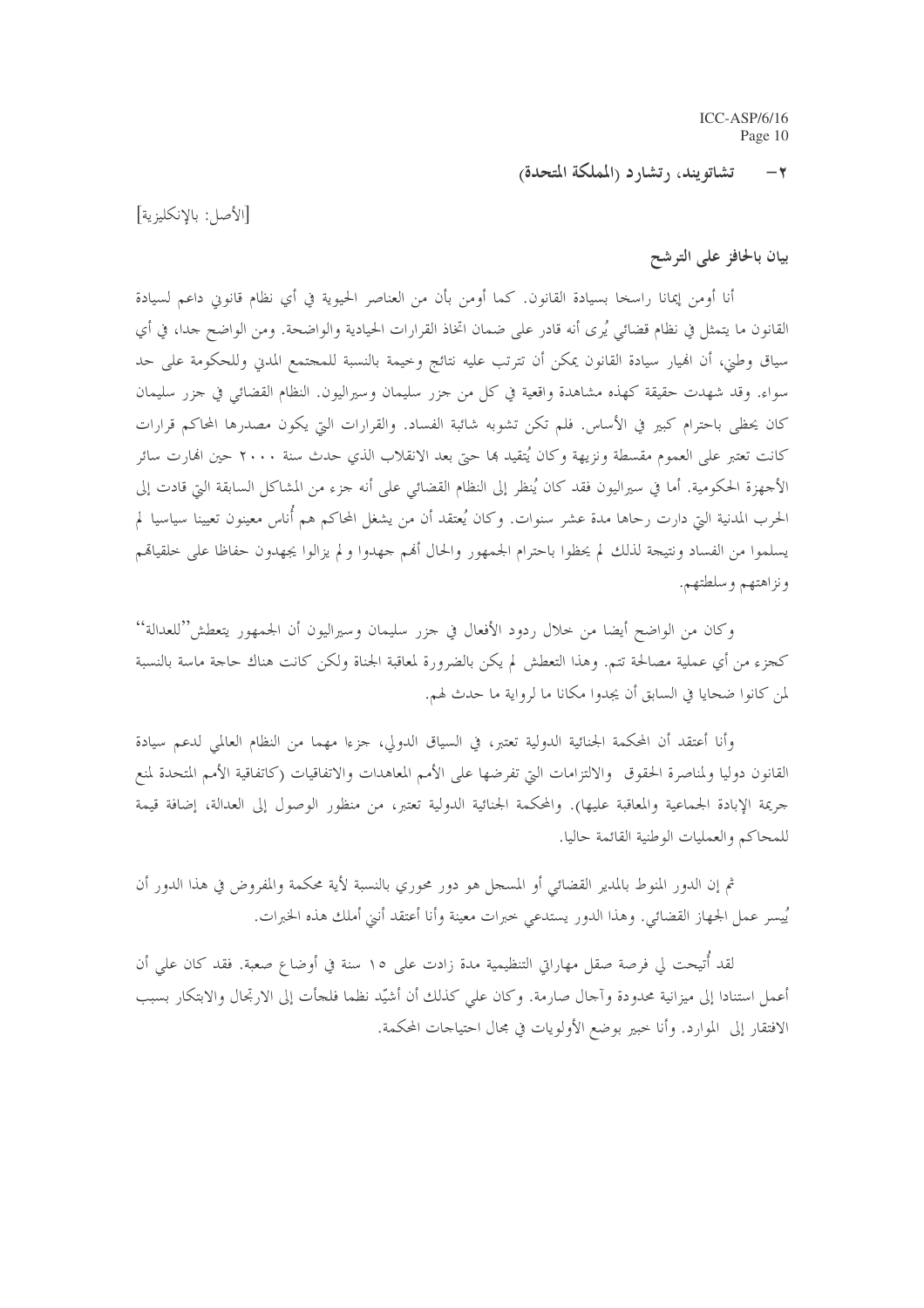وقد حرصت على الدوام على أن تكون الرابطة القائمة بين أفراد السلك المهنى لأي محكمة وبين موظفي الدعم هي رابطة سليمة لتمكين كلتا الفئتين من العمل بعيدا ما أمكن عن المشاكل. وأرى أن من الأهمية بمكان تقديم أقصى قدر ممكن من المساعدة للفتتين كلتيهما.

وأعتقد أيضا أن من الأهمية الحاسمة أن تقام وتصان الروابط بين المحكمة و''العالم الخارجي'' ومنه الجمهور وأوساط الإعلام والمنظمات التنفيذية. هذا النهج يشجع على الشفافية ويساعد على تفادي الدعاوي المتعلقة بالتعدي على السيادة الوطنية. ويساعد أيضا في تعزيز النهج الاستباقي فيما يتصل بإدارة القضايا وفي السير الفعال لعمل المحاكم. وهذا يخلق الإحساس بأن المحكمة إنما هي جزء من عملية العدالة الجنائية. وقد كنت في عملي واعيا على الدوام بالفروق الثقافية أو الدينية الموجودة.

وفي إطار عملي حتى هذه الساعة أجريت اتصالات واسعة النطاق بالهيئات الحكومية والمسؤولين التنفيذيين. وتبين لي أن القدرة على شرح الأمور ببساطة ودقة في تلك الحالات أمر لا يُقدر بثمن. بل هو نمح لا بد من توخيه في كافة جوانب العمل الذي يقوم به المسجل.

لقد سعيت لاستخدام التكنلوجيا الحديثة أنّي كان هذا الاستخدام ملائما. وتبين لي في بعض المناسبات أن بإمكان التكنولوجيا الحديثة أن تخلق تعقيدات إضافية مثلما ألها تجعل الحياة أيسر. ولذلك حاولت على الدوام استخدام التكنلوجيا الحديثة بطرق مبسطة.

خلاصة القول، أنني واثق من قدراتي على توجيه المحكمة وإدارتها.

بيان المؤهلات

| تاريخ الميلاد:  | ۱۰ شباط/ فبراير ۱۹۰۰    |
|-----------------|-------------------------|
| الجنسية:        | بريطاني                 |
| الحالة المدنية: | متزوج ( وليس له أطفال). |

التعليم

ثانوية تروبريدج للفتيان بتروبريدج ويلتس (70' levels and 2 A' levels) من ۱۹۶۳ إلى ۱۹۶۹ (خلال سنتي الأخريتين كنت أحمل لقب هاوس كابتن وخلال سنتي الأخيرة كنت دابيوتي هيد بوي. ومثلت المدرسة في الأنشطة الرياضية في رياضة الروغبي وكرة القدم وكرة السلة والسباحة)

> جامعة أكسبريدج ميدل ساكس ببرونل. (بكلوريوس قانون) من ١٩٧٢ إلى ١٩٧٦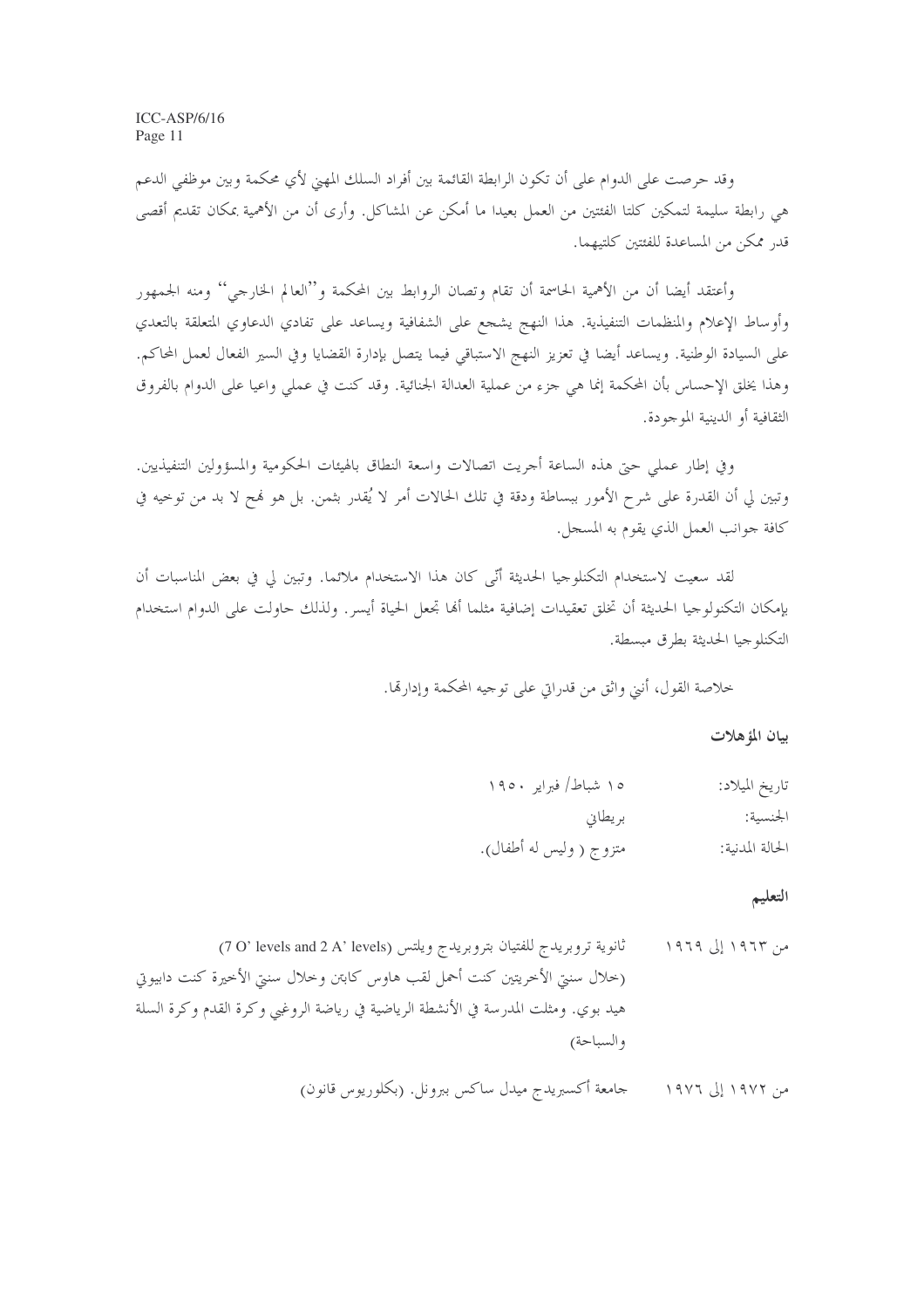معهد التخصصات الفنية المتعددة ببريسطول. [امتحان لو سوسايتي بروفشنل(الجزء الثاني)] من ۱۹۷۷ إلى ۱۹۷۷

> وقع قبولي بسجل المحامين في عام ١٩٧٩ المهنة الإنكليزية– إجادة بطلاقة تحدثا وكتابة اللغات الفرنسية- قادر على التحدث ها الألمانية- قادر على التحدث ها بيدحين– إجادة بطلاقة تحدثا وكتابة كريو – أساسيات التحدث ها

> > بلدان الخبرة العملية

• إنجلترا: محامي ممارس على جميع المستويات ابتداء من المستوى التدريبي وحتى مستوى الشراكة الاستقلال. جزر سليمان: مسجل المحكمة العليا، رئيس قضاة ومفوض المحكمة العليا.  $\blacksquare$ • سيراليون: مشرف قضائي ومسجل المحكمة العليا لسيراليون.

#### ميادين الخبرة التخصصية

الإدارة القضائية، إدارة الموارد، إدارة المشاريع، الميزنة والمراقبة المالية، إدارة الموارد البشرية، التوجيه، التدريب، جميع أوجه القانون، المساعدة المقدمة إلى البلدان النامية والأوضاع التالية للصراعات، الوساطة، وتسوية المنازعات. إحادة استخدام الحاسب ( مشغل لنظام لينكس ووندوز أنت، الكفاءة في استخدام برامج مايكروسوفت أوفس، وورد بورفكت وأوبن أوفس مدبر لبرامج الإنترنت وتوزيع الرسائل الإلكترونية (Wingate and MDaemon)، والكفاءة في مناولة برمجيات مسك الدفاتر ).

# الخبرة المهنية

- $1919L191$ Messrs Trethowans Solicitors Salisbury Wilts (کاتب متدرب)  $1917 L111949$ Messrs J D Leadley-Brown Solicitors Callington Cornwall محامى إجراء مساعد تم توظيفي لفتح قسم للمقاضاة بصفتي مساعدا في شؤون المقاضاة
- Messrs Gill Akaster Leest and Russell Solicitors of Plymouth and  $1917 \text{ L} 1917$ Plympton Devon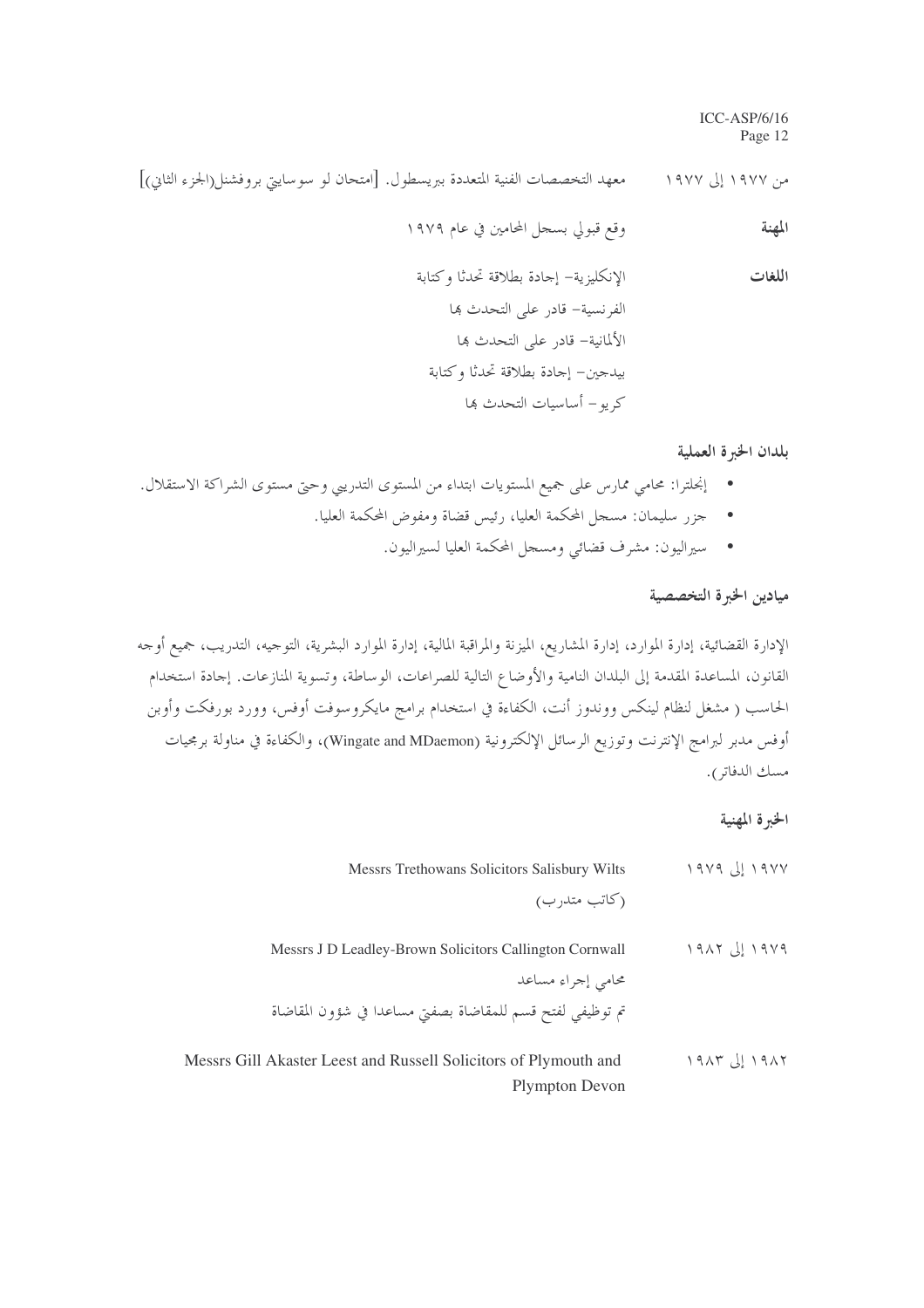- Messrs Bennett & Co Solicitors Truro Cornwall  $19\lambda0 \cup 19\lambda7$ مدير شؤون التقاضي متخصص في الدفاع الجنائي ولكن مع العمل في سائر ميادين التقاضي الأخرى.
	- Partner in Messrs Bennett & Co.  $1919$   $11910$
- $1991 \text{ L}1919$ الهيئة القضائية في جزر سليمان قاض أول لمقاطعة مالايتا. ترأس الجلسات بصفة قاض معنى بمجموعة متنوعة من الجرائم. مسؤول عن إدارة الجهاز القضائي والمحاكم المحلية في مقاطعة مالايتا. (بتمويل من إدارة التنمية لما وراء البحار في المملكة المتحدة).
- مسجل المحكمة العليا ورئيس قضاة جزر سليمان ۱۹۹۱ إلى ۱۹۹۲ مهميت كمسجل انطوت على إدارة المواد القضائية لكفالة الفعالية والسرعة والحياد في إقامة العدل. (وهذه الوظيفة كانت ممولة من قبل الإدارة الآنفة الذكر).

#### Partner in Bennett & Co Truro and Newquay Cornwall  $1997 \cup 1997$

- مارست المحاماة بصفة مستقلة ضمن R D Chetwynd & Co من مكاتب موجودة في  $1991$   $1997$ نيوكاي كورنول. التخصص بالأساس في ميدان المرافعة الجنائية مع العمل أيضا في سائر مجالات القانون.
- مسحل المحكمة العليا ورئيس قضاة بالإنابة لجزر سليمان  $Y \cdot Y$  } } 991 كانت هذه الوظيفة ممولة بالأساس من قبل أمانة الكومنولث. وكان المشروع وُضع أصلا لمدة سنتين ويهدف إلى تحسين إدارة الموارد القضائية كافة من حلال الأحذ بأفضل الممارسات وتدريب وتوجيه مواطن من مواطني جزر سليمان لكي يتولى دور المسجل. ولكن بداية من منتصف عام ١٩٩٩ عمت البلد اضطرابات مدنية عنيفة قادت إلى انقلاب عسكري مسلح في عام ٢٠٠٠. وسادت بعد ذلك فترة من الفوضى العارمة والهيار للدواليب الحكومية. وطُلب منى تمديد العقد للمساعدة على الحفاظ على نظام للقضاء عامل ومحايد. وفي تموز/ يوليه ٢٠٠٣، وصلت إلى جزر سليمان قوة لحفظ السلم متعددة الجنسيات تقودها أستراليا (RMSI). وفي آب/ أغسطس ٢٠٠٤ أمكنني أن أسلم منصب المسجل ورئيس القضاة لمواطن من مواطني جزر سليمان. وطلب مني رئيس القضاة مجددا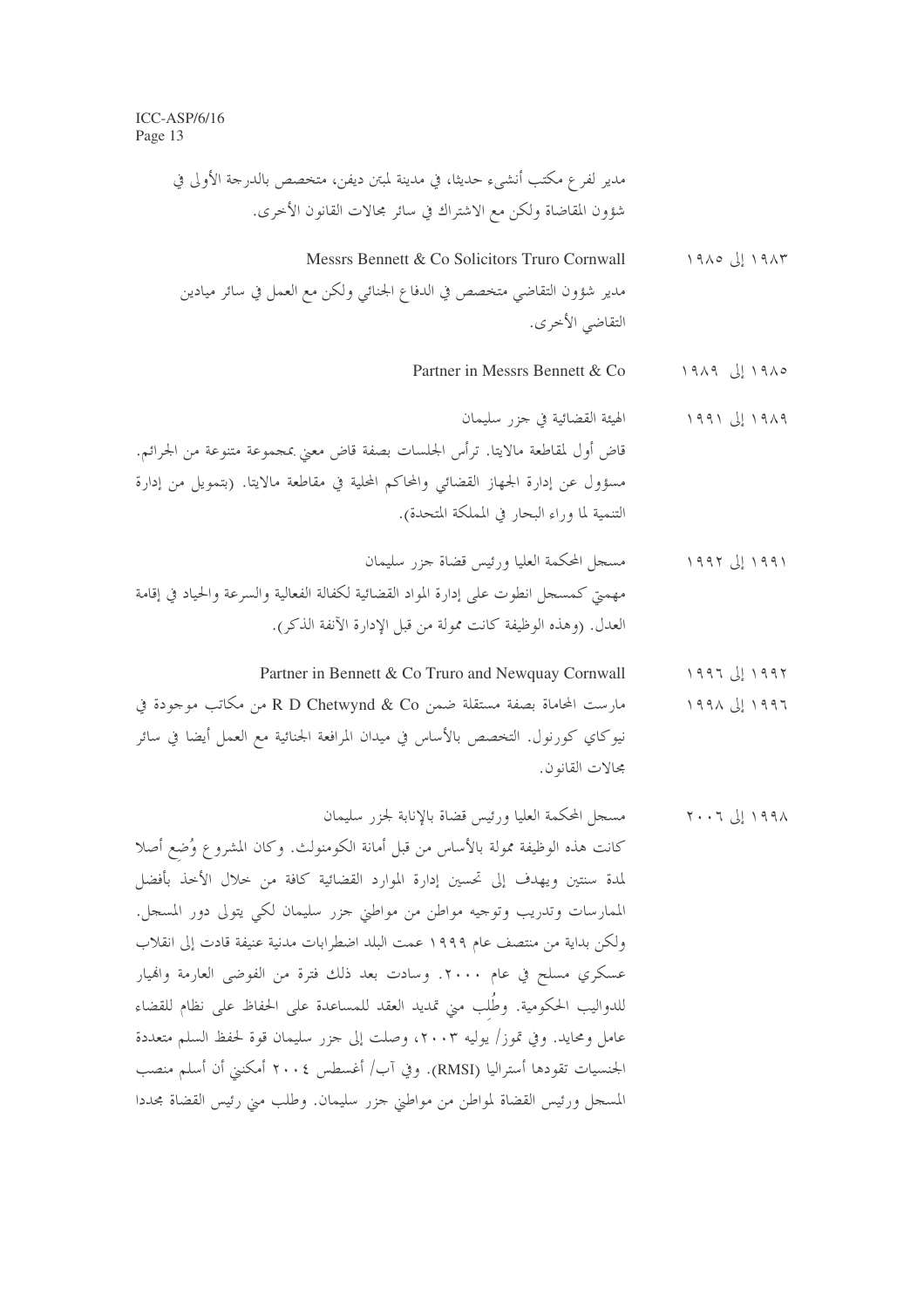أن أبقى لمساعدته في مجالات معينة قمم إدارة الشؤون القضائية. وقد قمت بوضع نظام لإدارة القضايا وشبكة حواسيب محلية للمحكمة العليا تضمنت تسحيل الإحراءات المتبعة في المحاكم. وكنت عضوا في لجان مختلفة مهمتها البحث عن حل حامع لإنفاذ القانون وإقرار النظام. وشاركت كذلك بصفيت مفوضا للمحكمة العليا في رئاسة الجلسات المتعلقة بعدد من القضايا الجنائية (بما في ذلك جريمة القتل) والمدنية على حد سواء.

وكيل ومسجل المحكمة العليا في سيراليون. وُظِّفت من قبل المجلس البريطاني لكنني كنت أعمل وكيلا ومسجلا لدى حكومة سيراليون. وكنت مسؤولا عن إدارة المحاكم العليا (المحكمة العليا، ومحكمة النقض) كجزء من مشروع مساعدة ممول من المملكة المتحدة يستهدف المساعدة على إقرار نظام قضائي عامل في أعقاب عشر سنوات من الحرب الأهلية. وكنت مسؤولا عن إدارة كافة موارد الجهاز القضائي المادية منها والبشرية (٣٠٠ موظف بمن فيهم ٦ قضاة تابعين لمحكمة التمييز و ٦ قضاة تابعين لمحكمة الاستئناف و ٧ قضاة تابعين للمحكمة العليا و ١٢ قاضيا). السعى لتوفير مستلزمات الموظفين الفنيين ودعم هؤلاء، وإعداد التوصيفات الوظيفية وتنظيم عملية تعيين الموظفين بحسب مقتضى الحال. وكفالة السير على أحسن حال للمباني والمنشآت والأحهزة. ووضع وإدارة الميزانيات. والإشراف على عمليات الشراء لكفالة اتسامها بالقسط والشفافية. والحضور في اللحان البرلمانية والحكومية لتقديم تقرير عن التقدم المحرز صوب إعادة بناء القدرة القضائية. وعقد الاحتماعات المنتظمة مع إدار المسؤولين في الحكومة لمناقشة مستلزمات الجهاز القضائي.

المنشورات

مقالات وأحكام من جزر سليمان منشورة على موقع الإنترنت الخاص بمعهد المعلومات القانونية لجزر المحيط الهادي .(www.paclii.org)

جوانب اهتمام أخرى

لعبة الغولف، الطيران، الحاسب الإلكترويي، القراءة والمشي.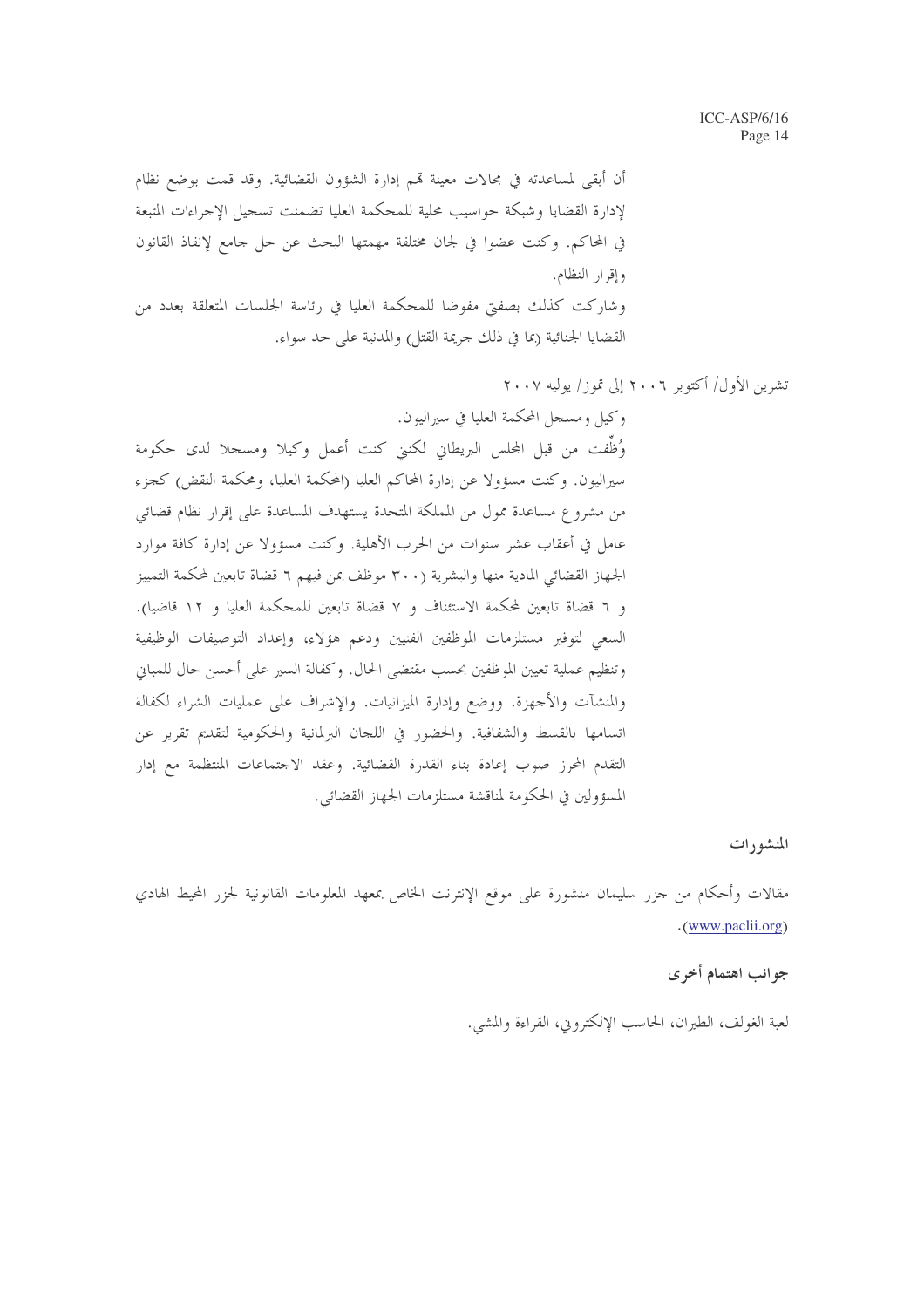> تشيار افولو ، أنونزياتا (إيطاليا)  $-\tau$

[الأصل: بالانكليزية]

بيان الحافز على الترشح

منذ أن اعتُمد نظام روما الأساسي وأنا أحس برغبة قوية في أن أكون جزءا من المحكمة الجنائية الدولية فأشغل مركزا يمكنني من تقديم إسهام محدد في العمل الذي تقوم به مؤسسة قضائية دائمة تضطلع بمهمة إشاعة الاحترام العالمي لحقوق الإنسان. ومن شأن منصب المسحل أن يمكنني من أن أضع حبراتي المهنية وأحلاقياتي في خدمة المحكمة وأساعد من ثم على المزيد من تطويرها وعلى تأدية , سالتها المتمثلة في نشر ثقافة العدالة الدولية.

إن السنوات الخمس والعشرين من حياتي العملية غطت جميع حوانب العمل القضائي وتضمنت حدمتي قاضيا ومدعيا عاما على المستويين الوطني والدولي. وشغلتُ كذلك مناصب إدارية عالية في إدارة المؤسسات القضائية في إيطاليا وبصفيت مدعيا عاما دوليا أول ونائبا/ وكيلا لمدير إدارة العدل في بعثة الأمم المتحدة في كوسوفو . وقد اقتضى مين عملي في مكتب مدير إدارة العدل ومدعيا عاما دوليا التعاون مع مجموعة متنوعة من أصحاب المصلحة الدوليين واستلزم الاستحابة لوقائع سياسية فضلا عن التعامل مع قضايا قضائية. ومن شأن الخبرة القضائية والتنظيمية الواسعة النطاق التي أُتمتع هِا أن تمكنين من تقديم إسهام قيم في الولاية المهمة المنوطة بالمحكمة الجنائية الدولية.

إنني مهتم أيما اهتمام بالمؤسسات القضائية وأنا ملتزم بكل ما أوتيت من قوة بتطوير هذه المؤسسات. وبصفتي مديرا لمكتب المدعى العام الخاص لكوسفو وهو المنصب المنشأ حديثا واجهت العديد من التحديات التي تنطوي على بناء القدرات والعمل مع أصحاب المصلحة المحليين والدوليين وإرساء البيي التحتية اللازمة لازدهار أي مؤسسة قضائية.

وبدافع من تعلقي بالمباديء التيّ قامت على أساسها المحكمة الجنائية الدولية هذه وشعورا ميي برغبة قوية في أن أراها تؤدي المهمة التي أنيطت ها سأكون في منتهى السعادة بانضمامي إلى هذه المؤسسة التي هي منظمة تمثل مرحلة أساسية من مراحل تطبيق وتشجيع سياسة قوامها العدالة الدولية.

وأنا واثق من أن قدراتي الثابثة في المحال القضائي، وأخلاقياتي ومهاراتي والخبرة التي اكتسبتها في مجال الحث على العمل الجماعي في بيئة متعددة الثقافات ستمكنين من أن أسهم إسهاما قيما في النهوض بالمحكمة بصفيٍّ مسجلاً.

بيان المؤهلات

الخبرة المهنية

اكتسبت حيّ يومنا هذا حبرة في المجال القضائي مدهّا ٢٥ سنة.

• تموز/ يوليه ٢٠٠٥ حيّ الآن: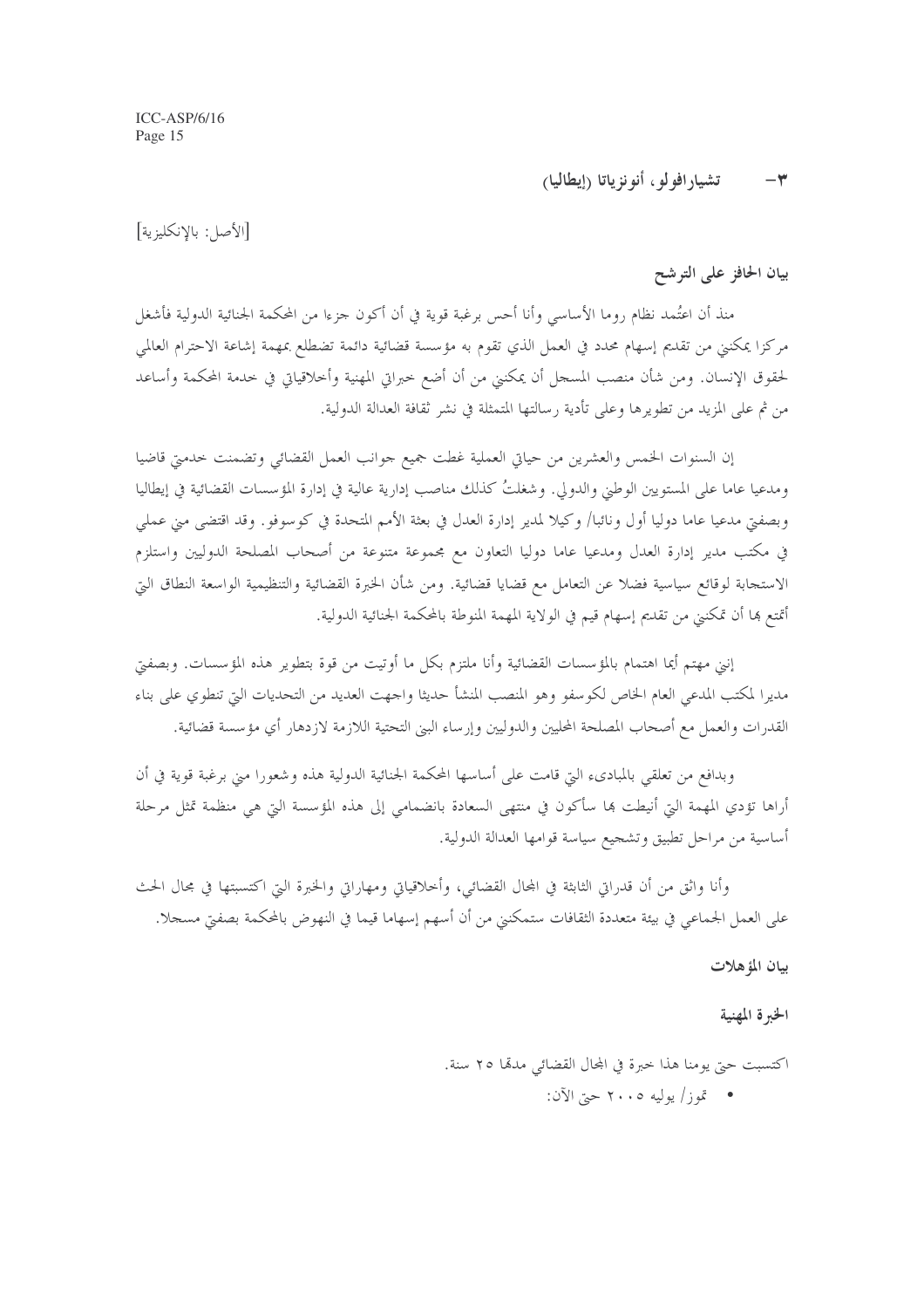نائب مدير إدارة العدل والمدعى العام الدولي الأول في بعثة الإدارة المؤقتة للأمم المتحدة في كوسوفو روظيفة برتبة مد–١٦ وبصفيّ مديرا عاما للإدارة المذكورة، أسديت التوحيه المبني على الخبرة للمدير بشأن الجوانب الموضوعية والتشغيلية لإدارة سبع شُعب. وأسدي المشورة حول الاستراتيجية والسياسات في جملة عريضة من المحالات المتصلة بقطاع العدالة، بما في ذلك– على سبيل الذكر لا الحصر– إدارة مرافق الاحتجاز وقضايا حماية الشهود وبناء المؤسسات القضائية المحلية وتنفيذ معايير حقوق الإنسان الدولية. وأُسهم في صياغة التشريعات القضائية المتعلقة بالمركز المقبل للهيئة القضائية؛ وأتعاون مع وزير العدل المحلي وأسدي له التوحيه في المحالات التي هو مسؤول عنها (إدارة السحون وإدارة مكتب المدعى العام في كوسوفو)؛ وأمثل إدارة العدل، بناء على طلب مديرها، في الاجتماعات التي تعقد مع شيّ أصحاب المصلحة، بما في ذلك سائر الإدارات التابعة لبعثة الأمم المتحدة في كوسوفو، والوكالات التابعة للأمم المتحدة بما فيها المحكمة الجنائية الدولية ليوغسلافيا السابقة، وشرطة كوسوفو والمؤسسات القضائية والمؤسسات المؤقتة للحكم الذاتي، والمنظمات الحكومية ذات الصبغة الدولية، والسلطات الأجنبية، وقوة كوسوفو التابعة لمنظمة حلف شمال الأطلسي (كفور) والوكالات المانحة. وعملت أيضا مديرا بالوكالة لإدارة العدل فاضطلعت بمهام المدير في وظيفة برتبة مد–٢، مدة نحو تسعة أشهر منذ تموز/ يوليه ٢٠٠٥.

وبصفيٍّ مديرًا باﻹنابة توليت أيضا اﻹشراف على ما يُقدم ﻹدارة العدل من دعم وٳسهام في سبيل تسهيل زيارة مجلس الأمن لكوسوفو في نيسان/ أبريل ٢٠٠٧. وبصفتي المدعى العام الدولي الأول، أراقب عمل مكتب المدعين العامين الدوليين الذين يقومون بالتحقيق في أخطر الجرائم الجنائية في كوسوفو وبملاحقة مقترفيها، بما في ذلك جرائم الحرب. وأراقب إنشاء وتطوير مكتب المدعى العام الخاص لكوسوفو وهو مشروع لبناء القدرات غرضه إقامة مكتب المدعى العام المتخصص في كوسوفو المسؤول عن التحقيق في أحطر الجرائم الجنائية في كوسوفو وملاحقة مقترفيها. وأنا عضو في فرقة العمل لحماية الشهود التابعة لبعثة الأمم المتحدة في كوسوفو المنوطة بما مهمة الظفر بحلول في الأحلين الطويل والقصير لما يلزم توفيره من خدمات للشهود الذين هم بحاجة إلى الحماية.

• قوز / يوليه ٢٠٠٤ إلى قموز / يوليه ٢٠٠٥

قاضي دولي لدى بعثة الأمم المتحدة في كوسوفو

استأنفت المركز الذي شغلته في إطار بعثة الأمم المتحدة في كوسوفو من شباط/ فبراير ٢٠٠٣ وحتى كانون الأول/ ديسمبر ٢٠٠٣ (قبل عودتي إلى إيطاليا لمدة وجيزة للاضطلاع بمهامي مدعيا عاما من كانون الثاني/ يناير ٢٠٠٤ إلى تموز/ يوليه ٢٠٠٤). وكانت الواجبات الملقاة على عاتقي هي نفسها الواجبات الموصوفة أدناه في عملي سابقا ضمن بعثة الأمم المتحدة في كوسوفو بصفتي قاضيا دوليا. وخلال المدة التي شغلت فيها منصب القاضي الدولي، ترأست جلسات محاكمة خمسة من المدعى عليهم المتهمين بجرائم الحرب. وترأست كذلك لجنة الإفراج الشرطي، التي يمكن أن يتقدم إليها السجناء بطلب الإفراج المبكر بعد أن يكونوا قد أمضوا نصف المدة المحكوم ها عليهم. وحلال هذه الفترة حدث انخفاض هام في الحجم المتخلف من القضايا (من ٢٤٤ إلى ٣٤ قضية في ستة أشهر). وبصفيٍّ عضوا في مجلس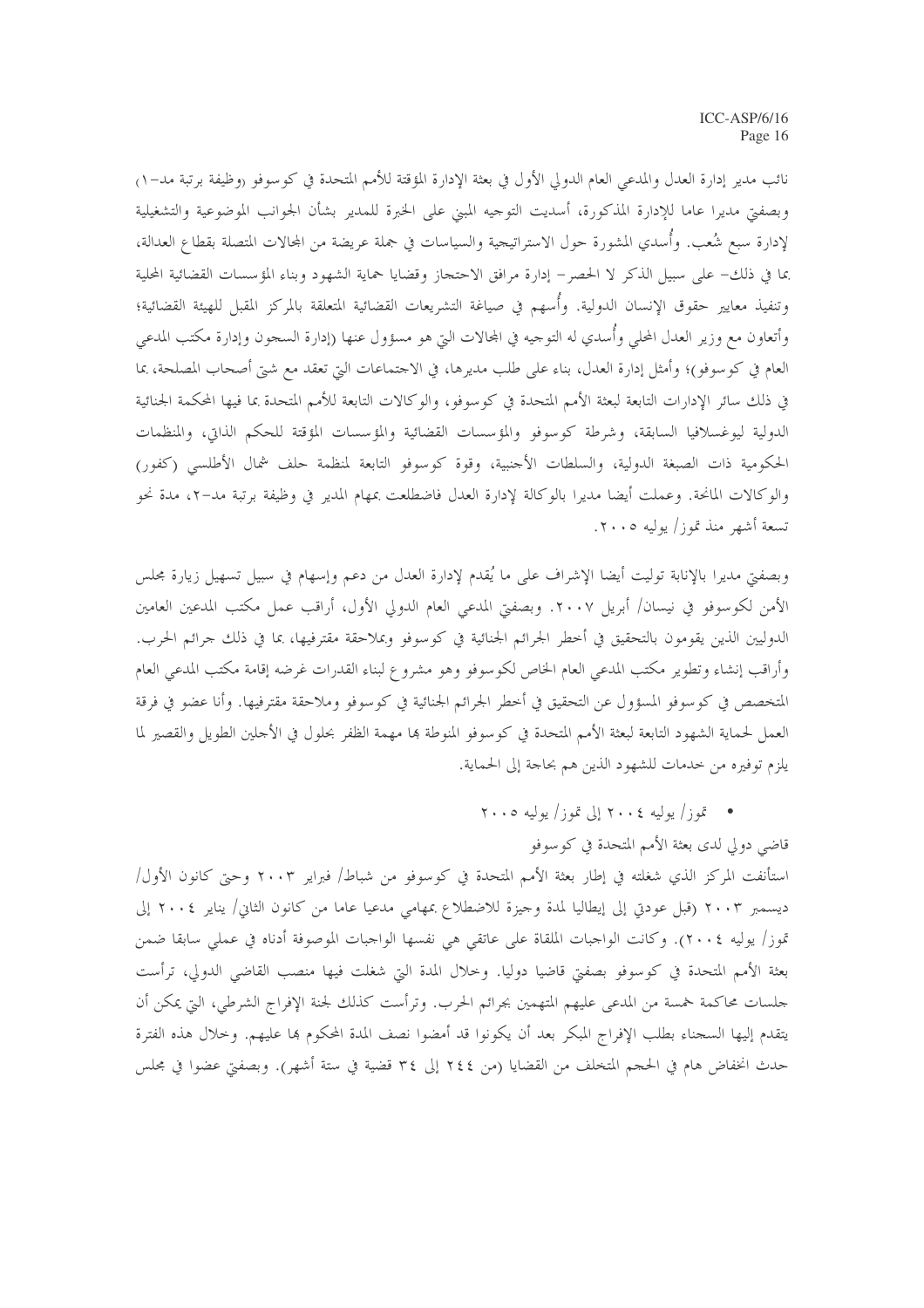القضاء والادعاء في كوسوفو انصب اهتمامي على التعيينات ونقل الموظفين والترقيات وإجراءات التأديب المتعلقة بالقضاة والمستشارين والمدعين العامين.

۱ کانون الثانی/ پنایر ۲۰۰٤ إلى تموز/ یولیه ۲۰۰٤

مدع عام في ''Procura Distrettuale Antimafia '' بميلان (إيطاليا)

استأنفت شغل وظيفتي السابقة مدعيا عاما في محكمة ميلان بشعبة مكافحة المافيا، متحملا مسؤولية محددة عن عمليات التحقيق في الجرائم التي تنطوي على السخرة وملاحقة مرتكبي هذه الجرائم والاتجار بالأشخاص، وعمليات القتل التي ترتكبها المافيا، والاختطاف والتآمر بغرض قمريب المخدرات. وأثناء هذه المرحلة كنت على رأس القائمين بعمليات التحقيق في نحو ١٢٠ قضية. وتتعلق هذه القضايا بـــ ١٦ مدعا عليهم. بالإضافة إلى ذلك وُفقت في إدانة ٢٠ من المدعى عليهم الذين وُجهت إليهم ٥٦ قممة بالتآمر الجنائي على قمريب المخدرات.

شباط/ فبراير إلى كانون الأول/ ديسمبر ٢٠٠٣

قاض دولي ضمن بعثة الأمم المتحدة في كوسوفو.

كنت متحملا لمسؤولية محددة عن عمليات التحقيق وعن مراقبة ما يجري من محاكمات. واضطلعت بوجه خاص بدور قاضي التحقيق وقاض بمحكمة بريستينا الدولية وكنت معنيا بجرائم الحرب والجرائم التي ترتكبها فئات إثنية وبالإرهاب والجريمة المنظمة وقمت أيضا بدور القاضي المترئس للحلسات. وعملت رئيسا للجنة الإفراج الشرطي وعضوا في مجلس القضاء والادعاء في كوسوفو .

شباط/ فبراير ١٩٩٧ حتى شباط/ فبراير ٢٠٠٣

مدع عام بمكتب المدعى العام في ميلان والمدعى العام في إدارة مكافحة المافيا بميلان. واعتبارا من شباط/ فبراير ١٩٩٧ عُيّنت مدعيا عاما بمحكمة ميلان معنيا بقضايا تشمل العنف الجنسي ضد كهول وقَصّر، والهجرة غير الشرعية، والبغاء، وقتل الأنفس، وقمريب الأسلحة، والجريمة المنظمة، وغسيل الأموال، والفساد، والاختطاف، والابتزاز وغير ذلك من الجرائم العديدة.

وفي تشرين الأول/ أكتوبر ١٩٩٩عُينت أيضا لإدارة مكافحة المافيا بميلان وأنيطت بي مسؤولية محددة عن التحقيق في شأن المافيا الأجنبية الجديدة، التي تنشط بصورة خاصة في مجال الاتجار بالأشخاص. وكانت على عاتقي مسؤولية اتخاذ تدابير وقائية، بما في ذلك مصادرة أصول بالغة الأهمية يملكها أشخاص يُشتبه بأن لهم روابط بالمافيا وبكارتلات تمريب المخدرات.

وأثناء هذه الفترة، تم توجيه وإنهاء نحوٍ ١٥٠٠ تحقيق تتعلق بالجريمة المنظمة، ومنظمات قمريب المخدرات المنظمة الدولية، والاتحار بالأشخاص وقمريب الأسلحة والبغاء والقتل والهجرة غير الشرعية والتهريب والاختطاف والإستعباد والقذف والفساد والتعسف في استخدام السلطة. وتشمل هذه الحالات الفروغ من ٢٤٠ حالة تحقيق تتعلق بالإساءة الجنسية لنسوة وقُصر .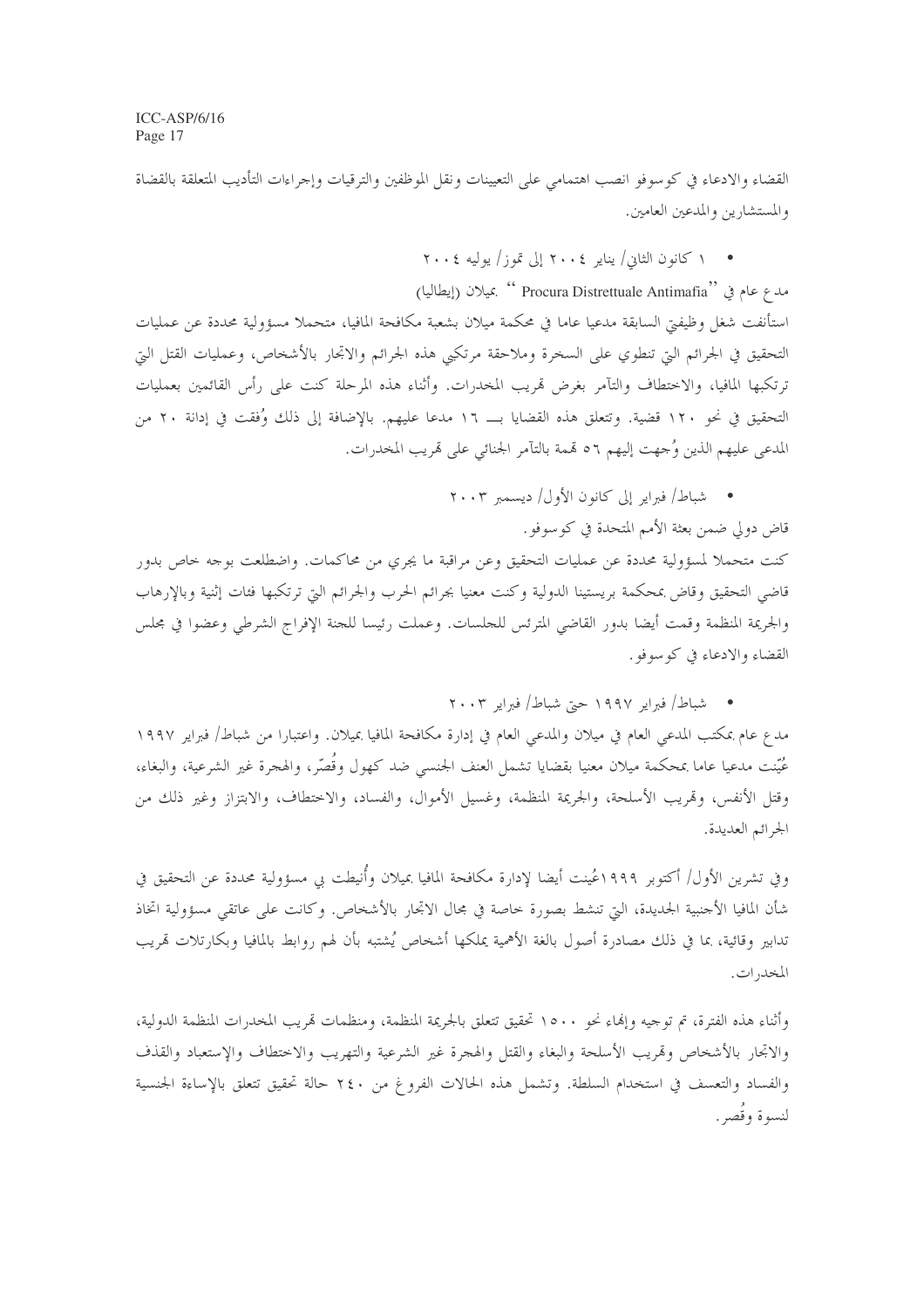وقمت بدعم الادعاء في أكثر من ١٠٠٠ محاكمة تعني بالجريمة المنظمة ومنظمات قمريب المخدرات الدولية، والاتحار بالأشخاص وقمريب الأسلحة والبغاء والقتل والهجرة غير الشرعية والتهريب والخطف والاستعباد والقذف والفساد والتعسف في استخدام السلطة والإساءة الجنسية لنسوة وأطفال.

وتوليت المقاضاة في أولى دعوى أقيمت في إيطاليا بتهمة الإضرار الجسدي الجسيم بحق أب مصري عمد إلى ختان إبنته وقمت بتوجيه التحقيق في أولى قضية في إيطاليا تتعلق بالإساءة الجنسية التي ارتكبها شخص ثبتت إيجابية إصابته بفيروس نقص المناعة البشرية الذي اختار ضحيته باستخدام الإعلانات المبوبة في صحيفة من الصحف. وبصفيٍّ مسؤولاً عن مصرف بيانات السيدا– سدنا، قمت بتنسيق جمع البيانات المتعلقة بمنطقة ميلان والبحث عن البيانات المتعلقة بكافة التحقيقات الأخرى الخاصة بالجريمة المنظمة والتي قامت بما شُعب مكافحة المافيا في أجزاء أخرى من إيطاليا.

وكواجب إضافي اضطلعت به في الفترة من ٢٠٠٠ إلى ٢٠٠٣ تم التحقيق والمقاضاة في ١٨٣ قضية تخص التدابير الواحب أن تتخذ ضد أشخاص يشتبه في أن لهم علاقات بالمافيا وبكارتلات قمريب المخدرات. وتم في هذا الخصوص مصادرة أصول قيمتها نحو ١٠٠ مليون يورو وفرض الإقامة الجبرية في منطقة محددة وعدم السفر إلى مناطق أحرى. ومن بين هذه القضايا التي طُرحت هناك ١٠٤ قضايا فُرضت فيها هذه التدابير.

قمت بتشجيع وصياغة مذكرة تفاهم تمكن من التعاون المباشر ما بين إيطاليا والولايات المتحدة فيما يتعلق بالتحقيق في الجرائم الدولية ولا سيما ما يتصل منها بالإرهاب والجريمة المنظمة والاتجار في الأشخاص وقمريب المخدرات.

وعملت كذلك مع الجهات القضائية الأحنبية المختلفة في ميدان التعاون القضائي الدولي.

وكنت مسؤولا عن العديد من الشهود الأحانب والإيطاليين ممن أذن لهم بالشهادة ضد شركائهم في الجريمة، وقد خضع البعض منهم لبرامج حماية الشهود. وتوليت كذلك المسؤولية عن مصرف بيانات السيدا-سدنا وتعاونت على جمع البيانات الخاصة بمنطقة ميلان والبحث عن البيانات المتعلقة بسائر التحقيقات في الجريمة المنظمة التي اضطلعت بما شُعب مكافحة المافيا من أجزاء أخرى في إيطاليا. كما عملت عن كثب مع جهات قضائية أجنبية متعددة وسلطات الشرطة في ميدان التعاون الدولي. وكنت مسؤولا عن العديد من الشهود الذين أذن لهم بالشهادة ضد شركائهم في الجريمة كان البعض منهم خاضعا لبرامج حماية الشهود. بالإضافة إلى ذلك قمت بإدارة برامج الحماية الخاصة بمختلف الشهود في الدعاوى المتعلقة بالاتحار بالأشخاص.

> ● آذار / مارس ۱۹۸۳ إلى شباط/ فبراير ۱۹۹۷ قاض بالمحكمة المحلية في ميلان (إيطاليا)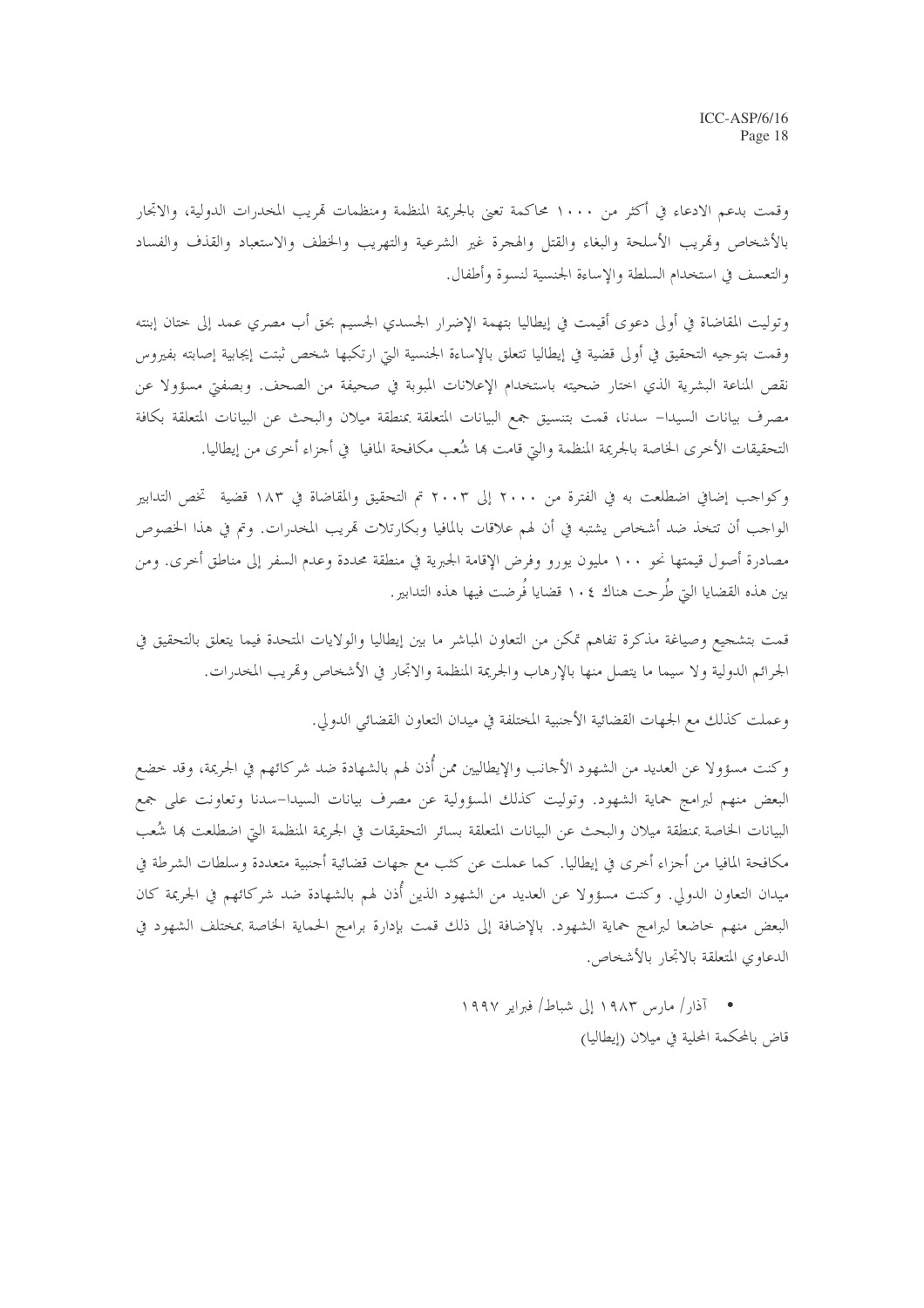خلال الفترة التي اشتغلت فيها قاضيا بمحكمة جنائية، شملت المهام التي قمت بما معالجة الجريمة المنظمة (بما في ذلك المافيا) والاتحار بالمخدرات، وقمريب الأسلحة والاختطاف والجرائم المتعلقة بالإدارة العامة والجرائم المقترفة بحق الأشخاص والممتلكات والجرائم المالية وغيرها من الجرائم الداحلة في اختصاص المحكمة.

وقمت بتنظيم وتوجيه تدريب وتطوير كفاءات '' Sezione Autonoma Misure di Prevenzione Antimafi'' (الشعبة الخاصة بالتدابير الوقائية لمكافحة المافيا) وهي أولى شعبة تؤسس في إيطاليا قامت بالتحقيق في نحو ٣٠٠ قضية بخصوص ما يتوحب اتخاذه من التدابير بحق الأشخاص المشتبه في أن لهم علاقات بالمافيا وبكارتلات تمريب المخدرات وبُتّ في جميع هذه القضايا. وحلال الوقت اللازم للتأكد من عدم شرعية مصدر الأصول المصادرة تتم إدارة هذه الأصول على النحو الذي يزيد من قيمتها. ومن بين القضايا التي طرحت ما تعلق منها بإدارة أصول تشمل شركة ممتلكات وفندق من فئة الخمس نجوم ومنتجع قيمته الراهنة نحو ١٠٠ مليون يورو صودر من شخصين يشتبه في انتمائهما لمنظمة مافيوية. وكان هذا التدبير هو أول تطبيق يتم للقانون المتعلق بالتدابير الوقائية التي تستهدف مكافحة المافيا. وإدارة هذه الأصول تطلب تسوية مسائل معقدة تتعلق بقانون الشركات والقانون التجاري وقانون الإفلاس إلى حانب إقامة وصيانة علاقات مع مستخدمي الفنادق وممثلي نقاباهم ومن ثم لزم اللجوء إلى تطبيق قانون العمالة والضمان الاجتماعي.

وكنت أيضا قاضيا في قسم القضاة المعنيين بالتحقيقات الأولية التي تعني بالجريمة المنظمة والقتل والجرائم المرتكبة بحق الإدارة العامة والجرائم ضد الأشخاص والممتلكات والجريمة المالية والاتحار بالأشخاص والمخدرات وغير ذلك من الجرائم. وقمت أيضا بمهام الإنابة العدلية بالنسبة للقضاء الأجنبي.

وأثناء عملم إبالشعبة المدنية، كنت معنيا بعقود الملكية وقانون الوراثة والقانون الأسري.

واشتغلت أمينا عاما لدى رئيس محكمة ميلان مساعدا إياه في كافة جوانب عمل المحكمة المتألفة من نحو مائتي قاضي. وتمثلت مهمتي في توزيع الموارد البشرية واللوحستية على مختلف الشعب، ووضع المعايير لتكليف الشعب الملائمة بقضايا معينة، والتصرف بوصفي أداة وصل ما بين الرئيس والقضاة، ومتابعة إجراءات ترقية القضاة، وتمثيل الرئيس حينما أكلف بذلك لدى سائر الدوائر في المكاتب القضائية.

# خبرات مهنية إضافية

اعتبارا من ١٩٩٣ وحج ١٩٩٧ كنت عضوا في لجنة تكافؤ الفرص التابعة للمجلس الأعلى الإيطالي للقضاة والمدعين العامين (وهو الهيئة الدستورية الناظمة للمسائل التنظيمية والتأديبية المتعلقة بالقضاة والمدعين العامين). وأثناء انخراطي في تلك اللجنة، كنت مسؤولا عن طرح أحكام ً محددة بشأن النسوة القاضيات أثناء إجازاة الأمومة وقد اعتُمدت تلك الأحكام في وقت لاحق من قبل المحاكم ومكاتب المدعين العامين في إيطاليا.

وأشير في هذا المقام إلى أنني كتبت العديد من المقالات التي تتناول حوانب القانون الجنائي والتي نشرقما شتي المحلات ''Diritto Penale e Processo', Giurisprudenza di Merito' and 'Guida al Diritto '' في ذلك '' Diritto Penale e Processo', Giurisprudenza di Merito' and 'Guida al Diritto ''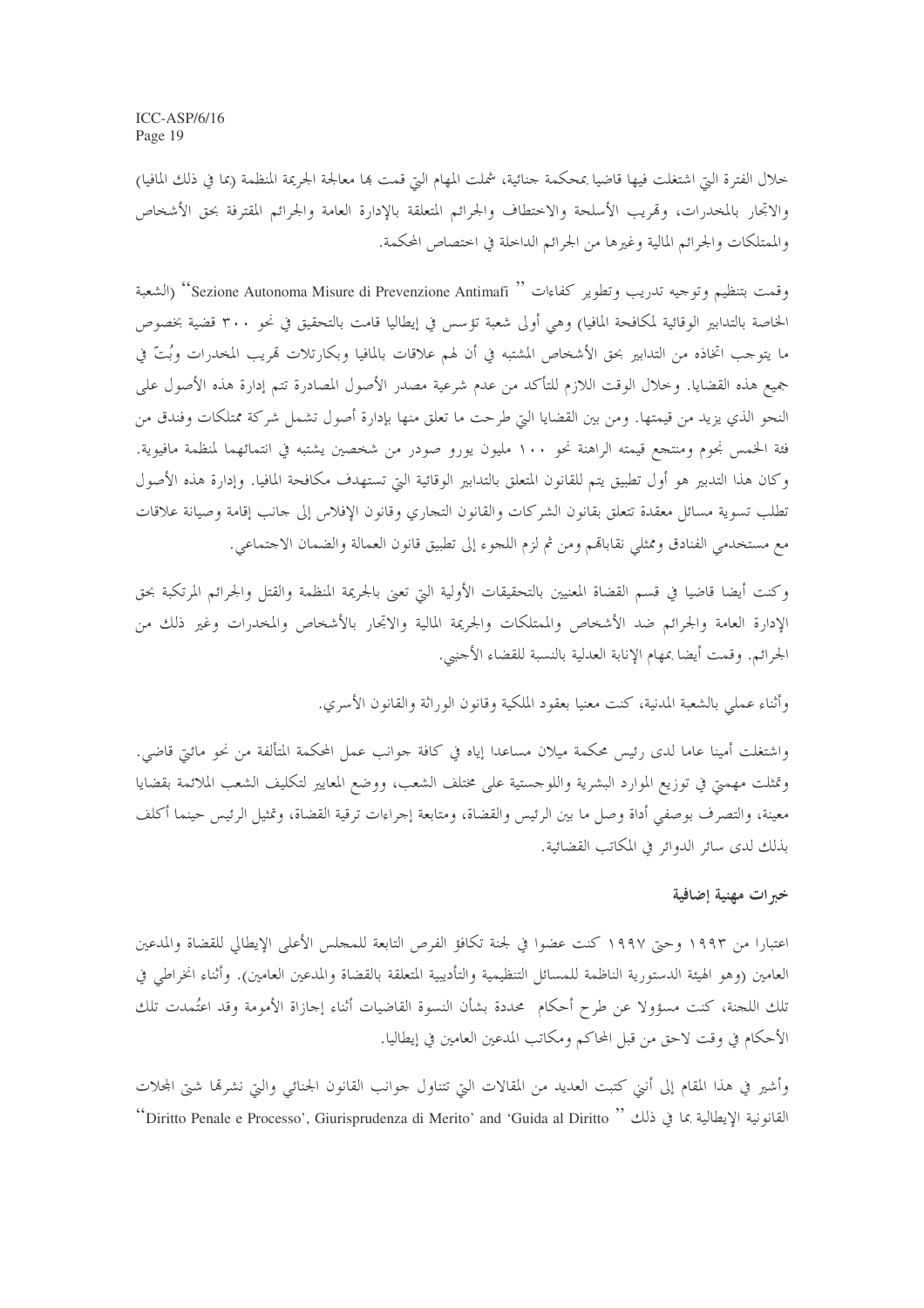وكنت كذلك عضوا في هيئة تحرير الدليل الرسمي للقانون الجزائي الإيطالي المعنون '' Codice Penale e di Procedura Penale ''. وخلال مساري الوظيفي كنت مسؤولا أيضا عن تدريب العديد من القضاة الذين هم على أبواب النهوض بدور المدعى العام أو القاضي.

# التعليم والتدريب المهني

التعليم

- المدرسة العليا مع التخصص في علوم التربية
- درجة جامعية عالية في مجال الحقوق (المواضيع الرئيسية: القانون الدستوري، القانون المدن، القانون الجنائي، القانون المتعلق بالإجراءات الجنائية، قانون الإجراءات المدنية، القانون التجاري، القانون الدولي، القانون الإداري، قانون الوراثة، القانون الأسرى).

التدريب

- دورة دراسية مدهّا أسبوعان مع الإقامة نُظمت في السويد بشأن ''الجوانب المدنية لإدارة الأزمات– الدورة الدراسية الثانية المتعلقة بسيادة القانون''، التي نظمتها اللجنة الأوروبية في نيسان/ أبريل ٢٠٠٤ .
- المشاركة في الحلقات التدريبية المنتظمة التي نظمها المحلس الأعلى الإيطالي للقضاة والنواب العامين والتي  $\bullet$ تضمنت ما يلي:
	- 0 السوابق القضائية للمحكمة الأوروبية لحقوق الإنسان؛
		- o قانون العقوبات المالي؛
		- o المالية العامة للشركات؛
		- o المسؤولية في قضايا التزوير؛
		- o أساليب المحادلة والإقناع؛
		- 0 التطورات الحاصلة في قانون الجماعة الأوروبية؛
- حلقة عمل معقودة عن بعد ومكرسة للإستجواب العابر للحدود للشهود والمدعى عليهم في قضايا الجريمة المنظمة. التجربة الأوروبية وآفاق التعاون الدولي؛
	- أساليب التحقيق لمكافحة الجريمة المنظمة؛
		- 0 أساليب التحقيق في حرائم القتل؛
	- 0 الدور الجديد المسند لقاضي محاكم الدرجة الأولى؛
		- 0 دور ''الإصرار'' في الفعل الجنائب؛
			- 0 قانون المرافعة المدنية.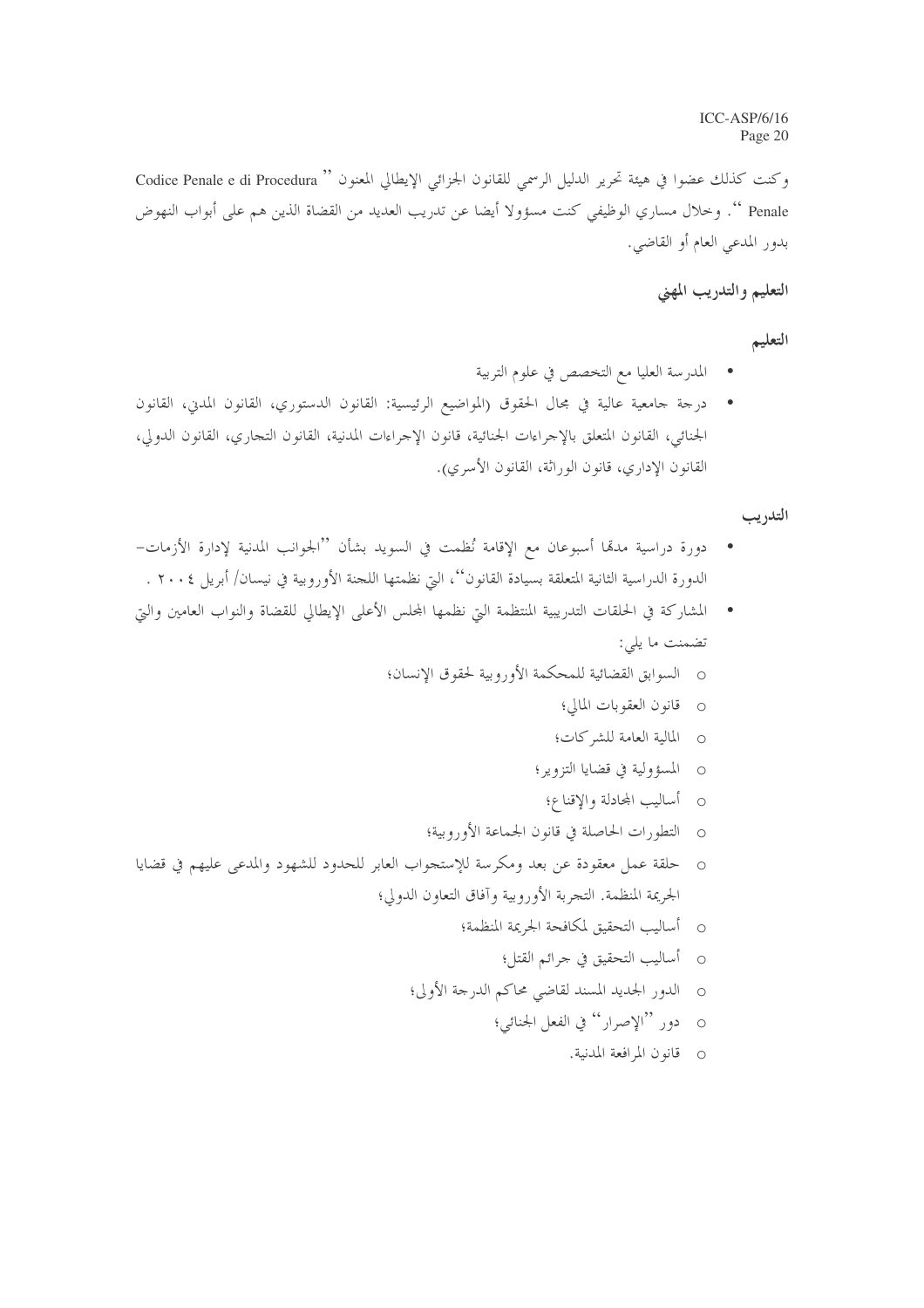التعاون الدولي

شاركت في برنامج التبادل الدولي الذي تنظمه وزارة الخارجية في الولايات المتحدة. وشاركت عن كثب في النشاط اليومي للجهاز القضائي الاتحادي. والغرض من البرنامج المذكور هو جمع وتبادل الخبرات والمعارف المتصلة بجرائم الهجرة غير الشرعية والاتجار في الأشخاص وقمريب المخدرات على مستوى دولي وغسيل الأموال. وتم تحت إشرافي وضع بروتكول يسمح بقيام تعاون مباشر ما بين إيطاليا والولايات المتحدة فيما يتعلق بالحقيقات التي تجري في الجريمة الدولية خاصة فيما يتصل بتهريب المخدرات والإرهاب بغية أن يشمل هذا الأمر محالات أخرى.

اللغات الأجنبية والمهارات في مجال تكنلوجيا المعلومات

- الإنكليزية: مستوى متقدم. شملت دراستي اللغة الإنكليزية القانونية وغير القانونية إلى حانب دراستي النظام القضائي البريطاني.
	- الفرنسية: مستوى متوسط
	- الإسبانية: أساسيات اللغة

لي قدرة جيدة على استخدام Microsoft Office Suite and Lotus Notes Suit إلى حانب برامج قواعد البيانات المصممة وفقا للطلب.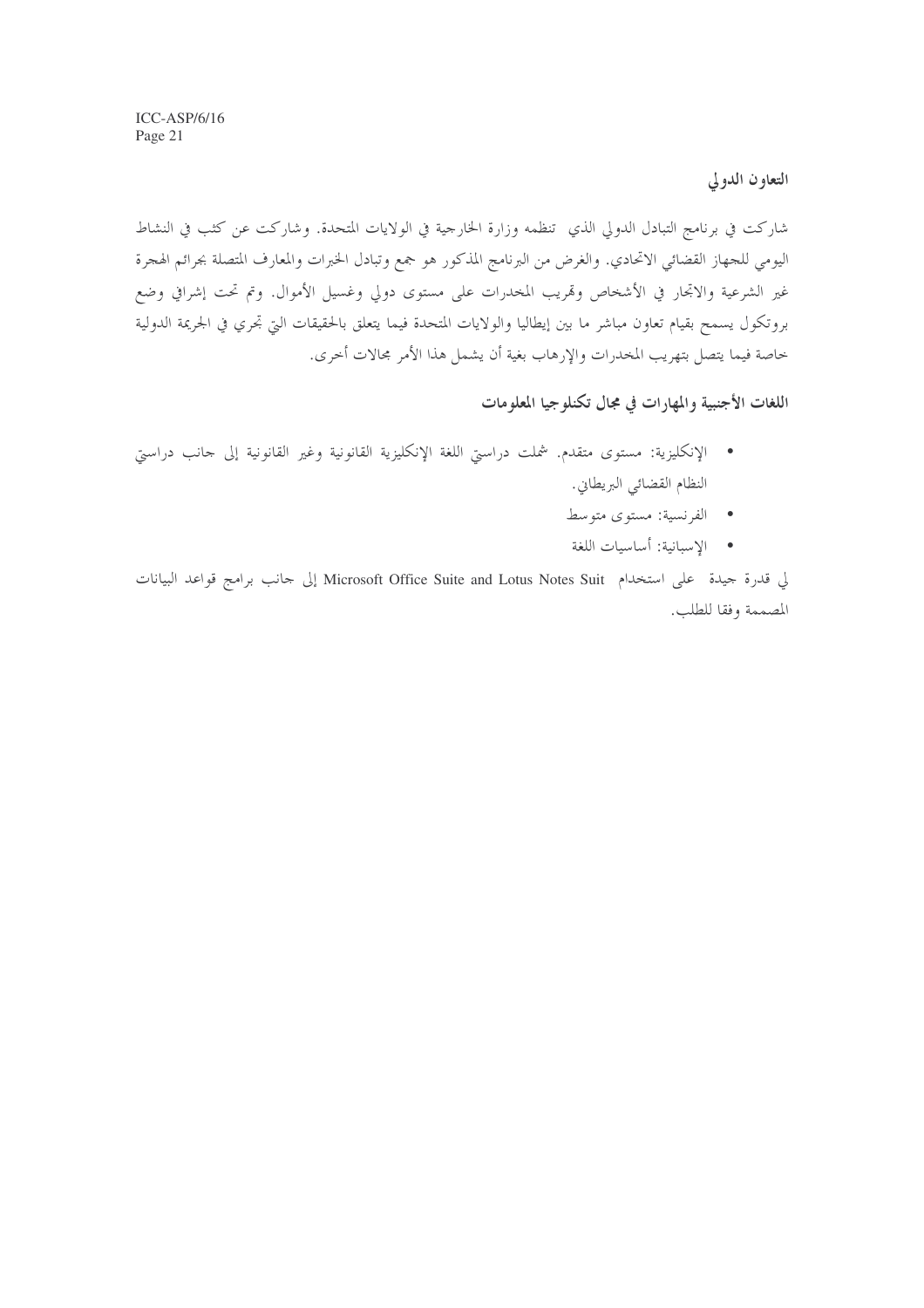#### دينغ، آداما (السنغال)  $-\xi$

[الأصل: بالانكليزية]

بيان الحافز على الترشح

إنه لشرف وامتياز بالنسبة إلى أن أعبر من حلال هذا البيان عن اهتمامي بخدمة المحكمة الجناية الدولية. فمنذ الفاتح من آذار/ مارس ٢٠٠١ وحتى هذا التاريخ وأنا أتولى مهام مسجل المحكمة الجناية الدولية لروندا برتبة مساعد أمين عام الأمم المتحدة. وأنا مسؤول، هذه الصفة، عن إدارة وخدمة المحكمة الجناية الدولية المذكورة. وأشغل في الظرف الراهن مدة ثانية قوامها أربع سنوات ستنتهي في شباط/ فبراير ٢٠٠٩. وخلال مدة تعييني في هذا المنصب، عملت بنجاح على تنشيط وتبسيط وتحديث عمليات المحكمة في اضظلاعها بولايتها التاريخية. وإن قدرتي على توفير الدعم القضائي والقانوين والإداري الفعال والكفء لسائر مقومات محكمة أروشا (القضاة، المدعى العام، الدفاع) والإشراف على إدارة المحكمة الجناية الدولية لروندا والاضطلاع بالعديد من الإصلاحات والتحسينات الإدارية في مجال إقامة العدل حدت بالأمين العام للأمم المتحدة على أن يُعيّنني لولاية ثانية وهو تعيين تاريخي ولا سابق له لمدة أربع سنوات إضافية مسجلا للمحكمة الجناية الدولية لروندا.

إن طبيعة الدور والمهام المنوطة بمسجل لأي محكمة جنائية دولية واسعة النطاق وتشمل دعم الأنشطة القضائية للمحكمة، وتدبير شؤون الضحايا والشهود وإدارة نظام المساعدة القضائية للأشخاص المعوزين. وإن معارفي المكينة بإدارة هذه المؤسسة العتيدة مقرونة بتحاربي الطويلة فضلا عن المؤهلات والكفاءات التي أتمتع بما والتي تستوفي الشروط الخاصة بمنصب كهذا لهى عوامل أساسية تحدوني على عرض خدماتي المتواضعة لينظر فيها الممثلون المبحلون التابعون للدول الأطراف.

وفي هذه المرحلة الحرحة التي تمر هما المحكمة الجنائية الدولية، التي تواحه تحديات عالمية الأبعاد، أعتقد اعتقادا مخلصا أن خادما متواضعا له ما لي من الخبرات والمقام سيكون بالتأكيد مكسبا عظيما معززا للمكاسب التي حققتها المحكمة الجناية الدولية في أولى سنوامًا. وأنا على ثقة من أنني، إن أُعطيت فرصة حدمة المحكمة الجناية الدولية، سآتيها بالقيم التالية وبالكفاءة والممارسات الفضلي التي ستساعد إلى حد كبير قلم المحكمة على الاضطلاع بالولاية المنوطة به:

- خبرة عملية ثابثة في مجال إدارة محكمة جنائية دولية؛
- التواصل الفعال ومهارات في مجال الصياغة بلغتين رسميتين (هما الفرنسية والإنكليزية) من لغات المحكمة الجنائية الدولية؛
	- قدرات فائقة على التفاوض ومهارات في مجالات الدفاع؛
		- شبكة سياسية ومهنية واسعة النطاق؛
	- احترام التنوع والعمل في صلب الأفرق ومهارات في التعامل مع الأفراد؛
		- الروح القيادية والنزاهة وسعة الخيال وبعد النظرة؛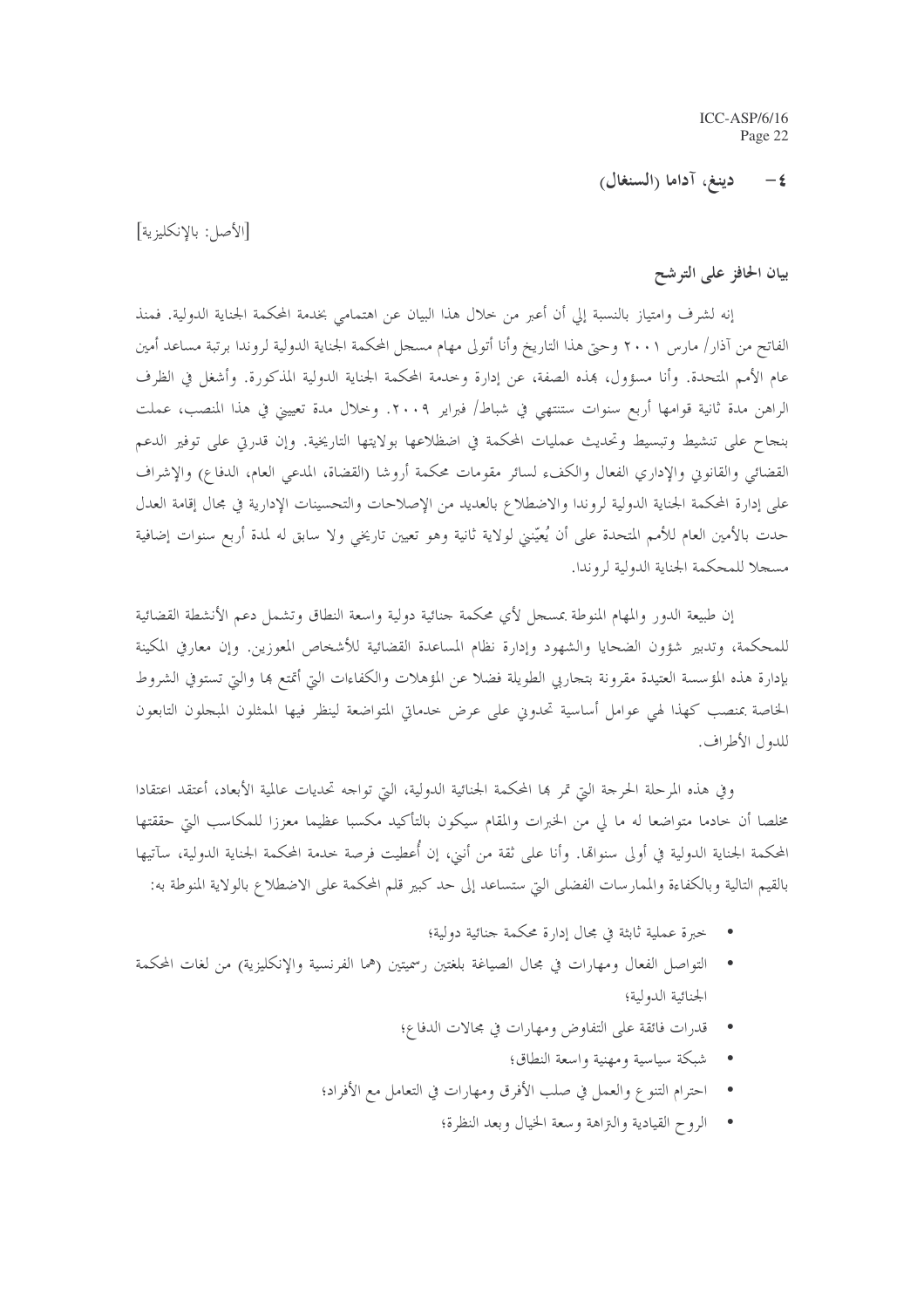• الإخلاص والمصداقية ومهارات في مجال حسن التنسيق.

بيان المؤهلات

منذ ١ أذار/ مارس ٢٠٠١ وحبّ الآن، أتولى مهام مسجل المحكمة الجناية الدولية لروندا التابعة للأمم المتحدة برتبة مساعد أمين عام الأمم المتحدة. وأنا مسؤول، هذه الصفة، على إدارة وخدمة المحكمة المذكورة. وأمضى حاليا ولاية ثانية قوامها أربع سنوات. وقد حالفني النجاح، خلال هذ المدة، في تنشيط وتبسيط وتحديث عمليات هذه المحكمة في الاضطلاع بولايتها التاريخية.

ولقد بدأت مساري الوظيفي على المستوى الوطني في السينغال بوصفي مسجلا للمحكمة الإقليمية في طامبكوندا والمحكمة العمالية في كاولاك (١٩٧٣–١٩٧٢). وتمت في موعد لاحق ترقيتي وعملت من ١٩٧٦ إلى ١٩٨٢ مسجلا للمحكمة العليا في السينغال.

وفي تموز/ يوليه ١٩٨٢، بدأت مساري الوظيفي الدولي بالالتحاق بلحنة الحقوقيين الدولية في حنيف، بسويسرا، كموظف قانون عن المنطقة الإفريقية لغاية تشرين الأول/ أكتوبر ١٩٩٠. وفي هذا العام، عُينت أمينا عاما للجنة الحقوقيين الدولية واشتغلت فيها مدتين قوام كل مدة خمس سنوات. ويجري التسليم على نطاق واسع بأن ما تحقق من منجزات في ظل إدارتي لهذه اللجنة هام جدًّا. فخلال المدة التي عملت فيها، قدمت اللجنة مساهمة كبيرة في بلورة شيت الصكوك الدولية وقوت التعاون مع أهم المؤسسات القارية والدولية مثل منظمة الوحدة الإفريقية سابقا ومجلس أوروبا. وقد كرست، بصفتي محاميا دوليا وخبيرا مشهودا له بسمعته في محال حقوق الإنسان، حزءا كبيرا من حياتي المهنية لنصرة حقوق الإنسان وسيادة القانون وقيام الحكم الرشيد. وقد عملت مستشارا قانونيا وخبيرا لدى العديد من المنظمات الدولية بما فيها اليونسكو ويونيتار ومؤسسة فورد والوكالة الدولية للفرنكوفونية ولجنة الصليب الأحمر الدولية ومركز الأمم المتحدة لحقوق الإنسان ومنظمة الوحدة الإفريقية واللجنة الإفريقية لحقوق الإنسان والشعوب والمركز الدولي لحقوق الإنسان والتنمية الديمقراطية (كندا) واللجنة الأوروبية.

وقبيل تعييني في منصبي الحالي استغلت في مناصب مختلفة: خبير مستقل تابع للأمم المتحدة معنى بمايتي، خبير معنى بالتعاون القانوي والقضائي تابع للوكالة الدولية للفرانكوفونية، وخبير بوضع وتنفيذ وتقييم المشاريع ذات الصلة بسيادة القانون والديموقراطية وحقوق الإنسان؛ والتدريب على القانون الانتخابي، ومحرر قانوني في صحيفة، ومحرر ''Review'' التي تصدرها لجنة الحقوقيين الدولية، وانتخبت رئيسا لهيئة التحرير لمساعدة فريق دولي من الشخصيات المرموقة على التحقيق في حريمة الإبادة الجماعية التي ارتكبت عام ١٩٩٤ في روندا والأحداث التي تحف بتلك الجريمة؛ وكنت مبعوثًا سابقًا للأمين العام للأمم المتحدة إلى مالاوي للوساطة ما بين الحكومة والمعارضة؛ وكنت وكيلا مراقبا ورئيسا لشيّ بعثات تقصى الحقائق في مجال حقوق الإنسان.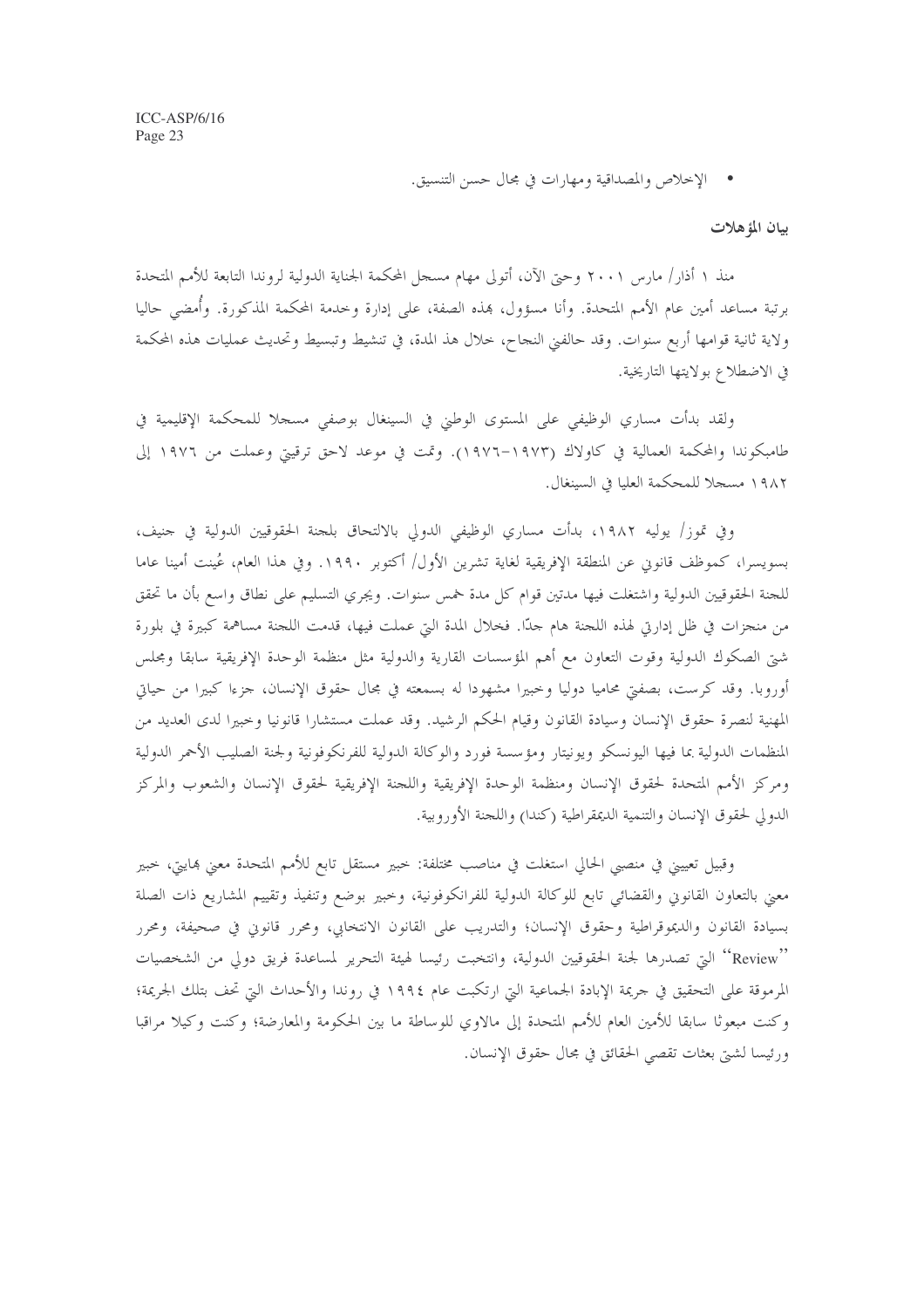واشتغلت سابقا عضوا في مجلس إدارة معهد الديموقراطية والمساعدة الانتخابية الدولي، والمجلس التنفيذي لمحفل الريادة في إفريقيا؛ ومجلس إدارة المعهد الدولي لحقوق الإنسان؛ ومجلس إدارة المركز الإفريقي للديموقراطية ودراسات حقوق الإنسان؛ والمجلس الاستشاري للفريق الدولي لقانون حقوق الإنسان؛ والمجلس الاستشاري للخدمة الدولية لحقوق الإنسان، والرئيس السابق لمؤسسة مارتن إينالز ومؤسس صندوق حقوق الإنسان لأروشا– الاتحاد الإفريقي– الشراكة الجديدة للتنمية في إفريقيا. وأنا عضو في اللجنة الاستشارية الدولية المعنية بالفقر وحقوق الانسان التابعة للبونسكو.

وُلدت في ٢٢ أيار/ مايو ١٩٥٠ في دكار، بالسينغال، وأنا خريج معهد التدريب في القانون والإدارة بدكار – السينغال، ومركز البحوث التابع لآكاديمية لاهاى للقانون الدولي في هولندا. متزوج وأب لأطفال وأنطق بلغة البولار والوولوف. أتكلم باللغتين الانكليزية والفرنسية بطلاقة بالدرجة الأولى ولى دراية متوسطة باللغة الاسبانية. وأحسن جيدا استخدام تطبيقات الإنترنت وأملك مهارات حاسوبية عالية بما في ذلك الكفاءة في برامج word-) MS Office .(processing

#### المنشورات وأهم المنجزات

كتبت العديد من المقالات القانونية والسياسية باللغتين الفرنسية والإنكليزية. وترد أدناه قائمة بالمقالات والخطب والمنشورات:

- Le Monde d'à côté ou l'univers des prisons (Prisons in Senegal) in "Le Soleil", Dakar, 1979
	- Le droit à la communication, in "Symbiose", Dakar, 1982.  $\bullet$
	- Self-reliant Development in Senegal: Myth or Reality, in "Ideas & Action", 1985.  $\bullet$ 
		- Torture in Africa, in "SOS-Torture Bulletin", 1986.  $\bullet$
- La protection des biens culturels et la protection de l'individu, Editions Nagard, Roma,  $\bullet$ 1986.
	- Human Rights in Africa, in "Transnational Associations Review", 1985.  $\bullet$
- Le rôle social des juristes, in "Juriste International", Revue de l'Union internationale des  $\bullet$ avocats, 1986.
	- Refugees, Law and Development, Editions S.I.A.S., Uppsala, 1987.  $\bullet$
- Commission on Human and Peoples' Rights, in SOS-Torture The African  $\bullet$ Bulletin, Geneva 1987.
	- Les Services juridiques en milieu rural (Afrique de l'Ouest), ICJ, Geneva, 1987.  $\bullet$
	- Le "droit de vivre" dans le contexte africain, Editions Bruylant, Bruxelles, 1988.  $\bullet$ 
		- Practical Guide to the International Procedures, WOAT, Geneva, 1988.  $\bullet$
- Promotion et diffusion du droit international humanitaire dans le contexte africain, in "Les  $\bullet$ Annales de Droit Médical", Monaco, 1988.
	- Les Services juridiques en milieu rural (Afrique centrale), (editor) ICJ, Geneva, 1989.
- Nord-Sud, emergenza del mondo Quale cooperazione per quale sviluppo, Editions  $\bullet$ C.E.F.A., Bologna, 1989.
- Assistance juridique aux populations rurales, "Afrique Contemporaine", Ed.  $\bullet$ Documentation Française, December 1990.
	- Legal Remedies and the Role of an Independent Judiciary, IIDH, 1992.  $\bullet$ 
		- The Independence of the Judiciary, CIJL Year Book, 1992.  $\bullet$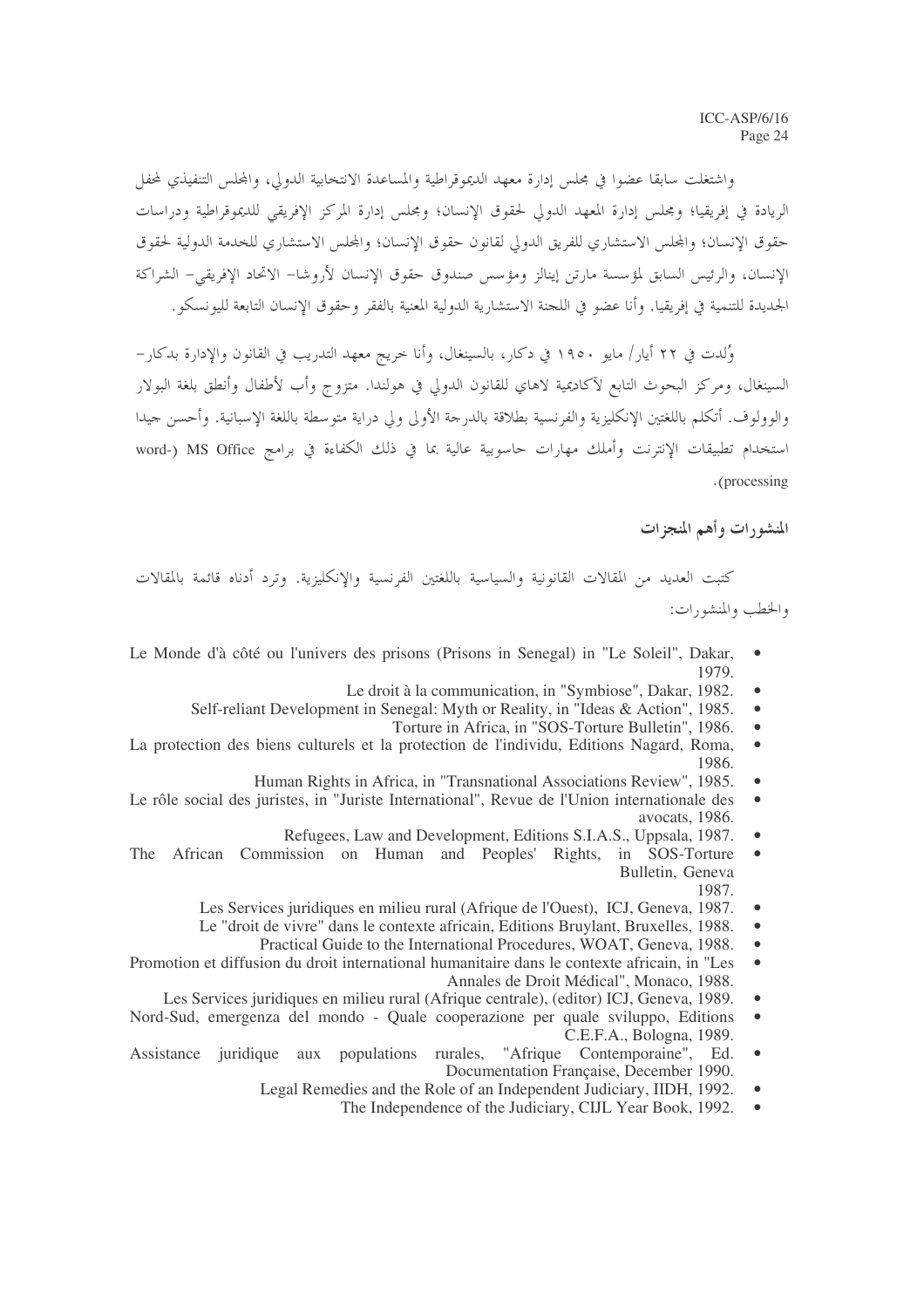- La protection des réfugiés dans le Tiers-monde, Institut des Hautes Etudes Internationales, 1992.
- Problèmes de droits de l'homme dans une Europe élargie, "La Gazette du Palais", Paris, 1992.
	- Le droit à la vie, Editions CID, Genève 1992.
	- New Frontiers of International Human Rights Protection, ICJ, 1992. •
- La protection régionale des droits de l'homme du point de vue d'une ONG, Bruxelles,  $\bullet$ 1992.
	- The International Covenant on Civil and Political Rights, ICJ, 1993.
		- Nature of Conflicts, in Africa Today, ICJ, 1993. •
	- NGO Access to the United Nations Human Rights Procedures, ICJ, 1993.
	- La lutte contre la barbarie: humanitaire ou humilitaire, North/South, 1993. •
	- The Role of Lawyers and Judges on the International Stage, Martland Lectures, 1993.
		- Développement et valeurs démocratiques, Le Courrier, February 1993.
			- Réflexions sur la Charte africaine des droits de l'homme, ICJ, 1993.  $\bullet$
- L'action du système des Nations Unies et le droit à l'assistance humanitaire, SHS- 95/CONF.805, UNESCO, Paris.
	- Democracy and the Rule of Law, Indian Review of International Law, 1994.
- The Quest for Democracy which way forward for Africa, International Press Institute . (IPI), 1994.
- The Civilian Judicial System in the West Bank and Gaza: Present and Future, ICJ/CIJL, June 1994.
	- L'Organisation internationale du travail et la justice sociale, ILO, 1994. •
- Addressing the Root Causes of Forced Population Displacements in Africa: A Theoretical Model, International Journal of Refugee Law, 1995.
- La mise en oeuvre du droit international humanitaire: les infractions et les sanctions ou quand la pratique désavoue les textes, in Law in Humanitarian Crises, European Commission, 1995.
	- La question des migrants sur le continent africain, San Remo Institute 1996. •
- Promouvoir le respect des droits de l'homme à travers les programmes de développement,  $\bullet$ OCDE 1996.
	- Nigeria and the Rule of Law, ICJ, 1996. •
	- Laws of Freedom, in Commonwealth Currents, Vol. 4, 1997.
	- Democratisation and the Rule of Law in Kenya, ICJ April 1997.
- Economic, Social and Cultural Rights: A compilation of Essential Documents, International Commission of Jurists, November 1997.
- Role of Judges and Lawyers in Defending the Rule of Law, in FORDHAM, International Law Journal, Volume 21, December 1997, Number 2.
- Universalité des droits de l'homme et diversité économique, sociale et culturelle, Institut universitaire des hautes études internationales, Avril 1998.
	- Intellectual Property and Human Rights, published by WIPO, November 1998. •
- Interface between Global and Regional Protection of Human Rights: An African Perspective, Baywood Publishing Co. Inc, December 1998.
- L'influence de la Déclaration universelle des droits de l'homme sur les processus de démocratisation en Afrique, OPAD, February 1999.
- Corruption and Impunity: Obstacles to the effective Enjoyment of Economic, Social and Cultural Rights, ICJ and African Development Bank, April 1999.
- La Convention de l'OUA sur les aspects propres aux problèmes des réfugiés en Afrique:  $\bullet$ les défis 30 ans après, UNHCR, Juin 1999.
- La coopération au développement et le respect des droits de l'homme, Leçon inaugurale prononcée le 5 juillet 1999 à l'Institut international des droits de l'homme (Institut René Cassin - Strasbourg).
- The existence of universal values vis-à-vis their relationship with western values. Swiss Training Centre for Negotiation, November 1999.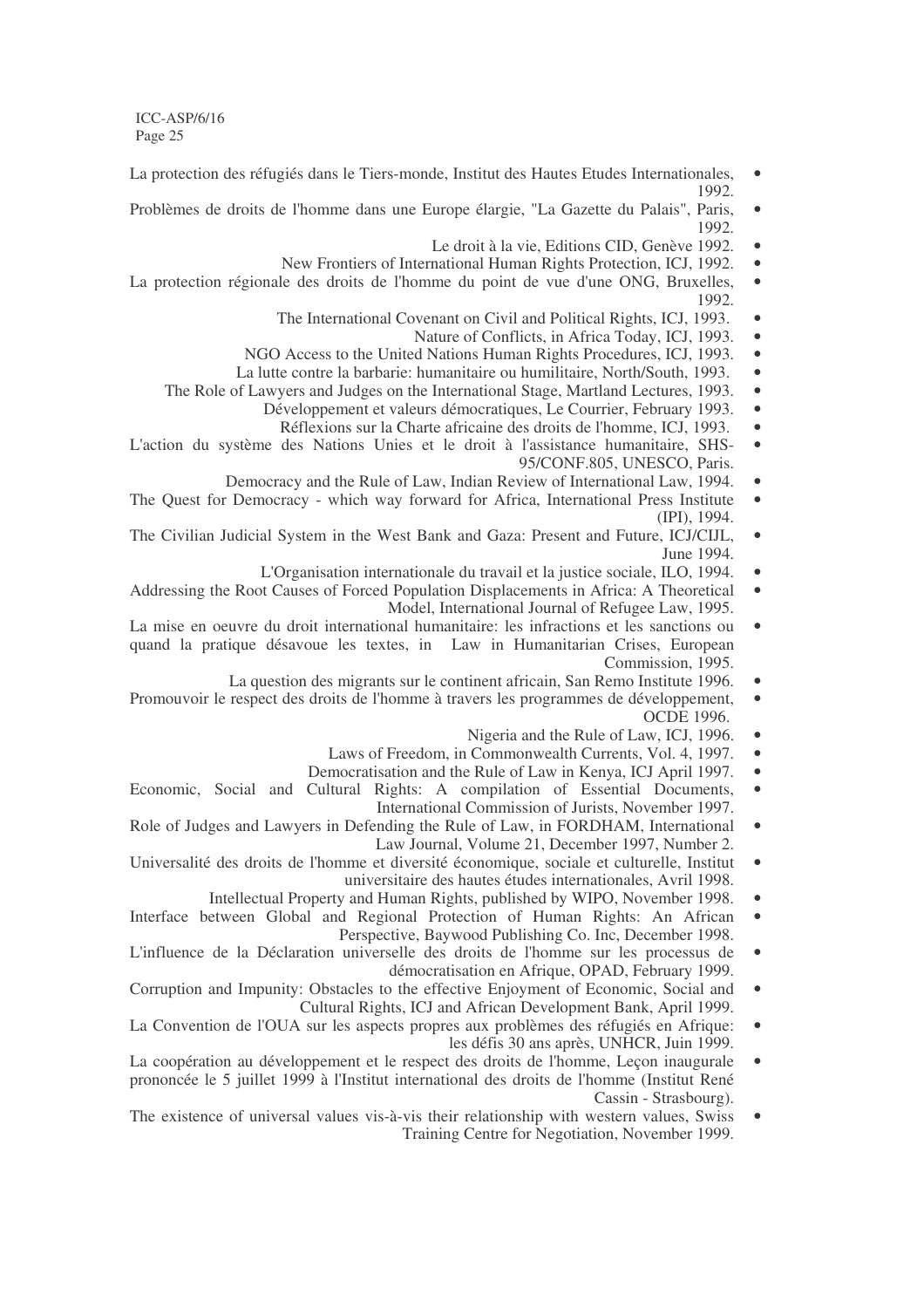$\bullet$ 

- The Contribution of NGOs to the Prevention of Human Rights Violations, Marangopoulos  $\bullet$ Foundation for Human Rights, April 1999.
	- Globalisation and the Rule of Law, in ICJ Review,  $N^{\circ}$  61, 1999.
- Post-modern Insurgencies: Political Violence, Identity Formation and Peacemaking in  $\bullet$ Comparative Perspective, Foreword published by Macmillan Press Ltd (UK) and St. Martin's Press Inc. (USA), 2000.
- Unsigned papers were published in the ICJ Review e.g. Expulsions in Africa, Slavery in  $\bullet$ Mauritania (reprinted in Human Rights Reporter), Rules of Procedure of the African Commission, Commentaries, Book Review, etc.
	- Africa and the Globalisation of Justice, West Africa Magazine, August 2001.  $\bullet$
- International Criminal Justice: From Paper to Practice A Contribution From The  $\bullet$ International Criminal Tribunal For Rwanda To The Establishment Of The International Criminal Court, in Fordham International Law Journal, Volume 25, March 2002, Number 3.
- Justice without borders, In the Lawyer, Monthly Journal of the Law Society of Kenya,  $\bullet$ April 2002.
	- Africa and the Rule of Law, in West Africa Magazine, N. 4344, September 2002.
- From Human Rights to International Criminal Law, Martinius Nijhoff Publishers, 2007.  $\bullet$ Link between Poverty and Human Rights: Foundation and ethical imperative. UNESCO.  $\bullet$
- 2007. The Value of Customary International Law in the Light of The recent Emergence of non- $\bullet$
- State Actors as Subjects of International Law (to be published in the 2007 Volume of The African Yearbook of International Humanitarian Law

الانجازات المهنية

- في عام ١٩٩٧، وأثناء اشتغالي أمينا عاما للجنة الحقوقيين الدولية وبمناسبة الذكرى العاشرة لصدور مبادئ  $\bullet$ لمبرغ، دعت اللجنة إلى عقد اجتماع حضره أكثر من ثلاثين حبيرا لبلورة هذا الصك. ومبادئ ماسترحت التي تمخض عنها هذا الاجتماع أنجزت مهمة البلورة هذه بالتوسع في بيان طبيعة ونطاق سبل الانتصاف الملائمة من انتهاكات الحقوق الاقتصادية والاجتماعية والثقافية.
- وفي التسعينات، التأمت تحت إشرافي سلسلة من الأحداث الدولية المهمة نتيجة للمبادرات التي قامت بما اللجنة. من هذه المبادرات إعلان الأمم المتحدة لحماية كافة الأشخاص من الاختفاء القسرى والتوصية التي تقدم بما برنامج العمل للمؤتمر العالمي لحقوق الإنسان في فيينا من أجل العمل على إنشاء محكمة جنائية دولية. وكان هذا نتيحة مباشرة لمؤتمر دولي كُرس لموضوع الإفلات من العقوبة نظمته اللجنة المذكورة برعاية من الأمم المتحدة في عام ١٩٩٢، واعتمد نداءا يطلب من مؤتمر فيينا ''إنشاء محكمة جنائية دولية … الغاية منها كسر حلقة الإفلات من العقوبة بالم ة.''
- وبوازع مني قامت اللجنة كذلك بصياغة مجموعة المبادئ لحماية وتعزيز حقوق الإنسان من حلال العمل على مكافحة الإفلات من العقاب والمبادئ الأساسية والمبادئ التوجيهية الخاصة بالحق في التعويض والحصول على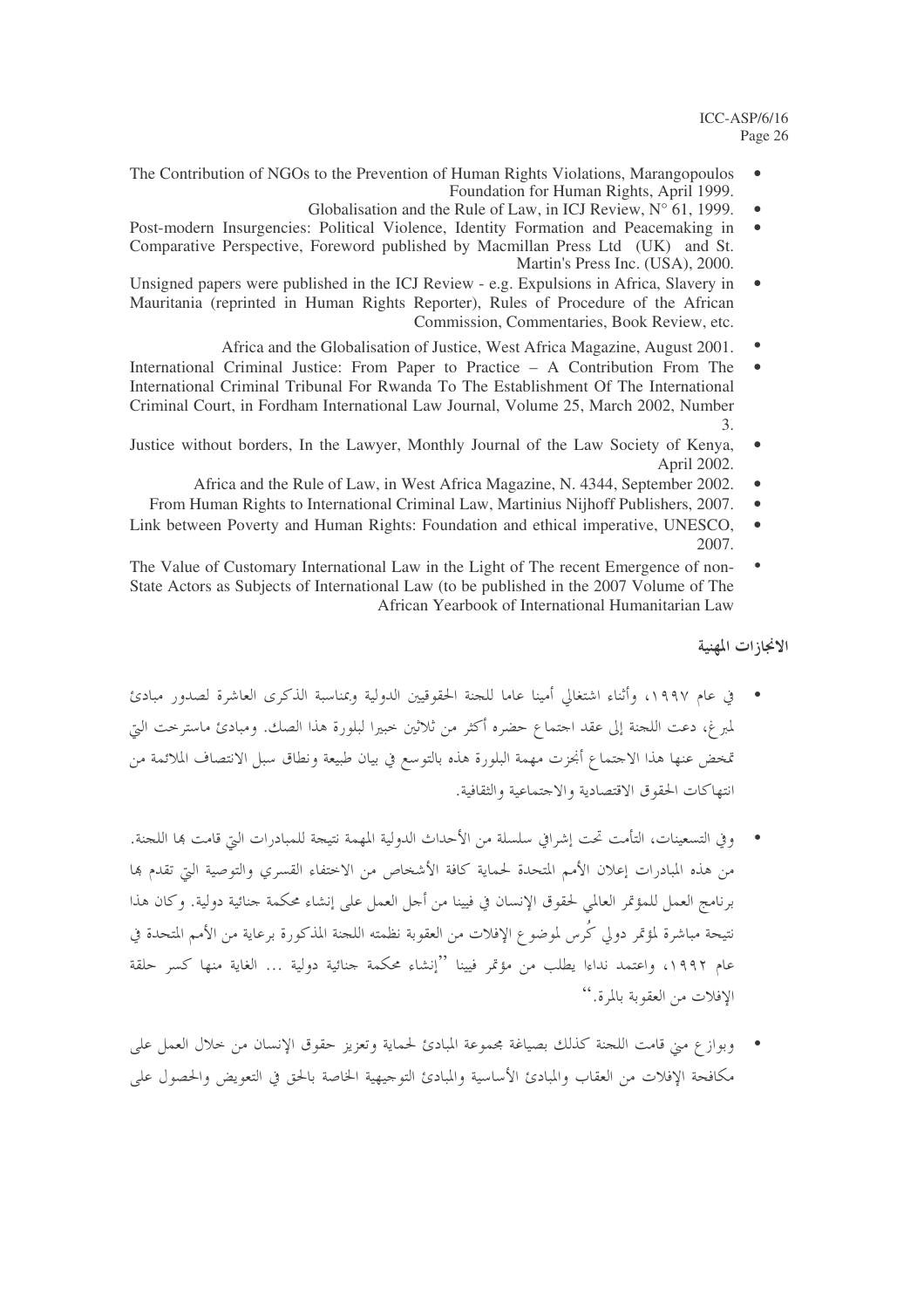جبر للأضرار بالنسبة لضحايا انتهاكات قانون حقوق الإنسان الدولي والقانون الإنساني وهذه المبادئ الأساسية والمبادئ التوجيهية معروضة على لجنة حقوق الإنسان التابعة للأمم المتحدة للنظر فيها.''

- ومما تجدر الإشارة إليه أنني ترأست لجنة كانت هي رأس الحربة في عملية إنشاء العديد من منظمات حقوق الإنسان غير الحكومية؛ وباشرت العديد من البرامج الإنمائية التي وفرت الخدمات القانونية للبلدان النامية؛ واضطلعت ببحوث قطرية متعمقة في مجال سيادة القانون في كل من التيبت وباكستان؛ وعززت شبكة اللجنة في الدفاع عن استقلال القضاء في البلدان التي يتعرض فيها القضاة والمحامون للمضايقة و/ أو للاضطهاد.
- وكنت الأستاذ المحاضر في مجال قانون حقوق الإنسان الدولي بالمؤسسات الأكاديمية الدولية التالي ذكرها: المعهد الدولي لحقوق الإنسان (ستراسبورغ)، فرنسا؛ معهد هونري دونان (حنيف)، سويسرا؛ الجامعة الكاثوليكية في ليون، فرنسا؛ جامعة غالوي، إيرلندا؛ جامعة ناتال، جنوب إفريقيا؛ المدرسة الدولية في بوردو، فرنسا؛ جامعة إيسكس، المملكة المتحدة؛ جامعة كالكاري، كندا؛ المعهد الجامعي لدراسات التنمية (حنيف)، سويسرا؛ جامعة ويتووترستاند، جنوب إفريقيا؛ مدرسة القضاء، فرنسا؛ المعهد الأعلى للدراسات الدولية (جنيف)، سويسرا؛ وجامعة كولمبو، سريلانكا.
- ذلك، وإنني أملك القدرة على توفير الدعم الفعال والقضائي الكفء والقانوني والإداري لسائر مقومات محكمة أروشا (المدعي العام، القضاة ومجلس الدفاع)؛ وتولي إدارة المحكمة الجنائية الدولية لروندا والاضطلاع بالإصلاحات والتحسينات الإدارية العديدة في تدبير الإجراءات القضائية وكلها عوامل ساعدتني على أن أعين مجلَّدا في شهر شباط/ فبراير ٢٠٠٥ من قبل الأمين العام للأمم المتحدة لمدة أربع سنوات إضافية مسجلا للحكمة الجنائية الدولية لروندا. وإعادة التعيين هذه لم يحظ بما قط أي من المسجلين الذين سبقوين.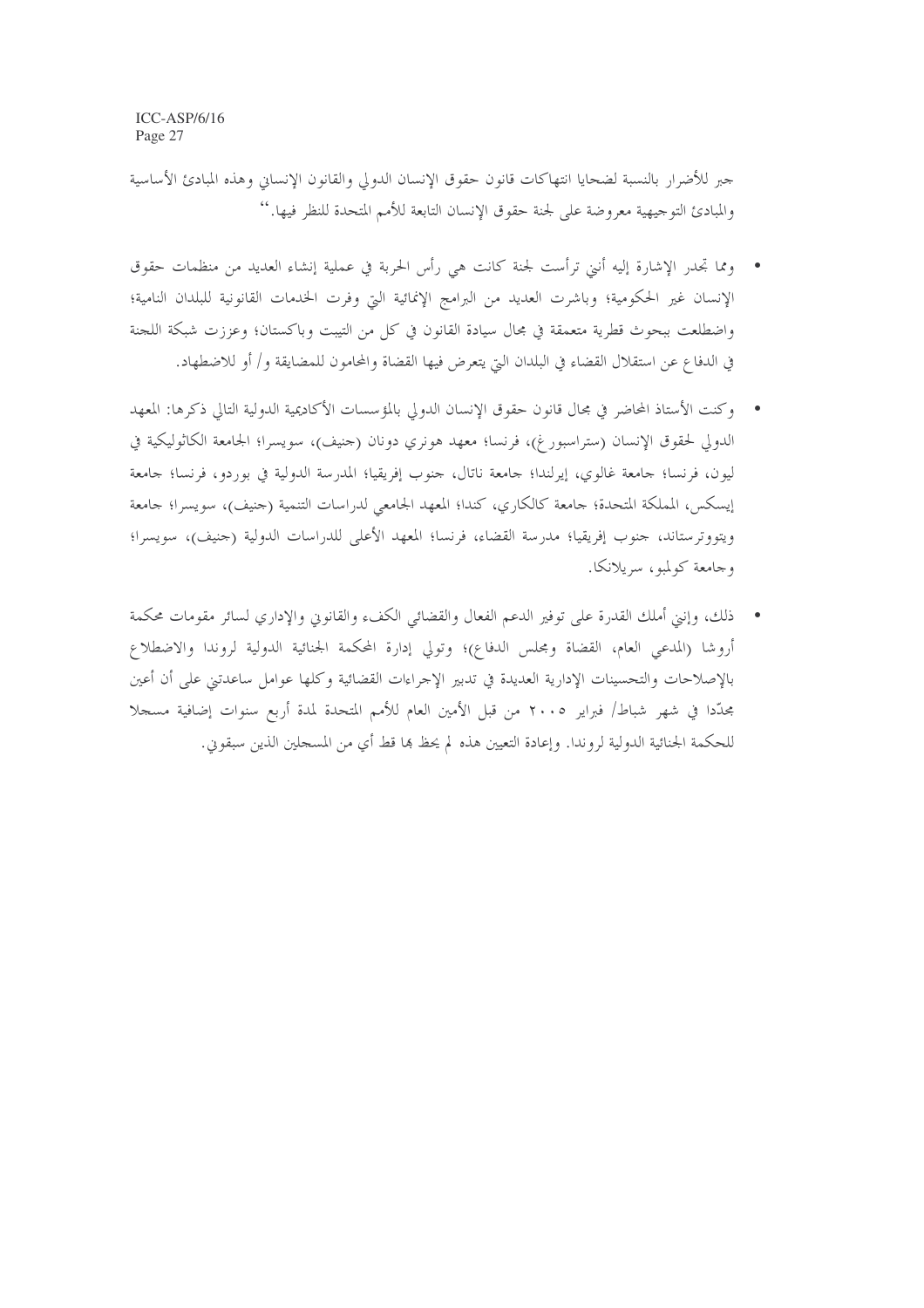هوكينغ، دجون رأوستراليا)  $-$  0

[الأصل: بالانكليزية]

بيان الحافز على الترشح

أتشرف بتقديم ترشيحي لمنصب مسحل المحكمة الجنائية الدولية.

إن المحكمة الجنائية الدولية تشهد حاليا فترة انتقال إلى مرحلة جديدة. فهي تستعد للشروع في محاكمات وتواجه تحديات معقدة لا تواجهها سائر المحاكم الدولية الأخرى. وتحدوني الرغبة على أن أفيد هذه المحكمة بما لي من خبرة واسعة في الميادين القانونية والإدارية والقيادية، وأن أعمل مع رئيسها ومع المدعى العام للمضى قدما بالمحكمة في سبيل تعزيز منحزالها وتوطيد مكانتها في العالم بوصفها محكمة دائمة للعدالة الجنائية الدولية.

وإن قلم محكمة العدل الجنائية الدولية ليلعب دورا حاسما في كفالة الاحترام التام لحقوق المتهم وحماية الشهود، فيما يعمل على إقرار التوازن بين مصالح وتوقعات المحتمع الدولي. وأنا أملك المهارات والخبرات اللازمة لقيادة قلم المحكمة ولكفالة توفيره الخدمات المتسمة بالفعالية والكفاءة اللازمة لدعم القضاة والمدعى العام والدفاع في أداء جميع هذه الجهات للواجبات الملقاة عليها. هذه المهارات والخبرة تشمل ما يلي:

- ما يزيد على ٢٠ عاما من المسؤولية التدريجية القانونية والقيادية والخبرة الإدارية المكتسبة بالعمل مع عدد من المؤسسات الوطنية والدولية على المستويين الحكومي والحكومي الدولي.
- ما يزيد على عشر سنوات من العمل مع المحكمة الجنائية الدولية ليوغسلافيا السابقة التابعة للأمم المتحدة، بما في ذلك ثلاث سنوات في موقعي الحالي كنائب للمقرر أزود المحكمة بما تحتاجه من ريادة ونظرة ثاقبة، وتسوية لجملة متنوعة من التحديات التي تواجهها يوميا محكمة دولية ساعيا لكفالة أدائها لوظيفتها بشكل دائب مع التقيد بأعلى مقاييس القسط بالأصول المرعية.
- قدرة ثابثة على إدارة التغيير داخل منظمة كبيرة– بالعمل مع منظمة آخذ حجمها في الكبر وتواجه حاليا المشاكل الحساسة ذات الصلة بتصغير ذلك الحجم. وقد عملت مع المحكمة الجنائية الدولية ليوغسلافيا التي أصبح عدد القضاة فيها اليوم ٢٨ قاضيا وعدد الموظفين ١٢٠٠ موظفا بعد أن هناك ١١ قاضيا و ٢٠٠ موظفا. وقد شهد قلم المحكمة في ظل إدارتي إصلاحات كبيرة لتمكينه من أن يؤدي بنجاح دوره الداعم لجدول محاكمات مكتظ.
- خبرة طويلة في إدارة وتنفيذ الميزانيات (تبلغ الميزانية السنوية للمحكمة الجنائية الدولية ليوغسلافيا السابقة نحو ١٥٠ مليون دولار في السنة)، وخبرات معززة في المحال الدبلوماسي والتنسيق، وخبرة بالسياسة العامة في المحال الإعلامي والقدرة على العمل باللغتين الرسميتين المستخدمتين في المحكمة الجنائية الدولية.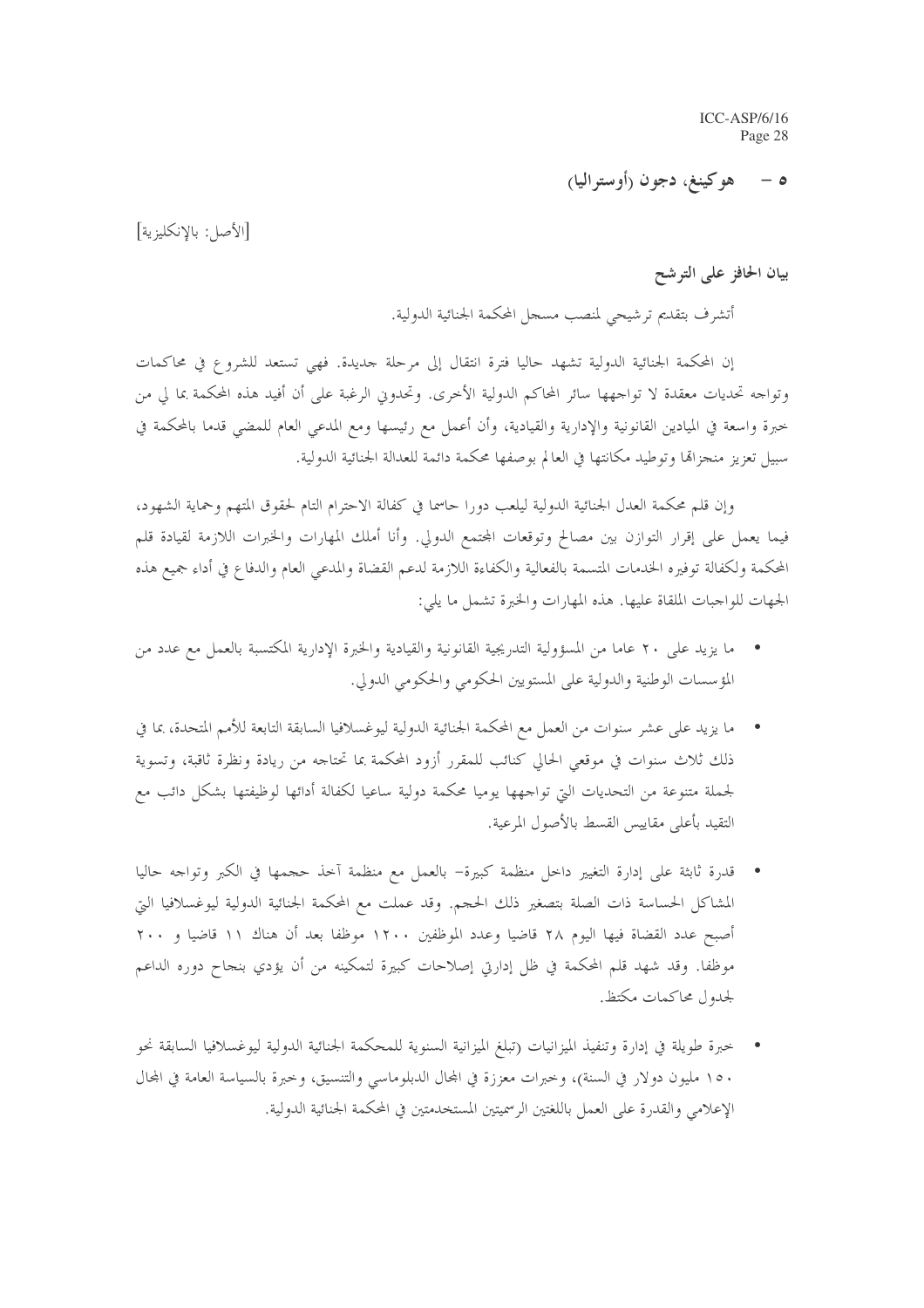• خيرة طويلة بإدارة شؤون المحاكمات والاستئنافات ذات الصلة بالمحكمة الجنائية الدولية ليوغسلافيا السابقة والمحكمة الجنائية الدولية لرروندا.

وليكون مسحل المحكمة ناجحا من الضرورة بمكان أن يملك مزيجا من المهارات الجيدة الإدارية والقيادية على حد سواء مقرونة بالقدرة الفائقة على التحليل القانوين والحكم. واعتقادي أنني أملك هذه الجوانب وقدرة ثابثة على إيجاد البيئة التي تمكن الموظفين من تطوير إمكاناقمم الكاملة والتي تكفل الاستفادة على النحو الأكفء من الموارد المحدودة.

ثم إن المسجل هو واحد من أهم القادة في المحكمة الجنائية الدولية. والمنظمة إنما تعرف بقادهًا سواءٍ من حيث ناتجها الموضوعي أو شخصيتها ككيان، وهؤلاء القادة هم الذين يحددون في فماية المطاف نجاح المحكمة أو عدمه. وأنا متحمس إلى حد كبير لأن أكون في يوم ما ثاني مسجل للمحكمة الجنائية الدولية.

ببان المؤهلات

| ٦ آب/ أغسطس ١٩٥٧ | تاريخ الميلاد: |
|------------------|----------------|
| أسترالي          | الجنسية:       |

الخبرة المهنية

• آب/ أغسطس ٢٠٠٤ حتى الآن نائب المسجل المحكمة الجنائية الدولية ليوغسلافيا السابقة التابعة للأمم المتحدة، لاهاي توفير ما تحتاجه هذه المحكمة من ريادة ونظرة ثاقبة؛ مسؤول مباشرة عن إدارة كافة أقسام المحكمة (نحو ٤٠٠ ) موظف) بما في ذلك الدعم القانوين للدوائر، الضحايا والشهود، إدارة المحكمة، وحدة الاحتجاز، وحدة الدفاع بما في ذلك المساعدة القانونية وحدمات الترجمة التحريرية والشفوية؛ وإسداء المشورة للرئيس والقضاة وللمدعى العام دعما للإجراءات القانونية؛ والاضطلاع بدور المقرر الذي يملك المسؤولية عن السير الإداري

للمحكمة بأسرها (نحو ١٢٠٠ موظف وميزانية سنوية مبلغها ١٥٠ مليون دولار أمريكي).

• كانون الثاني/ يناير ١٩٩٩- آب/ أغسطس ٢٠٠٤ موظف قانویی رئیسبی المحكمة الجنائية الدولية ليوغسلافيا السابقة التابعة للأمم المتحدة، لاهاي توفير المشورة القانونية والإدارية لسبعة من قضاة الاستئناف التابعين للمحكمة ولدوائر الاستئناف التابعة للمحكمة الجنائية الدولية لروندا؛ رئاسة أفرق البحث والصياغة؛ وضع وتنفيذ برنامج العمل الموضوعي.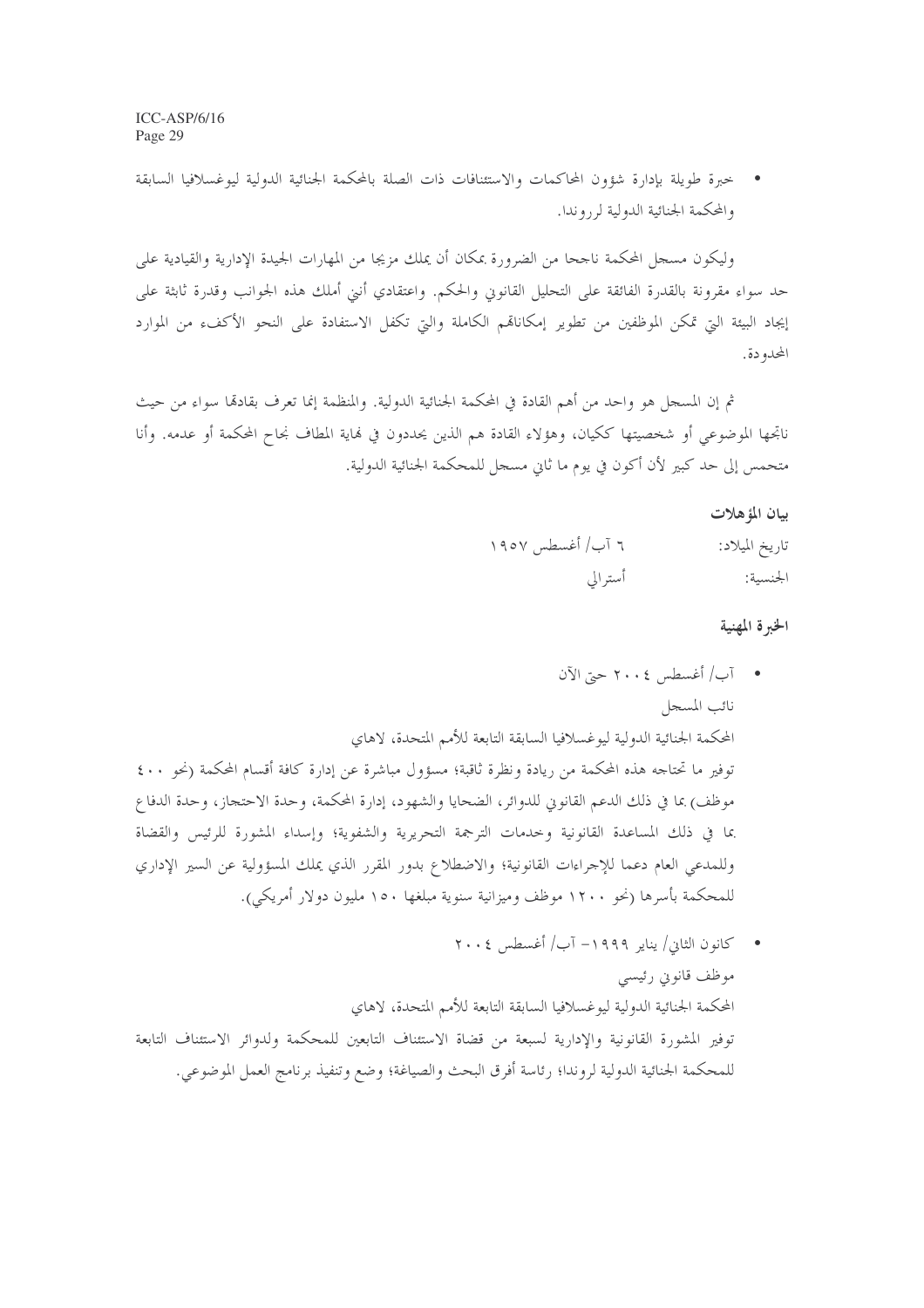- آذار / مارس ۱۹۹۷– کانون الأول/ ديسمبر ۱۹۹۸ موظف قانوين المحكمة الجنائية الدولية ليوغسلافيا السابقة التابعة للأمم المتحدة، لاهاى رئاسة فريق من المحامين الذين يوفرون الدعم للقضاة أثناء محاكمة المتهم سيليبتشي التي تعدد فيها المتهمون والتي استغرقت ١٨ شهرا.
	- $199V-1992$

مستشار سياسة عامة رئيسي خدمات الإذاعة الخاصة، سيدين، أو ستراليا توفير المشورة القانونية وفي مجال السياسة العامة لمؤسستي الإذاعة والتلفزيون الوطنيتين الأستراليتين المتعددتي الثقافات.

- $1997 1919$ موظف قانوين/ وفي مجال السياسة العامة منظمة التعاون والتنمية في الميدان الاقتصادي، باريس، فرنسا.
- $19\lambda\lambda-19\lambda7$ مساعد قانويي لمؤسسة دحفري روبنستن، كاي سي Then, 1 Dr Johnson's Chambers, Temple, London, England.
	- $19\lambda\lambda-19\lambda7$  . مستشار قانويي وفي مجال السياسة العامة British Film Institute, London, England.
- $1911 1910$ معاون للقاضي مايكل كربي. وكان يومئذ رئيس محكمة الاستئناف بنيوساوث ويلز، سدنى، أستراليا
	- $19\lambda0-19\lambda2$  . موظف قانونی معاون لجنة الأفلام الأسترالية، سدين، أستراليا

# المؤهلات المهنية والتدريب

• حلقة العمل المتعلقة بالأخلاقيات والتزاهة التي نظمتها الأمم المتحدة لفائدة كبار المديرين– شباط/ فبراير  $\mathbf{y} \cdot \cdot \mathbf{y}$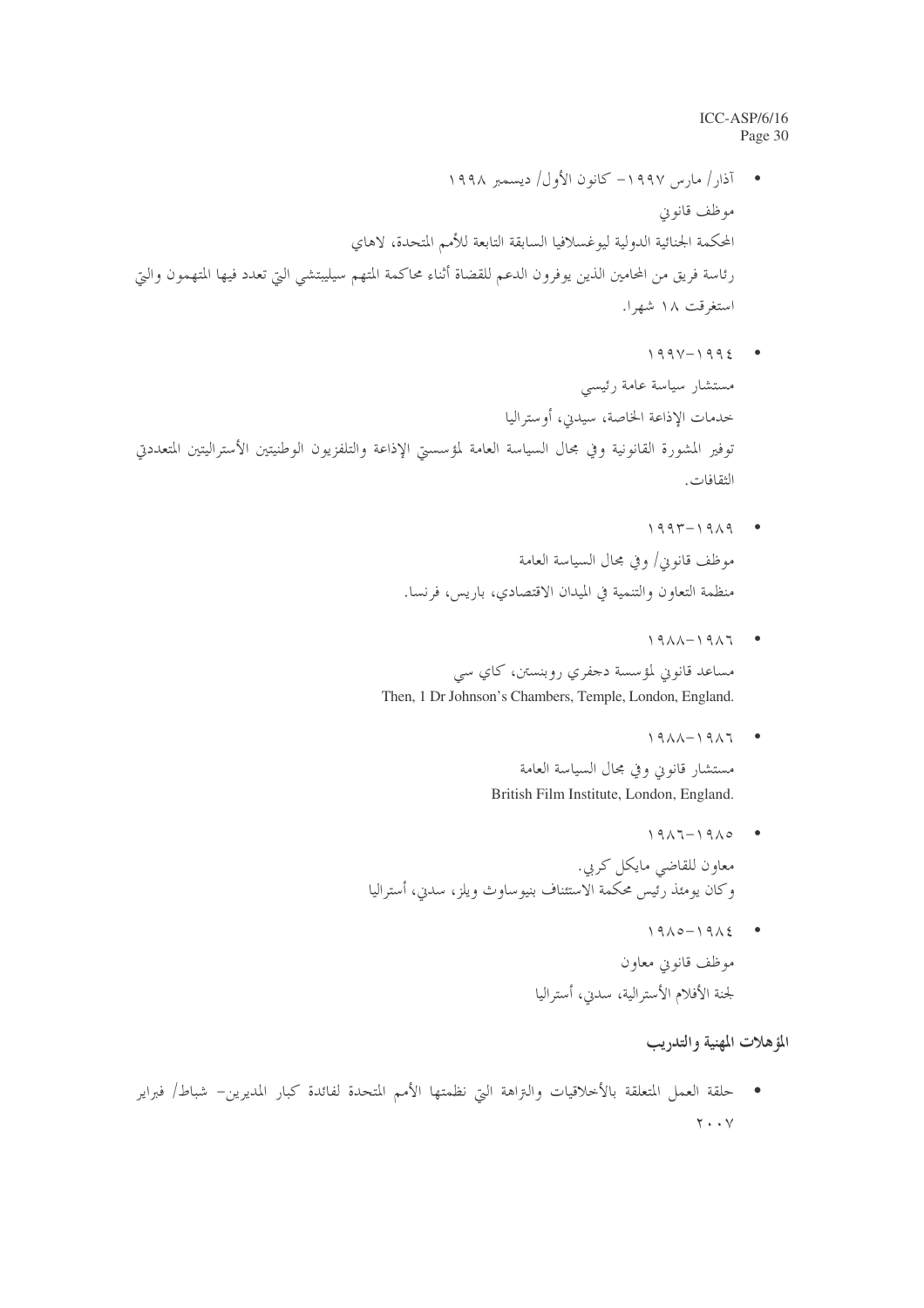- التدريب الإداري للمديرين الذي نظمته الأمم المتحدة- نيسان/ أبريل ٢٠٠٥
- حلقة العمل المتعلقة بمهارات التفاوض التعاوني التي نظمتها الأمم المتحدة– تشرين الثاني/ نوفمبر ٢٠٠٢
	- محام، لنكلن إن، لندن، إنجلترا– تم القبول في ٣ آيار/ مايو ١٩٨٨  $\bullet$
	- محام/ وكيل، المحكمة العليا في فكتوريا– تم القبول في ٥ آيا, / مايو ١٩٨٦  $\bullet$ 
		- محام، المحكمة العليا لنيو ساوثولز تم القبول في ٦ تموز/ يوليه ١٩٨٤

#### المؤهلات العلمية

- ماجستير حقوق (بامتياز): كلية الاقتصاد والعلوم الساسية بلندن، جامعة لندن، إنجلترا، ١٩٨٨
	- باكالوريوس حقوق: جامعة سيدني، أو ستراليا، ١٩٨٤  $\bullet$
	- باكالوريوس علوم: جامعة موناش، ميلبورن، أوستراليا، ١٩٨٠  $\bullet$

#### اللغات

- الإنكليزية: اللغة الأم
- أتحدث اللغة الفرنسية بطلاقة وأجيد الكتابة بما (شهادة كفاءة باللغة الفرنسية مسلمة من الأمم المتحدة)

#### المنشورات (قائمة غير حصرية)

- International Criminal Law Review, co-editor, Kluwer, quarterly, since Volume 1, December 2001 to present.
- Man's Inhumanity to Man Essays in Honour of Antonio Cassese, co-editor, Kluwer, June 2003.  $\bullet$
- $\bullet$ Essays on the Procedure and Evidence of the ICTY in Honour of Gabrielle McDonald, co-editor, and author of the chapter: Interlocutory Appeals before the ICTY, Kluwer, December 2000.
- The Times, Educational Supplement, 29 April 1988 Empowering Teachers Under the new Copyright  $\bullet$ Bill.
	- Journal of Media Law and Practice, December 1987 The Copyright, Designs and Patents Bill.  $\bullet$ 
		- The Producer, November 1987 Film Production under the New Censorship Laws.
			- The Listener, 5 May 1987, p. 28 Offensive Act?

### العروض المقدمة رقائمة غير حصرية)

عروض متعددة قُدمت تشمل ما يلي: دورات تدريبية مختلفة للقضاة والمدعين العامين والدفاع في البوسنة والهرسك، وكرواتيا، وكوسوفو وصربيا؛ حامعات سلزبرغ وبيركلي بكالفورنيا؛ مؤتمر مجلس أوروبا لحماية الشهود، أثينا؛ برامج التوعية في البوسنة والهرسك، وكرواتيا وصربيا؛ الرابطة الدولية لإصلاح القانون الجنائي، تشارلستن؛ دورات اللجنة التحضيرية التابعة للمحكمة الجنائية الدولية.

#### الخبرات الحاسه بية

لي حبرة فائقة في استخدام الحاسوب في معالجة النصوص وبرامج الجداول الحسابية وقواعد البيانات.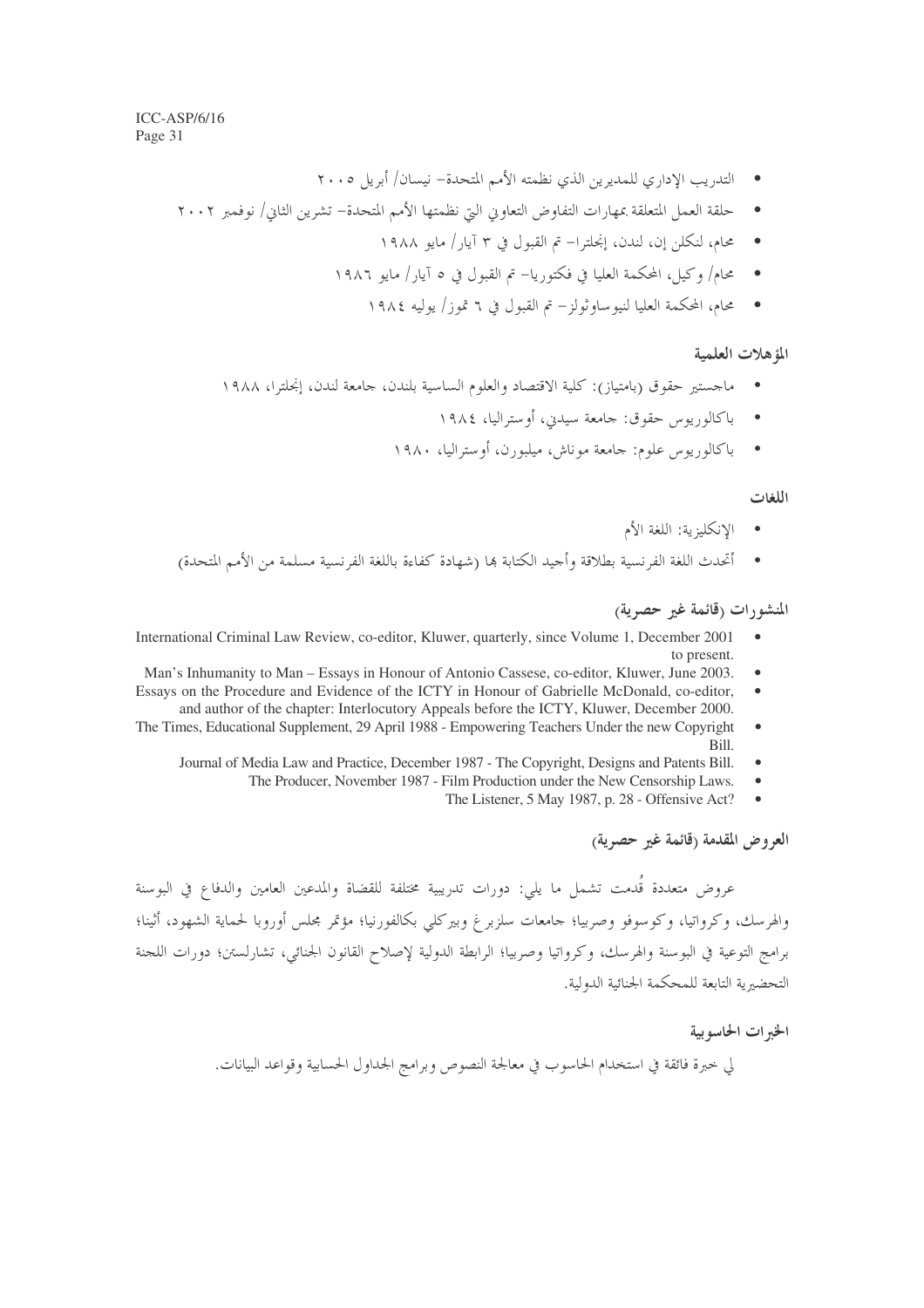باستور بورغونيون، بلانكا (إسبانيا)  $-7$ 

[الأصل: بالفرنسية]

بيان الحافز على الترشح

فيما يتعلق بمؤهلاني لهذا المنصب، أود أن أذكر أولا أن لي عشرين سنة من الخبرة في مجال العمل لدى المحاكم الدولية، حيث اشتغلت منذ عام ١٩٨٦ لدى محاكم الجماعة الأوروبية بالعمل أولا بمحكمة العدل وفي وقت لاحق بمحكمة الدرجة الأولى.

وفيما يتعلق بالخبرة المهنية التي اكتسبتها لدى المحكمة الأخيرة، أود الإبلاغ بأني كنت أقرب زميلة لمسجل محكمة الدرجة الأولى منذ إنشائها في عام ١٩٨٩، وساهمت على هذا النحو في كافة الأعمال التي أفضت إلى قيام تلك المحكمة. وفي السنوات اللاحقة شاركت مشاركة ناشطة في التطوير التدريجي لتلك المحكمة على الصعيدين القضائي والإداري. وفي نسبان/ أبريل ٢٠٠١ عُينت نائبة لمقرر المحكمة وأنا لا أزال أشغل هذا المنصب حبٍّ هذا اليوم.

كما أننى أملك معارف متعمقة بالمبادئ والقواعد الإجرائية فضلا عن نتظيم وسير عمل المحاكم في السياقات الوطنية وسياق الجماعة الاقتصادية على حد سواء اكتسبتها طيلة ما يزيد على ثماني سنوات من العمل في الأوساط الأكاديمية الإسبانية كباحثة وكمدرسة متخصصة في القانون الإحرائي، بالعمل أولا معاونة بجامعة فلنسيا وفي وقت لاحق حائزة على كرسي في القانون الإجرائي (Catedrático de derecho procesal) بجامعة لاكورونيا. وخلال هذه الفترة، انصب اهتمامي في البحث بمذه الجامعات على الإجراءات الجنائية والتعاون القضائي الدولي، في سياق عملي ذي الصلة بتسليم المحرمين وذلك كموضوع لأطروحة الدكتوراه.

وأود أن أبين أيضا أن مهاراتي في مجال الخطاب المكتوب تشهد ها الأعمال والمقالات العديدة التي نشرقما في المحلات القانونية وأننى متعودة كذلك على إلقاء البيانات العامة ومن خلال الدورات التعليمية أو المؤتمرات أو الحلقات الدراسية أو العروض التي اضطلعت بما أثناء مسار عملي الجامعي وحتى هذه الساعة.

ومنذ تعييين نائبا لمسجل محكمة الدرجة الأولى منذ خمس سنوات حلت أمارس منذ إذن الوظائف المزدوجة الم تبطة هذا المنصب.

أنا، أولا، بصفتي رئيسة وحدة إدارية كبرى (تضم نحو أربعين موظفا) مسؤولة عن إدارة شؤون الموظفين وتنظيم الوحدة. وأوزع أعباء العمل المتعلق بقلم المحكمة على النحو الأفضل الممكن وأتخذ كافة التدابير الضرورية لتجهيز القضايا على النحو الكفء.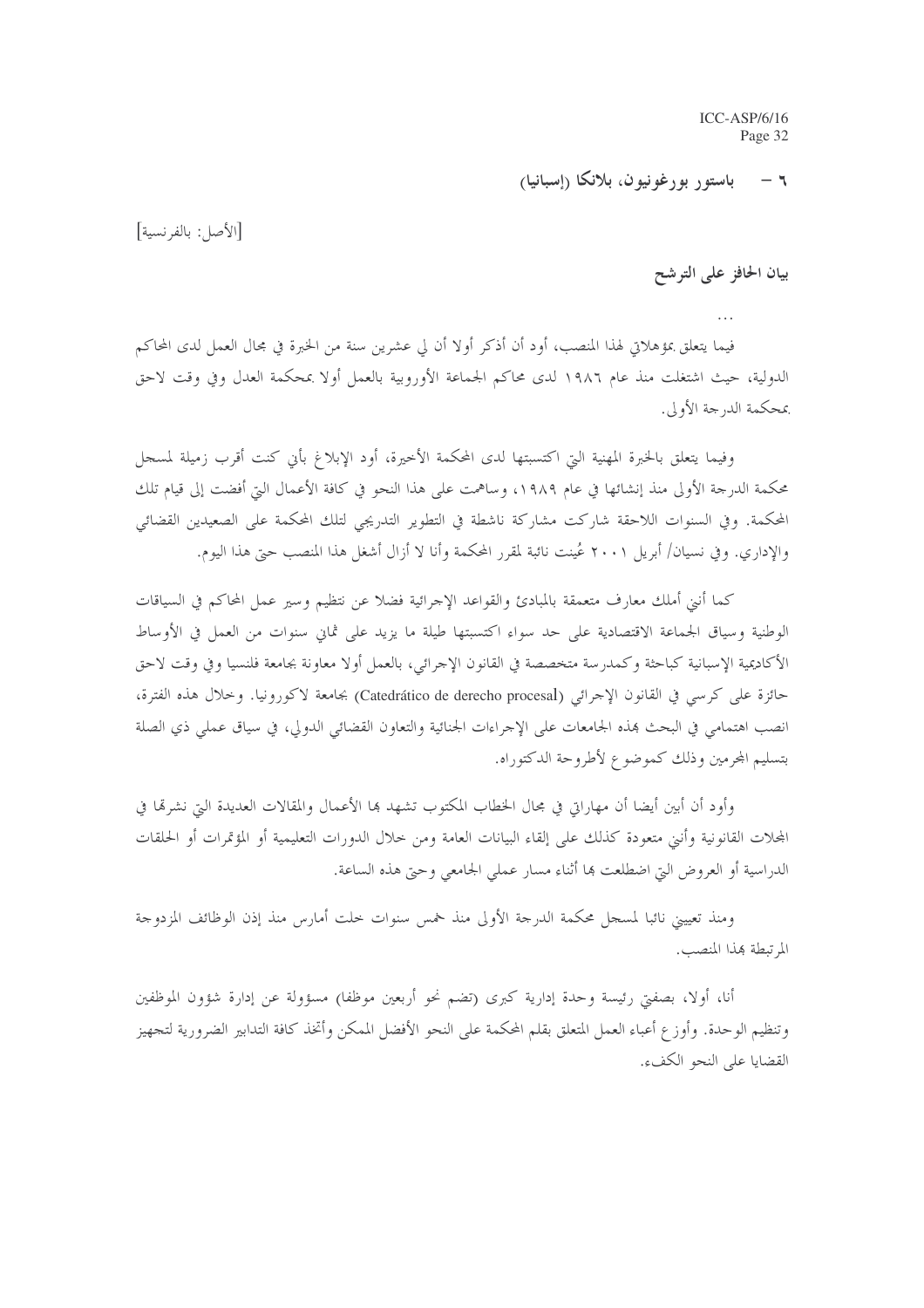وأنا مسؤولة أيضا عن الاتصالات التي تحري بين قلم المحكمة وبين مكاتب قضاة المحكمة فضلا عن ممثلي الدول الأطراف. وأرغب في الإشارة في هذا السياق إلى أنني دائما ما أوصى زملائي باتباع فمج ''المعاملة بالحسني'' حين يتعلق الأمر بالجهات التي يتخاطب معها قلم المحكمة.

بالإضافة إلى ذلك، أضطلع بمسؤولية التنسيق بين الإدارة وسائر الأقسام (الترجمة التحريرية، الترجمة الشفوية، البحث والتوثيق، قلم المحكمة بالمحكمتين الأخريين التابعتين للجماعة الاقتصادية) بالمحكمة.

ثانيا، أنا مسؤولة بصفيٍّ نائبة لمسجل المحكمة، عن تنسيق كل الممارسات التي يتولاها قلم المحكمة والتجهيز الإجرائي الملائم للقضايا فضلا عن إعداد طلبات الميزانية الخاصة بالمحكمة ومتابعة تلك الطلبات بالإضافة إلى مشاركة الأفرقة العاملة المعنية بالقضايا المؤسسية التي تنشئها المحكمة (الإعداد لآخر عمليتين تتعلقان بتوسيع المحكمة، والإعداد لخطط الطوارئ الخاصة بالمحكمة في حالة تفشي مرض إنفلونزا الطيور وتحليل التدابير الواحب أن تتخذ فيما يتعلق بإنشاء محكمة الحدمة المدنية التابعة للاتحاد الأوروبي).

وإن اضطلاعي بالمهام الموكلة بوصفي نائبة لمسجل محكمة الدرجة الأولى قد مكنين من اكتساب معارف متعمقة بسير عمل المحاكم الدولية ومؤسسات الجماعة الاقتصادية وعملية اتخاذها القرارات وسير شؤولها الإدارية فضلا عن تحربة راسخة في مجال إدارة الموارد البشرية والبني التحتية ومسائل الميزانية.

وأخيرا أود أن أسترعي إنتباهكم إلى ما أتمتع به من مهارات وخبرة في مجال تكنلوجيا المعلومات وقد سمحت لي هذه التجربة وتلك المهارات بتصميم وتدبير نظم تكنلوجيا معلومات هدفها تحسين عمل وأداء قلم محكمة الدرجة الأولى وقضاة هذه المحكمة وزملائهم، وذلك بما يتوافق مع الرغبة في تأمين مكاسب تتسم بالفعالية مع الحفاظ على الجودة.

وأنا راغبة الآن في أن أضع تحت تصرف المحكمة الجنائية الدولية كل ما أملك من حبرة ومعارف وأن أشارك في مواجهة التحدي الكامن في تعزيز هذه المؤسسة الدولية الجديدة. وإن العمل على إنجاح مؤسسة غرضها هو وضع حد للإفلات من العقاب حزاء أشد الجرائم الدولية خطورة والحؤول دون هذه الجرائم سيشكل تحديا حديدا بالنسبة إلى من المنظور الشخصي والمنظور المهني على حد سواء وأنا مستعدة كامل الاستعداد لأكرس جهدي لهذا المسعى الحازم.

وأنقل لكم طي هذا قائمة بمنشوراتي والدورات التعليمية التي شاركت فيها والحلقات الدراسية والمؤتمرات.

 $\ldots$ 

بيان المؤهلات ببانات شخصية

أنثى نوع الجنس: ٢٥ تشرين الثاني/ نوفمبر ١٩٥٥ تاريخ الميلاد: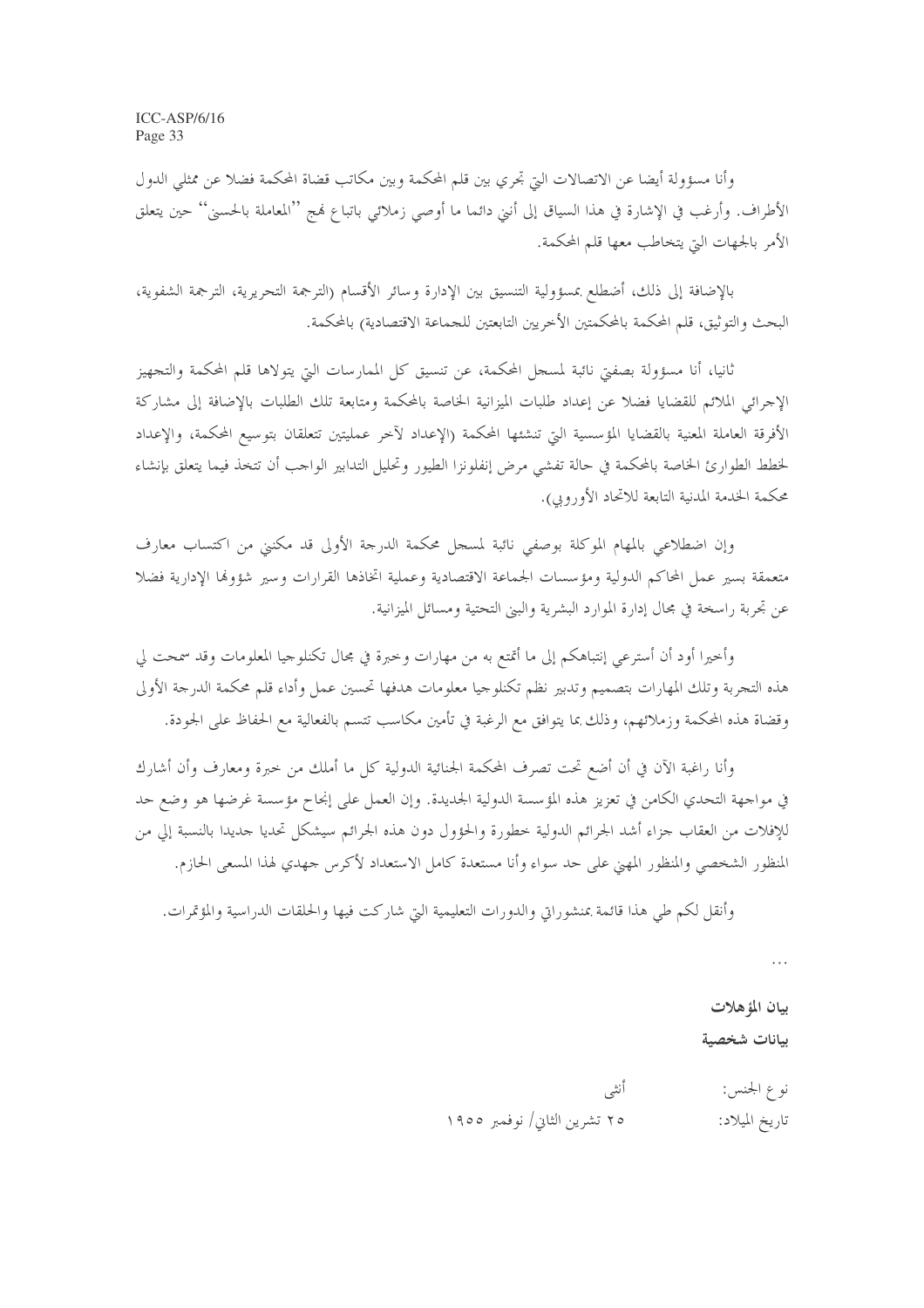| فالنسيا، إسبانيا | مكان الولادة: |
|------------------|---------------|
| إسبانية          | الجنسية:      |

#### المؤهلات الآكاديمية

| $19Y\Lambda - 19Y\Gamma$ | (بكلوريوس حقوق درجة علمية جامعية تُتوج دراسات الحقوق الطويلة الأمد)، جامعة |
|--------------------------|----------------------------------------------------------------------------|
|                          | فالنسيا، إسبانيا.                                                          |
| حزيران/ يونيه ١٩٨٢       | (دكتوراة الحقوق بدرجة مشرف- أطروحة الدكتواره كانت حول الجوانب الإجرائية    |
|                          | لتسليم المحرمين بومحب القانون الإسباني) حامعة فالنسيا، إسبانيا.            |

#### اللغات

| اللغة الأم                                                    | الاسبانية:  |
|---------------------------------------------------------------|-------------|
| جيد جدا                                                       | الفرنسية:   |
| حسن جدا                                                       | الإنكليزية: |
| القدرة على القراءة باللغات الألمانية والإيطاليية والبرتغالية. |             |

المسؤوليات الراهنة

نيسان/ أبريل ٢٠٠٢ حتى الأن نائب مسجل محكمة الدرجة الأولى التابعة للجماعات الأوروبية. شاركت في أداء جميع المهام القضائية والإدارية المرتبطة بقلم المحكمة.

وتشمل هذه المهام ما يلي:

- الإدراة اليومية لقلم المحكمة (إدارة شؤون الموظفين، توزيع العمل، طلبات الميزانية)
- تنسيق ومواءمة ممارسات مختلف الأفرقة التابعة لقلم المحكمة: الأخذ بممارسات حديدة فيما يتعلق بجوانب الولاية التي منحت تدريجيا للمحكمة (الإجراءات الخاصة بقضايا الملكية الفكرية، الإجراءات المتبعة في قضايا الاستئناف)
	- تنسيق وتنظيم عمليات الاتصال بين المكاتب وقلم المحكمة وبين المحكمة ومختلف المصالح التابعة لها.
- المسؤولية عن شتى نظم تكنلوجيا المحكمة بقلم المحكمة وعن الأخذ بالإجراءات القائمة على استخدام الحاسوب لتيسير عمل قلم المحكمة والمحكمة وزيادة كفاءته.
	- إعداد ومتابعة طلبات الميزانية التي تتقدم بما محكمة الدرجة الأولى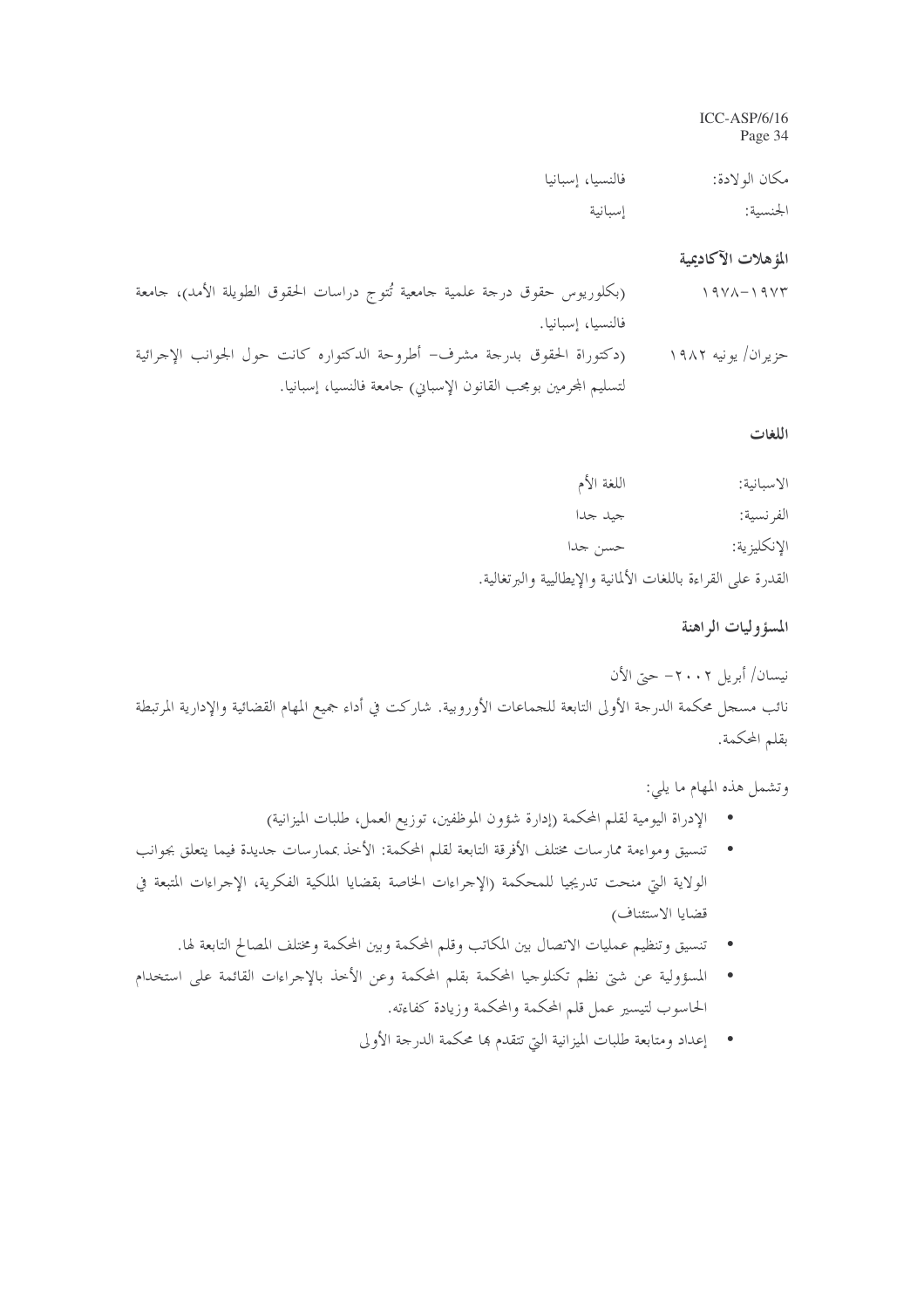- المشاركة في الأفرق العاملة بشأن القضايا المؤسسية (عملية التوسع، خطط الطوارئ للمحكمة في حالة انتشار مرض إنفلونزا الطيور)؛ والمشاركة بوجه حاص في العمل المتصل بإنشاء محكمة الخدمة المدنية للاتحاد الأوروبي الجديدة.
- إعداد ومتابعة الاقتراحات التشريعية التي يكون منشؤها المحكمة والمشاركة في المناقشات والمفاوضات التي تدور حول تلك الاقتراحات في مجلس الاتحاد الأوروبي.

الخبرة المهنية

| محاكم الجماعة الأوروبية                                     |                                                                            |
|-------------------------------------------------------------|----------------------------------------------------------------------------|
| نيسان/ أبريل ٢٠٠٢– حتى الآن                                 | نائبة المسحل، محكمة الدرحة الأولى                                          |
| تشرين الثاني/ نوفمبر ١٩٩٤                                   | المديرة الأولى، قلم المحكمة، محكمة الدرجة الأولى                           |
| تشرين الثاني/ نوفمبر ١٩٨٩                                   | مديرة، قلم المحكمة، محكمة الدرجة الأولى                                    |
| أيلول/ سبتمبر ١٩٨٦                                          | مديرة، قلم المحكمة، محكمة العدل                                            |
| جامعة لكسمبور غ                                             |                                                                            |
| $\mathbf{y} \cdot \mathbf{y} - \mathbf{y} \cdot \mathbf{z}$ | مُحاضرة، دورة تعليمية حول الإحراءات القانونية بمحكمة الدرجة الأولى         |
|                                                             | ماجستير في القانون الأوروبي                                                |
| جامعات في إسبانيا                                           |                                                                            |
| $1992 - 1997$                                               | أستاذة القانون الإحرائي، حامعة لاكورونيا                                   |
|                                                             | (صاحبة كرسي في القانون الإجرائي– التعيين يتم على أساس المؤهلات العلمية     |
|                                                             | ويتحدد بامتحان تنافسي)                                                     |
| $1917 - 1910$                                               | مُحاضرة في القانون الإجرائي، جامعة فالنسيا                                 |
|                                                             | (مُحاضرة في القانون الإجرائي– التعيين يتم على أساس المؤهلات العلمية ويحدده |
|                                                             | امتحان تنافسي)                                                             |
| $19\lambda0 - 19\gamma9$                                    | زميلة ومُحاضرة في القانون الجنائي، حامعة فالنسيا                           |
|                                                             | (باحثة ومُحاضرة في القانون الإجرائي)                                       |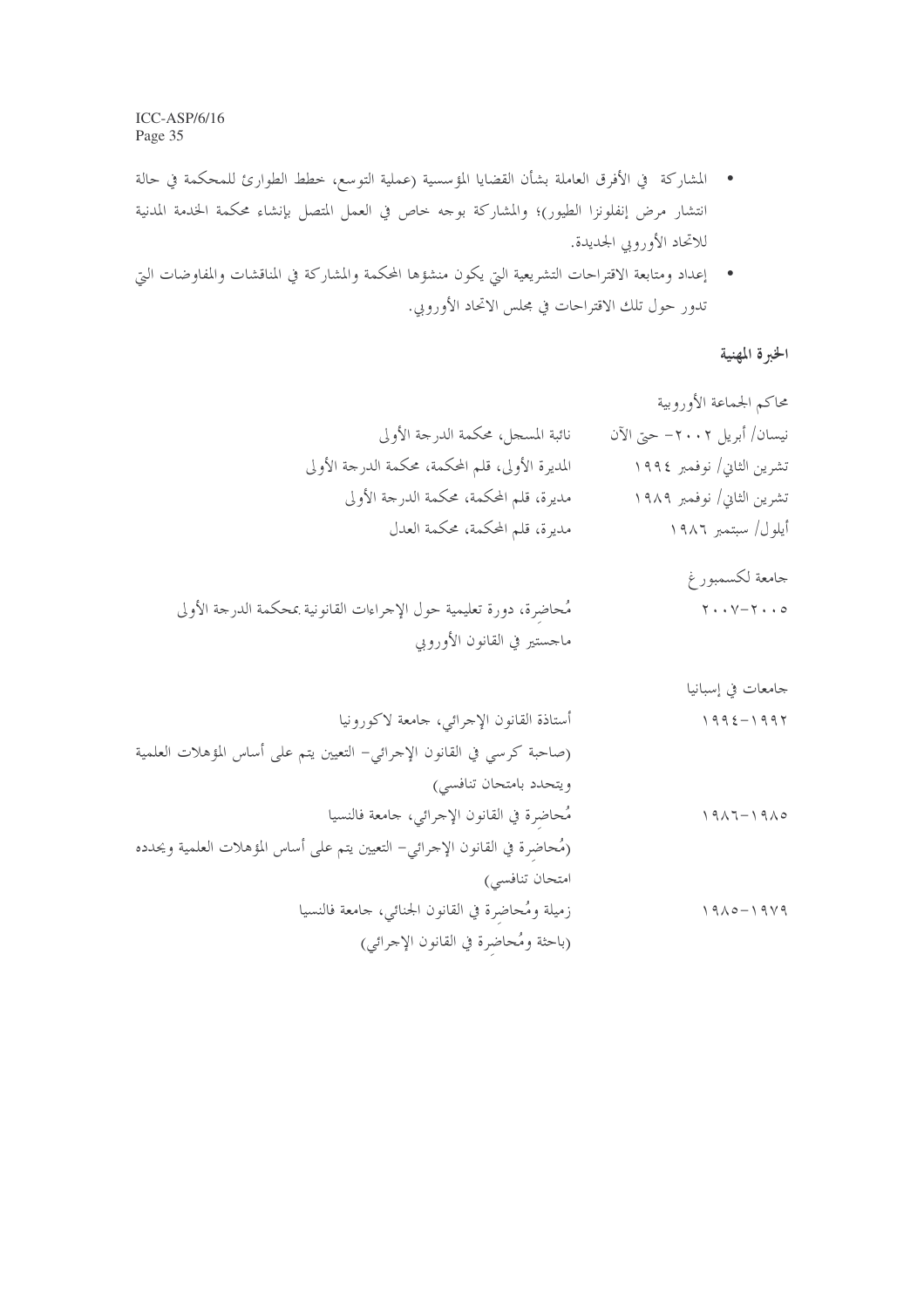$\vee$ بيلاي، كاليابي (جنوب إفريقيا)

[الأصل: بالانكليزية]

بيان الحافز على الترشح

إن المسؤوليات الرئيسية التي ينطوي عليها المنصب هي الآتية: إدارة مختلف أقسام وشُعب قلم المحكمة وتنظيم الدعم للإجراءات القضائية، وكفالة توفير مستوى عال من الخدمات الإدارية، ومشاورة مكتب المدعى العام والتنسيق معه، والمساهمة في تطوير وتنفيذ التخطيط الاستراتيجي للمحكمة وأداء دور قناة الاتصال بين المحكمة والدول الأطراف وسائر المنظمات.

أنا أعتبر نفسي مؤهلا غاية التأهيل للاضطلاع بكافة المسؤوليات الرئيسية المتقدمة الذكر. فعملي كمدير خاص مكلف بالشؤون الدولية وسعيا لتحقيق التعاون الدولي كان على أن أنسق مع رؤساء سلطات الادعاء في كافة دول الجنوب الإفريقي فضلا عن رؤساء هيئات الادعاء في البلدان الإفريقية وبلدان الشرق الأوسط والشرق الأقصى والبلدان الأوروبية والأمريكية. وتمثل عملي التنسيقي الذي قمت به في حالة البلدان الإفريقية في مقاسمة غيري المهارات والخبرات القانونية في البلدان النامية.

وبصفتي مديرا حاصا في مكتب المدير الوطني للادعاء لعبت دورا رئيسيا في تطوير وتنفيذ ورصد الخطط الإستراتيجية لسلطة الادعاء الوطنية. وأديت دورا مماثلا أثناء استغالي سابقا مديرا عاما لقسم الإعلام وإدارة النظم لوزارة العدل .

وبصفيٍّ مديرًا خاصاً ومديرًا سابقًا لمكتب النائب العام، اكتسبت خبرة كبيرة في التنسيق مع أقدم أعضاء سلطة الادعاء الوطنية في كافة الجوانب ذات الصلة بالمقاضاة في الدعاوي الجنائية المعقدة التي تناولها أولئك الأعضاء فضلا عن المسائل المدنية الناشئة عن تلك الأنشطة.

واكتسبت، من خلال الوظائف السامية التي شغلتها، حبرة كبيرة في إدارة كافة المصالح الإدارية والمالية التي كان مطلوبا منها تقديم الدعم لهذه الوظائف.

ونتيجة لمشروع توليت إدارته لتحسين أداء الخدمات في محكمة من المحاكم المتخصصة الأكبر في جنوب إفريقيا، ونتيجة كذلك للمنصب الذي شغلته في سلطة الادعاء الوطنية امتلكت حبرة كبيرة في تعيين الدعم التنظيمي اللازم للإجراءات القضائية.

وجميع الوظائف التي شغلتها حتى الآن اقتضت مني إدارة جهات متعددة الاختصاصات بغرض تحقيق التكامل فيما بين هذه الجهات لجعلها كيانا متماسكا واحدا قادرا على تحقيق إهداف المنظمة ككل. وقمت، في هذا الصدد، بإدارة وتنسيق ما يلي: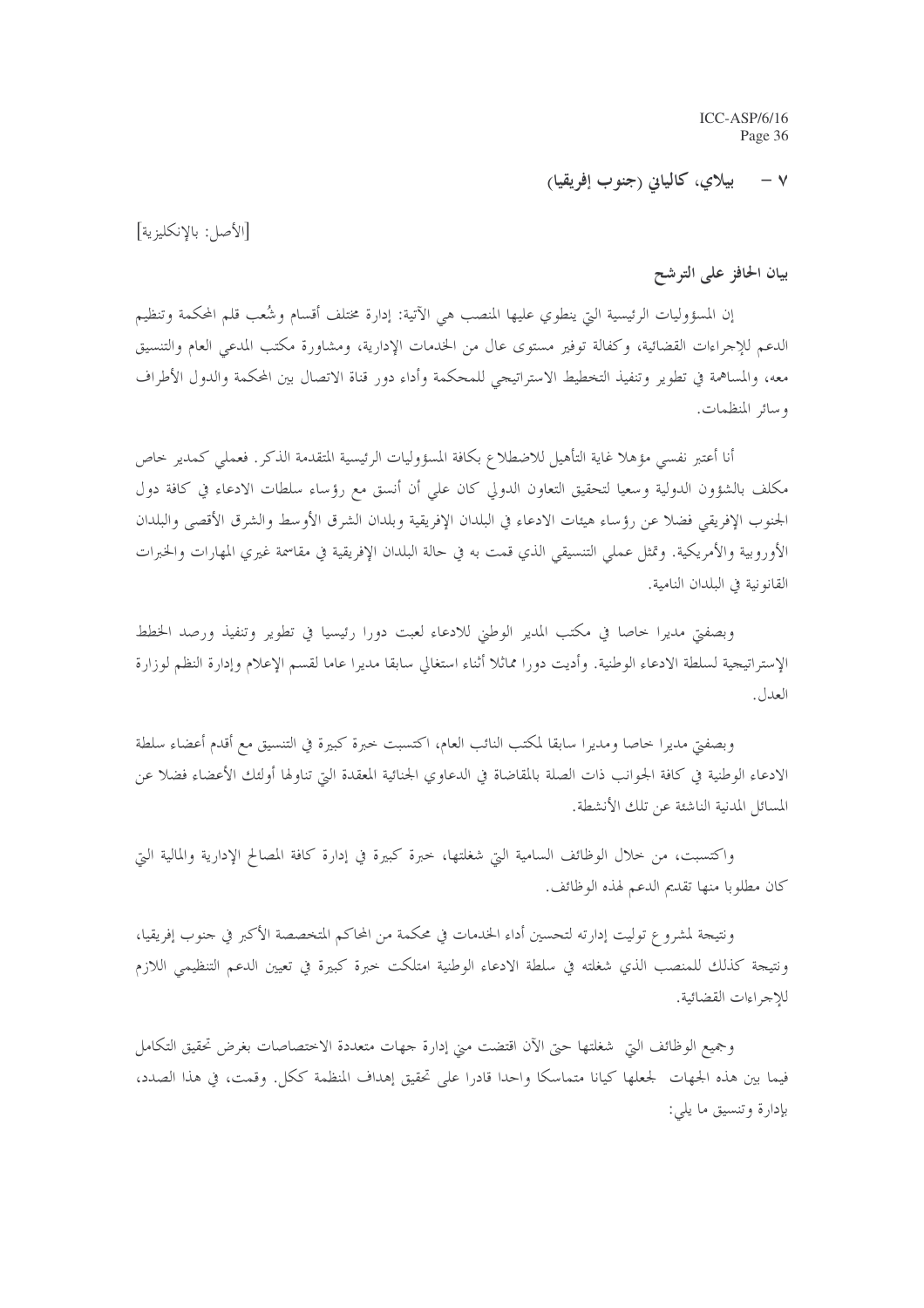- تكنولوجيا المعلومات؟
- شؤون المحامين والمدعين العامين؛
	- شؤون الإداريين؛
	- شؤون المحققين؛ و
	-

وتعاملت على نطاق واسع كذلك مع المنظمات غير الحكومية ومجموعات دعم الضحايا في كافة مساعيها وعملت على الترويج لثقافة حقوق الإنسان.

#### بيان المؤهلات

| الحالة الاحتماعية: | متزوج وأب لولدين (٢٢ و ١٨ عاما) |
|--------------------|---------------------------------|
| ناريخ الميلاد:     | ۱۳ آب/ أغسطس ۱۹۶۲               |

### المؤهلات الجامعية

- جامعة دوربان– ويستفيل (١٩٨٤) • بكالوريوس قانون • دکتوراه حقوق جامعة ناتال (١٩٨٦) • قُبلت في سلك المحاماة  $1919$ 
	- قُبلت في سلك المحاماة  $1995$

### الخبرة العملية

 $1990 - 191V$ 

كاتب تحت التمرين، محام ومنظم لسندات التمليك العقاري والتعهدات المكتوبة والوصايا وغيرها شركة A K Essack, Morgan Naidoo & Co. كان العمل الذي أقوم به ينطوي على المحالات التالية من الممارسة القانونية: إدارة الأملاك العقارية، والمطالبات المتعلقة بحوادث السيارات، وتحرير العقود وصياغة الوصايا وطلبات الترحيص ببيع المواد الكحولية، ومسائل الأسرة/ الزوجية، والمسائل الجنائية، والخصومات ذات الطابع العام (المحكمة العليا ومحكمة الصلح)، والمسائل الإحرامية، وتسجيل العهود/ والسندات المتعلقة بالهبات ومجموعة عريضة من المسائل المتعلقة بتثبيت حقوق الملكية العقارية ونقلها أو تحويلها.

> $Y \cdot Y - 1990$ مدع عام– جوهانسبرغ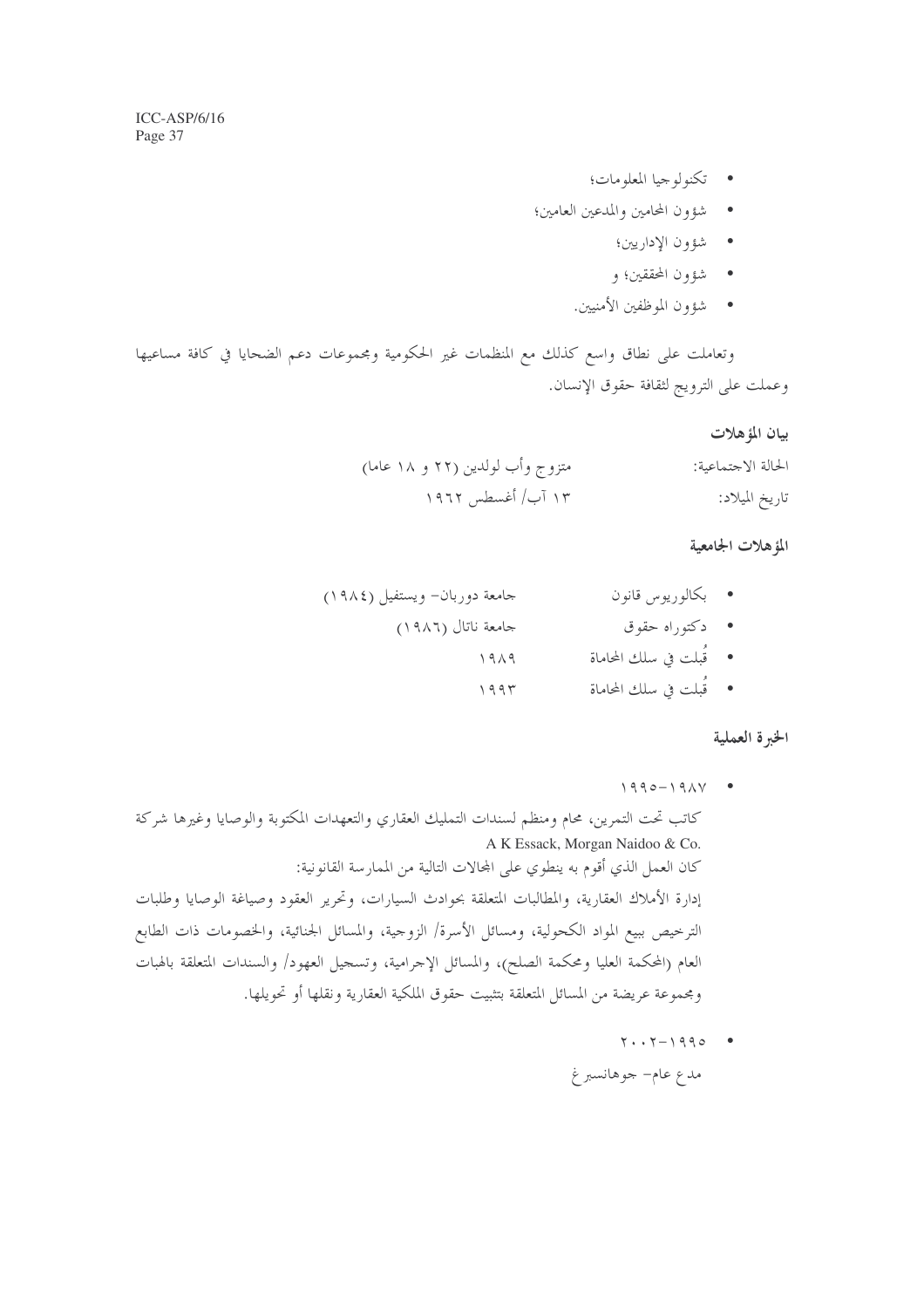تم تعييني على رأس مكتب المدعى العام في جوهانسبرغ في تشرين الثاني/ نوفمبر ١٩٩٥. وهذه الفترة كانت بداية انتقال حنوب إفريقيا إلى بلد ديمقراطي حديد. وقمت بإدارة هذا المكتب بكل ما ينطوي عليه من جوانب العمل القانوين فضلا عن الجوانب الإدارية والمالية لإدارة مكتب يضم نحو ١٠٠ موظف (٤٥٪ منهم من النسوة المحاميات). وتلك كانت فترة التصدي للتغيير الذي استلزم إرساء ثقافة حقوق الإنسان في المسائل القانونية التي تعالج باسم الدولة. وقد اكتسبت حلال هذه المدة مهارات كبيرة في مجال إدارة وتخطيط الموارد. وترد في سيرتي الذاتية تفصيلات إضافية عن مسؤولياتي وخبراتي. وكنت أيضا مسؤولا عن توجيه وإدارة المساعي الرامية إلى استحداث نظم جديدة لتكنلوجيا المعلومات بالنسبة للعمليات المالية وعمليات التقاضي الخاصة بشعبة النيابة العامة وطنيا. وبفضل ذلك أصبحت مالكا لخبرة جيدة في مجال إدارة المشاريع.

 $Y \cdot Z \downarrow Y \cdot Y$ 

مدير عام– إدارة النظم والاستفادة القصوى منها (وحدة إدارة المعلومات والنظم إلى) وزارة العدل والتنمية الدستورية.

قسم تدبير النظم والاستفادة القصوى منها التابع للوحدة. وتقوم الوحدة بتوفير تكنلوجيا المعلومات والاتصالات ودعم نظم المعلومات لكافة الوحدات العاملة داخل وزارة العدل وهذا يشمل كافة المحاكم في البلاد. وكانت تحت إمرتي مديريات نظم إقامة العدل، والنظم المالية وإدارة الاتصالات والسجلات الرقمية. والقسم مسؤول أيضا عن إدارة مركز الاتصال/ الخدمة فضلا عن جهات التزويد بالخدمة. وقد أمكنني الإلمام الواسع بطريقة عمل المحاكم سواء منها محاكم الدرجات الدنيا أو الدرجات الأعلى ومحاكم الاستئناف فضلا عن المحكمة الدستورية وذلك بفضل التحليلات المتعلقة بعمليات المحاكم. وكان على كذلك أن أعالج الطلبات البرمجية الخاصة بالموظفين الموحهة إليهم طعون والواردة من قاض إلى غيره من المسؤولين الرسميين.

• آذار/ مارس ٢٠٠٤ إلى كانون الثاني/ يناير ٢٠٠٥ مدير برنامج خاص ومتشار للمدير العام- وزارة العدل عُينت من قبل المدير العام– وزارة العدل والتنمية الدستورية لرئاسة مشروع لتحسين أداء الخدمات في محكمة من المحاكم المتخصصة في حوهانسبرغ. وقوام هذا البرنامج إعادة تصميم العمليات بالكامل وإعادة توزيع الموارد وتحديد ووضع التوصيات الملائمة لتوفير حدمات المحاكم. وقد تم إنحاز ذلك بالاعتماد على أدن قدر من الموارد المالية والموارد البشرية. وغداة إنشاء المشروع في أواخر حزيران/ يونيه ٢٠٠٤ تم تعييني مستشارًا لدى المدير العام في مكتبه. وقد اشتملت المهام المنوطة بمذا المنصب على توفير المشورة للمدير العام حول جملة عريضة من المسائل القانونية والمسائل المتعلقة بالوزارة. كما أنيطت بي مهمة مراقبة ورصد المشاريع الخاصة والعمليات وطنيا. وقد اقتضت هذه الوظيفة التفاعل عن كثب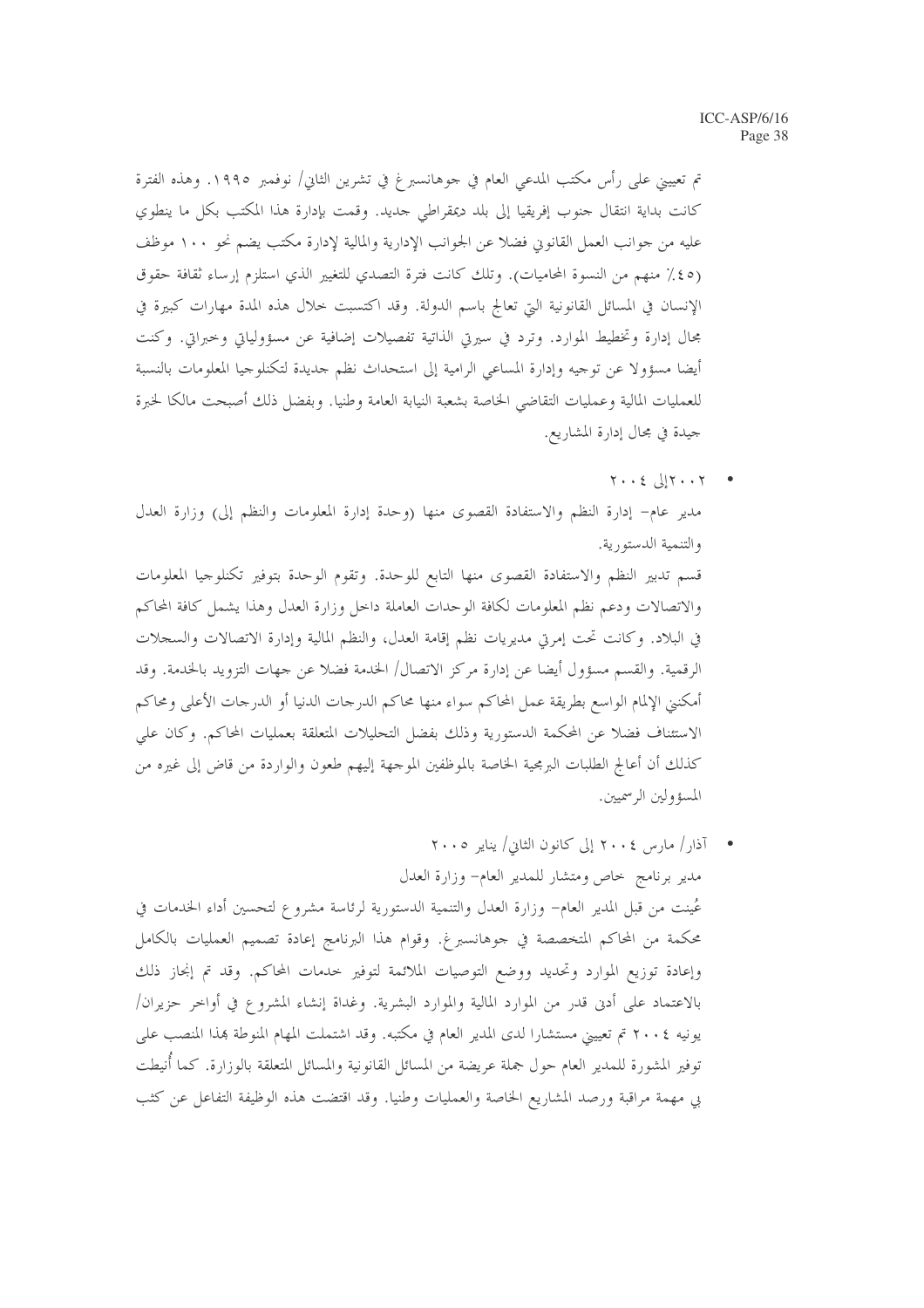مع العاملين في المحاكم وأديت زيارات عديدة وأجريت مناقشات مع القضاة الرؤساء أو مع كبارهم. وتم الوقوف على حاجات المحاكم والتحديات التي تطرحها واتخذت تدابير تصحيحية حيثما كان ذلك ممكنا.

شباط/ فبراير ٢٠٠٥ حيّ الآن مدير خاص للإدعاء العام- هيئة الادعاء الوطنية أشتغل حاليا مستشارا خاصا لدى المدير الوطني للإدعاء ومنصبي هذا يغطي المحالات التالي ذكرها: o رئاسة شعبة الشؤون الدولية والتعاون في هيئة الادعاء الوطنية؛ ○ توجيه ورصد مجالات الأداء بالنسبة لكل خطة استراتيجية على حدة؛ o تنسيق أوجه التفاعل وتقديم تقرير إلى اللجان البرلمانية في الجمعية الوطنية ومجلس المقاطعات؛ o رصد وإدارة شؤون بعض الشركاء الرئيسيين في سلطة الادعاء الوطنية محليا ودوليا على حد سواء؛ o مسؤول عن صياغة وتيسير إبرام مذكرات التفاهم ما بين هيئة الادعاء الوطنية لجنوب إفرقيا وهيئات الادعاء في الجماعة الإنمائية للجنوب الإفريقي وغيرها من الشركاء الدوليين؛

 $\bullet$ 

- o أمكنني الوقوف على المعلومات والعروض المتعلقة بشتى النظم القانونية في ١١ بلدا عضوا في الجماعة الإنمائية للجنوب الإفريقي فضلا عن كينيا وبنين ونيجيريا وأوكرانيا وشيلي وكندا والولايات المتحدة الأمريكية وماليزيا والصين وإرلندا وما إلى ذلك. كما قمت بتأسيس شبكة واسعة من الاتصالات الشخصية مع جهات الاختصاص الدولية التي تعني بالمسائل الجنائية؛
- o تسهيل وتنسيق كافة حوانب العمل المشترك مع مكتب الأمم المتحدة المعنى بالمخدرات والجريمة وأنا أمثَّل هيئة الادعاء الوطنية بمؤتمر الأطراف ولجنة منع الجريمة والعدالة الجنائية في فيينا مرة كل سنة أو سنتين بحسب المقتضى؛
- o مراقبة الإجابات الصادرة عن وسائط الإعلام والتنفيذ السليم لاستراتيجية خارجية خاصة بوسائط الإعلام؛
	- o كنت عضوا في فريق يعني بوضع الخطة الاستراتيجية الخاصة بميئة الادعاء الوطنية؛
- شاركت بصفيٍّ ممثلًا من ممثلي جنوب إفريقيا لدى الفريق العامل المعنى باتفاقية رشوة المسؤولين الأحانب (بلدان التعاون والتنمية في الميدان الاقتصادي)؛
- اضطلعت بمهام المسؤول التنفيذي الأول عن هيئة الادعاء الوطنية (تشرين الثاني/ نوفمبر ٢٠٠٦).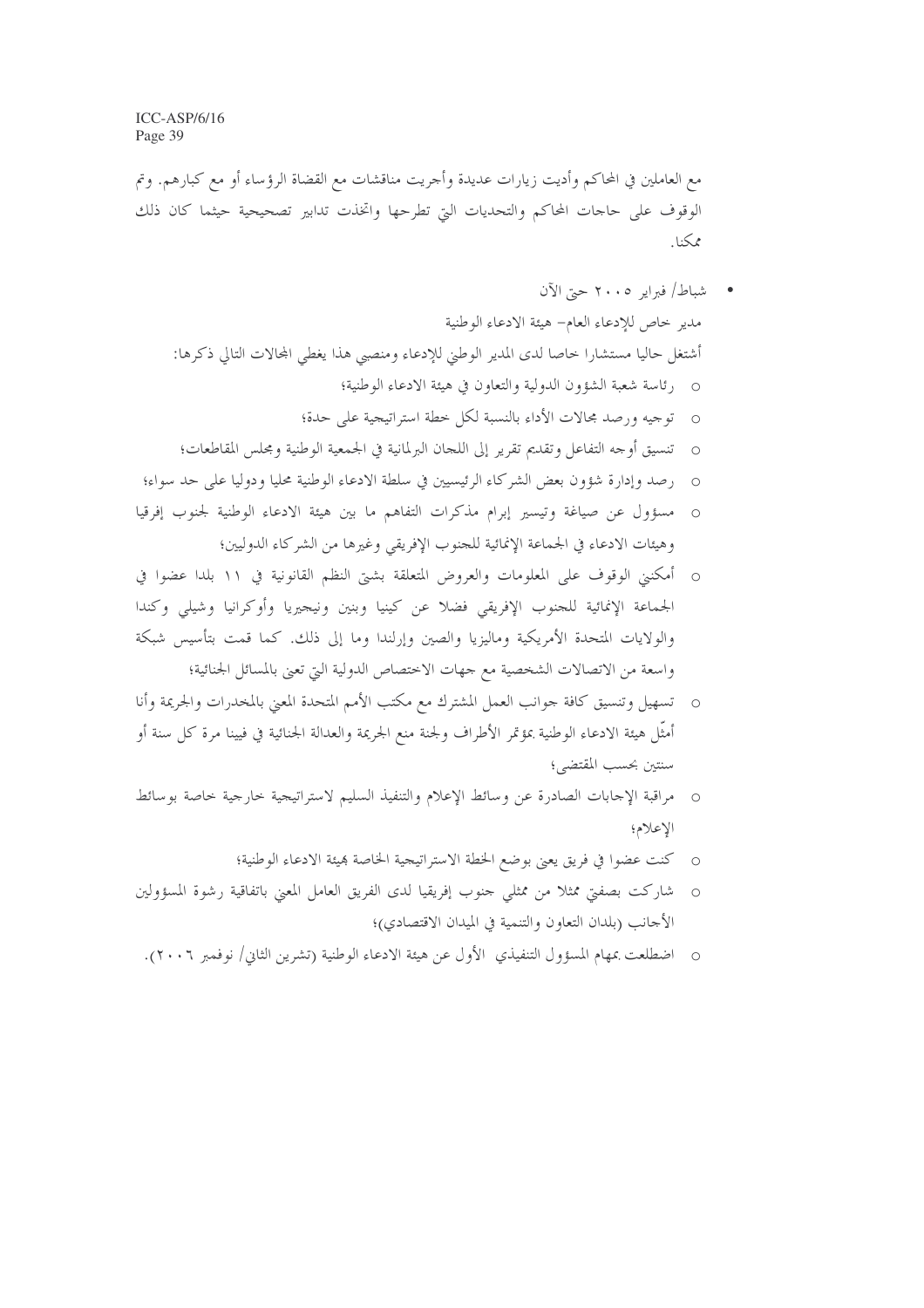ا – راكويتز، كلاوس (ألمانيا)  $\lambda$ 

[الأصل: بالانكليزية]

بيان الحافز على الترشح

أتشرف بتقديم طلب ترشحي لمنصب مسجل المحكمة الجنائية الدولية.

لقد كرست حياتي المهنية كلها للعمل بالمحاكم وفي سلك القضاء كقاض أولا وكمدير طوال السنوات الخمس عشرة الماضية مع تزايد عبء المسؤولية التي أتحملها عن إدارة وتدبير شؤون المحاكم، فبدأت كقاض أكرس جزءا من الوقت للمقاضاة والجزء الآخر للإدارة وأحيرا، وقَبيل الانضمام إلى المحكمة الجنائية الدولية، كنت أشتغل رئيسا لشعبة بوزارة العدل في ولاية الراين– وفستفاليا الشمالية، مسؤولا عن جميع مسائل تكنولوجيا المعلومات وتنظيم إجراءات العمل بميزانية سنوية قدرها نحو ٧٠ مليون يورو. وخلال هذا الوقت، اكتسبت خبرة في جميع مناحي إدارة المحاكم: الميزانية والمالية، الموارد البشرية، المشتريات، تنظيم العمل، إدارة المعلومات وتكنولوجيا المعلومات.

وتوليت بنجاح إدارة العديد من المشاريع الكبيرة الحجم في المحال القضائي داخل الولاية التي أنتمي إليها وهذه المشاريع جميعها متعددة السنوات وتنطوي على ميزانيات بمئات الملايين من اليورو وأُبخزت هذه المشاريع جميعها وساعدت على تحقيق تحسن كبير في كفاءة المحالات التي تتتصل ها المشاريع وكانت عاملا في تحسن حودة وتوقيت ما يُقدم من الحدمات القضائية في الولاية التي أنتمي إليها. وما أرمي إليه، بصفتي مديرا، هو تمكين الأشخاص وحثهم على اتباع فمج يحدد طبيعة النتائج المتوحاة وكيفية الوصول إليها بدلا من اتباع أسلوب للإدارة يقوم على مجرد مساءلة من عمل كذا ولماذا عمله.

وإن أنشطتي المهنية طوال السنوات الخمس عشرة الأخيرة كانت موجهة بالأساس صوب تحقيق هدف شامل هو: العمل على إصدار الأحكام بالمحاكم واتخاذ القرارات على صعيد الكيانات القضائية الأخرى من مثل مكاتب المدعين العامين أو الهيئات الإدارية في ظرف وجيز من الزمن وعلى نحو أكثر كفاءة و/ أو أعلى جدودة. وأنا اعتقد اعتقادا جازما في أن كافة الأنشطة الداعمة داخل أي محكمة أو أي مؤسسة موضوعية أخرى تابعة للنظام القضائي بحاجة إلى توخي هدف كهذا لتحقيق أقصى قدر من التركيز وأفضل النتائج الممكنة.

لقد اشتغلت بالمحكمة الجنائية الدولية منذ الأيام الأولى من تأسيسها وحتى يومنا هذا، أولا بصفتي مستشارا للفريق المتقدم وبداية من كانون الثاني/ يناير ٢٠٠٣ فما بعد مديرا إداريا في مكتب المدعى العام. لهذا فأنا واع تمام الوعي بالأوضاع الراهنة في المحكمة، وباحتياجات هذه المنظمة وبالتحديات التي نواجهها جميعا بجانب كوني على بينة كذلك من نواحي القوة في العمليات التي تضطلع ها المحكمة. وأعتقد أنني أحظى باحترام كبير من لدن ممثلي الدول الأطراف وأصحاب المصلحة في المحتمع المدني وبصفة حاصة الممثلين الرئيسيين للمنظمات غير الحكومية التي تدعم مؤسستنا هذه. وسأظل الممثل النزيه والعارف بأمور المحكمة مركزا بالأساس على النتائج والوقائع.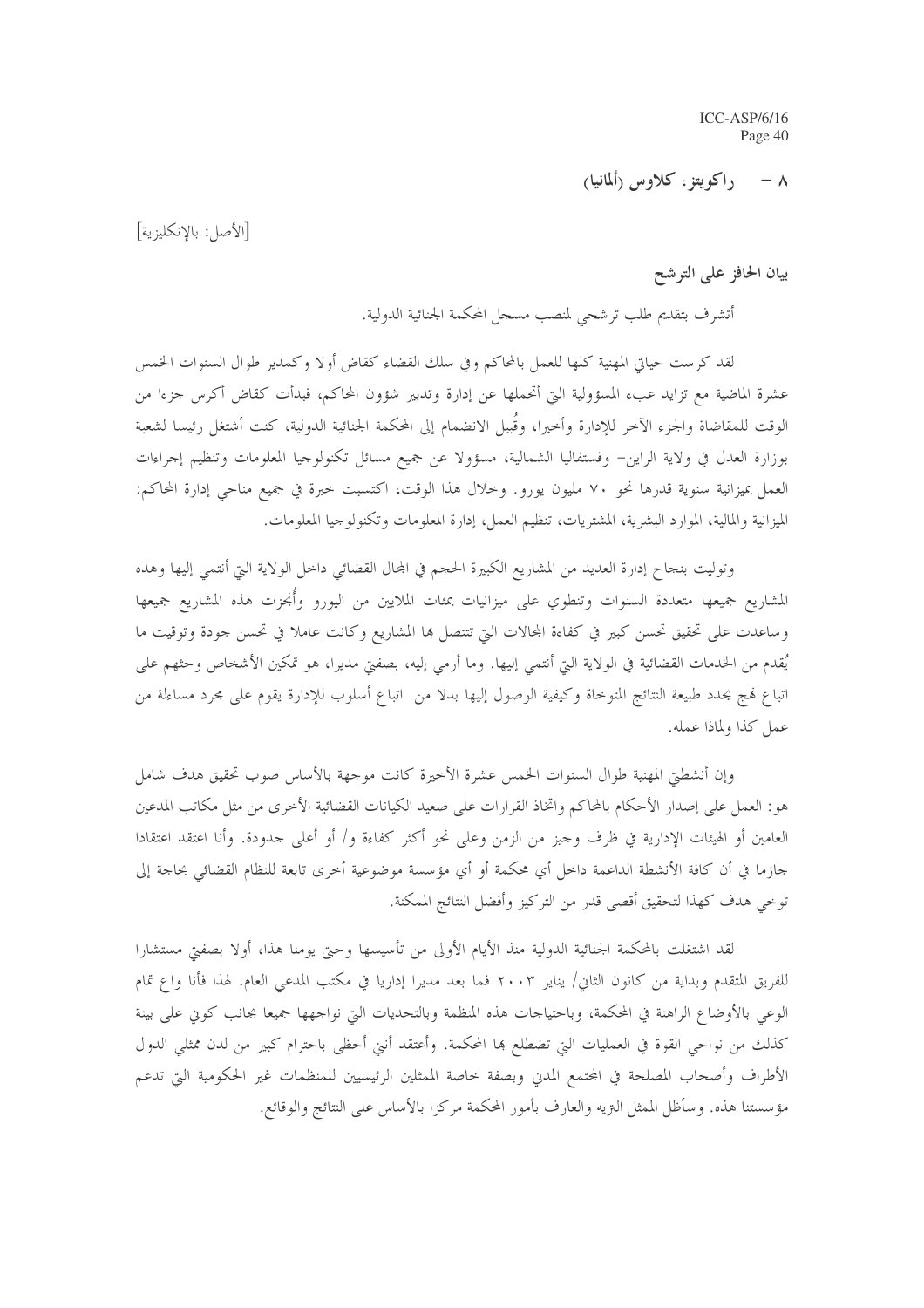وأعتزم، بصفيٍّ مسجلًا لهذه المحكمة، حدمة كافة الأجهزة على أساس متساوٍ من الالتزام والمهنية المستمدة من إطارنا القانوين محترما في هذا الشأن استقلالية الأجهزة باعتبار هذا الاحترام ركنا من الأركان الحاسمة في المصداقية القضائية للمؤسسة وسأسعى لتركيز مبدأ المحكمة الواحدة حيثما أمكن ذلك، وأعمل على الترويج لهذا المبدإ. وأنا مستعد لتقييم أدائي على أساس مستوى رضا العملاء بالدرجة الأولى عن جميع ما يُقدم إليهم من الخدمات الإدارية والقضائية. ثم إن الحوار الدائم مع كافة أصحاب المصلحة في المحكمة والتغذية المرتدة بانتظام سيكونان هما الأساس الذي تقوم عليه التحسينات الجارية.

إن إنشاء المحكمة الجنائية الدولية كان إنجازًا عظيمًا في مجال القانون الإنساني. وأرغب في التأكيد لجميع الجهات على التزامي الكامل بتوطيد أركان المحكمة وإقامة العدل لصالح ضحايا الجرائم وتعزيز سيادة القانون.

بيان المؤهلات

وُلدت في ٢٢ كانون الثاني/ يناير ١٩٦٠، متزوج ولي طفلان

المنصب الحالي

مدير إداري رئيسي، مكتب المدعى العام، المحكمة الجنائية الدولية.

#### المؤهلات العلمية

- دراسة الحقوق بجامعة كولون مقرونة بمواضيع إضافية منها''قانون الأمم'' و''القانون الأوروبي'' (١٩٧٩–١٩٨٦). اجتياز أول امتحان على صعيد الولاية (يعادل درجة الماجستير في الحقوق) في كانون الثاني/ يناير ١٩٨٧ بمحكمة الاستئناف في دوسلدرف.
- حقبة تعليمية إضافية كمحام تحت التمرين/ قاض تحت التمرين في المقاطعة التي توجد فيها محكمة الاستئناف في دوسلدرف (١٩٨٧–١٩٩٠). احتياز ثاني امتحان على صعيد الولاية في دوسلدرف بوزارة العدل في نموز/ يوليه ١٩٩٠ (بدرجة ممتاز، وكنت من الناجحين الأوائل الخمسة عشر تلك السنة).
	- تأهلت للعمل محاميا، ومدعيا عاما وقاضيا. عُينت قاضيا بمحكمة الدائرة في أيلول/ سبتمبر ١٩٩٠.

#### الخبرة المهنية

كانون الأول/ ديسمبر ٢٠٠٣ حتى الآن المدير الإداري الرئيسي، مكتب المدعى العام، المحكمة الجنائية الدولية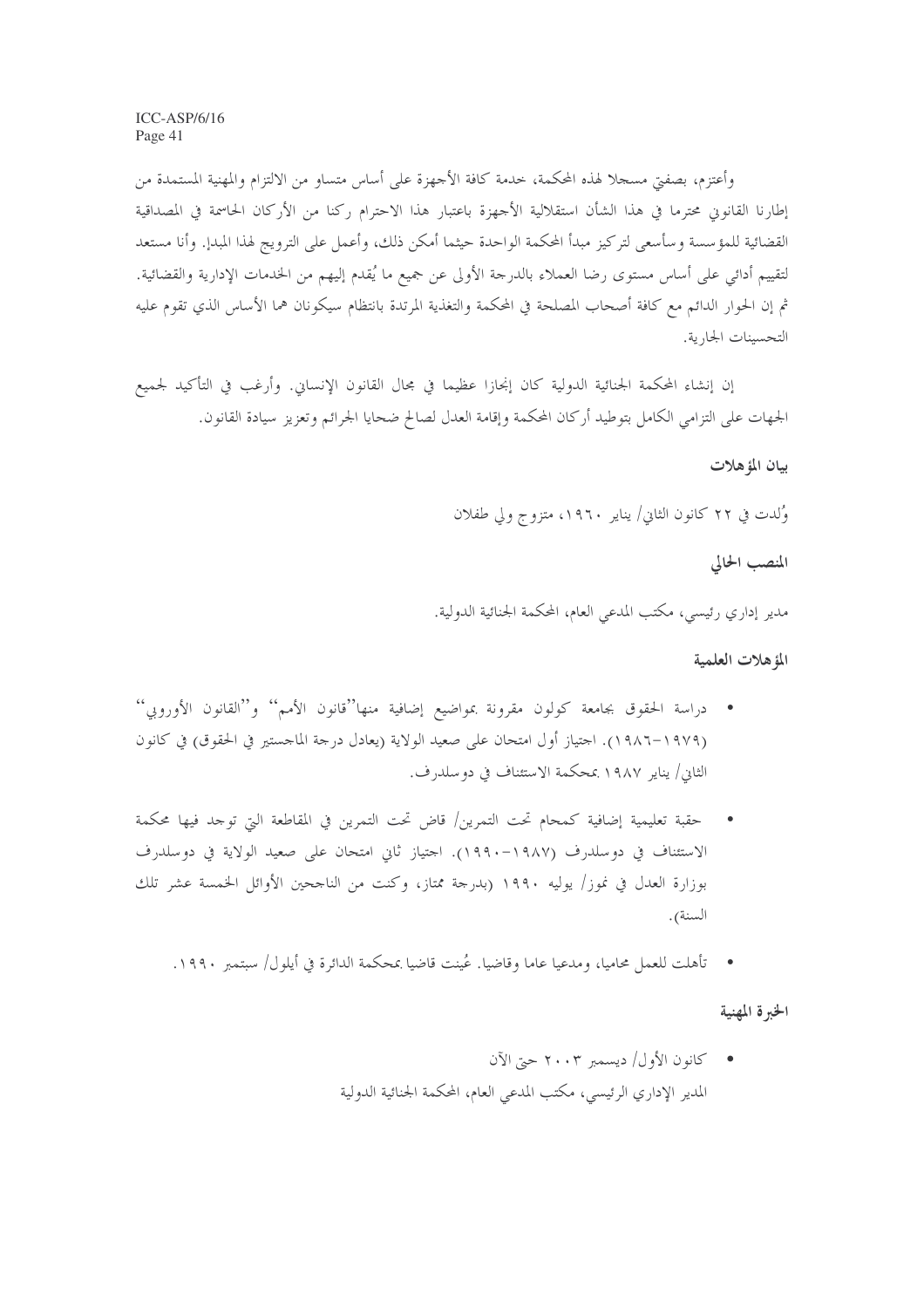المهام المنوطة بمذه الوطيفة:

- توفير الدعم الإداري المهنى لمكتب المدعى العام، بالتعاون الوثيق مع الأقسام ذات العلاقة بقلم المحكمة التي توفر الشطر الأعظم من الخدمات الإدارية، مع التركيز على المسائل المالية ومسائل الميزانية وقياس الأداء والخدمات اللغوية عالية الجودة؛
- 0 اشتغلت كجهة للاتصال بين مكتب المدعى العام وقلم المحكمة؛ مكلف بضمان تحديد كافة الاحتياجات من الخدمات الإدارية لمكتب المدعى العام وتوجيهها إلى قلم المحكمة، ومثلت مكتب المدعى العام لدى الأفرق المشتركة بين الأجهزة ذات العلاقة (المجلس الاستشاري المعلوماتي، لجنة المباني الدائمة، مجلس جرد الممتلكات، مجلس المطالبات وما إلى ذلك)؛
- مرافقة المدعى العام وإسداء المشورة له حلال الاجتماعات التنفيذية التي تُعقد بالمحكمة (مجلس  $\circ$ التنسيق، لجنة المراقبة الداخلية)؛
- تنظيم وتوفير كافة الحدمات ذات الصلة يتكنلوجيا تحليل وعرض الأدلة؛ كفالة تسجيل الأدلة المادية بالكامل وضمالها وتخزينها السري؛ تلقى والإقرار بتلقى كافة الاتصالات والإحالات الواردة وإجراء الاستعراض الأولى لها وإرسالها.

الواجبات والمسؤوليات:

- 0 إدارة قسم الخدمات من حلال إسداء المشورة للمدعى العام الرئيسي حول كفاءة مجريات العمل، والهياكل الإدارية وإدارة الموارد داخل المكتب؛ وتدبير شؤون وحدة الخدمات اللغوية، بما في ذلك توفير الترجمة التحريرية والترجمة الفورية وغيرها من الخدمات اللغوية بحسب ما يقتضيه المكتب؛ وتوفير إدارة وحدة المعلومات والأدلة، بما في ذلك تلقى المعلومات الواردة وتسحيلها وتخزينها المأمون واستعادتما؛
- o إعداد وإقرار الميزانية الخاصة بمكتب المدعى العام من خلال تصميم وإعداد وتنفيذ الميزانيات السنوية للمكتب، بالتعاون مع قلم المحكمة عند الاقتضاء وبما في ذلك التفاوض بشأن الميزانية التي تُعرض على لجنة الميزانية والمالية وجمعية الدول الأطراف؛
- o رصد كافة المسائل المالية من خلال تعقب كافة التحسينات المالية التي تشهدها حسابات مكتب المدعي العام، وتحليل المصاريف ووضع التنبؤات القصيرة والمتوسطة والطويلة الأحل المتعلقة بالتخطيط المالي وعن طريق الاتصال بالمراجعين الداخلي والخارجي للحسابات حسب الاقتضاء؛
- مراقبة كافة الأنشطة في ميدان تكنلوجيا المعلومات الخاصة بمكتب المدعى العام عن طريق توجيه ونصح رئيس وحدة قاعدة المعارف؛ وتمثيل مكتب المدعى العام في الأفرق المسؤولة عن اتخاذ القرارات المنشأة في إطار المحكمة، ومراقبة المشتريات ذات الصلة بتكنلوجيا المعلومات، وتمثيل مكتب المدعي العام لدى الأطراف الخارجية؛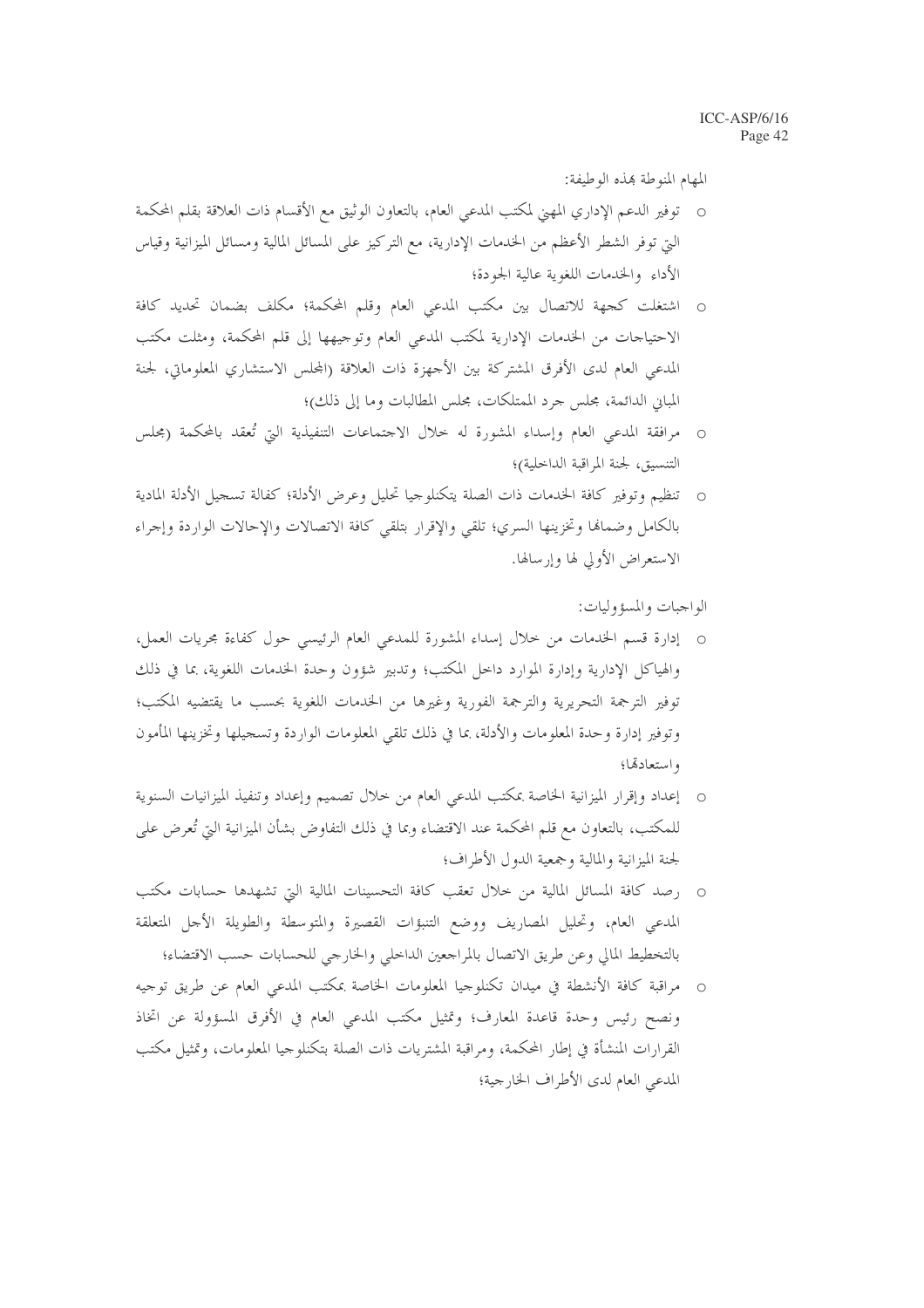- o مراقبة جميع أنشطة وحدة الخدمات اللغوية بالتحاور حول الإحراءات المرعية والمصادقة عليها وغير ذلك من العمليات التي ينظمها رئيس وحدة الخدمات اللغوية؛
- إدارة الموارد البشرية عن طريق تدبير شؤون الموظفين (بمن فيهم المتعاقدون والخبراء الاستشاريون الذين يعينون لآحال قصيرة) بالتعاون الوثيق مع قلم المحكمة (شعبة الخدمات المشتركة) وإدارة برامج التوظيف التابعة لمكتب المدعى العام.
	- كانون الثاني/ يناير ٢٠٠٣- تشرين الثاني/ نوفمبر ٢٠٠٣ مستشار رئيسي معبى بالمعلومات والأدلة، المحكمة الجنائية الدولية
- المهام المنوطة بهذه الوظيفة: تحديد الهيكل المقبل لتكنلوجيا المعلومات داحل مكتب المدعى العام، إرساء النظم الملائمة إدارة المعارف وتحهيز الأدلة والمعلومات؛ القيام، كمدير رئيسي بالإنابة، بتنظيم العمل اليومي داخل مكتب المدعى العام بما في ذلك التوظيف والاتصال بسائر أجهزة المحكمة.

الواجبات والمسؤوليات:

- وضع الميزانية المقترحة لسنة ٢٠٠٤ الخاصة بمكتب المدعى العام، حساب التكاليف المتصلة بالموظفين والتكاليف غير المتصلة بالموظفين والتفاوض على الميزانية المقترحة مع سائر أركان المحكمة ولجنة الميزانية والمالية؛ وتنفيذ الميزانية المعتمدة للفترة ٢٠٠٣/٢٠٠٢ الخاصة بمكتب المدعى العام، إعداد القائمة المتعلقة بتعيين موظفين بما في ذلك وضع التوصيف الوظيفي وإجراء المقابلات مع المرشحين أثناء المرحلة الأولى من عملية تعيين موظفين بمكتب المدعى العام؛ وتمثيل المكتب لدى حهة الاتصال بالنسبة لكافة القضايا الإدارية الأخرى (وخاصة المشتريات وإدارة المرافق وتكنلوجيا المعلومات) وإعداد الاتفاقات الخاصة بأداء الخدمات والقرارات التي يتخذها مجلس التنسيق التابع للمحكمة.
	- حزيران/يونيه ١٩٩٦ كانون الأول/ديسمبر ٢٠٠٣ مستشار وزاري

المهام المنوطة بمذه الوظيفة:

o رئيس شعبة تكنولوجيا المعلومات بوزارة العدل في ولاية الراين الشمالية — وستفاليا وجميع المحاكم ومكاتب المدعين العامين بالولاية التي تخدم ٢٥٠٠٠ موظفا قانونيا تقريبا. مسؤول عن جميع المسائل المتصلة بتنظيم وإدارة تكنولوجيا المعلومات بوصفها تكنولوجيا أساسية لإعادة تنظيم المحاكم بما في ذلك عن قانون الميزانية العامة، والمشتريات والنفقات العامة، والمشاريع المعقدة لإعادة التنظيم، وتحليل العمليات وإعادة تصميمها. مسؤول أيضا عن إدارة مشاريع تكنولوجيا المعلومات الواسعة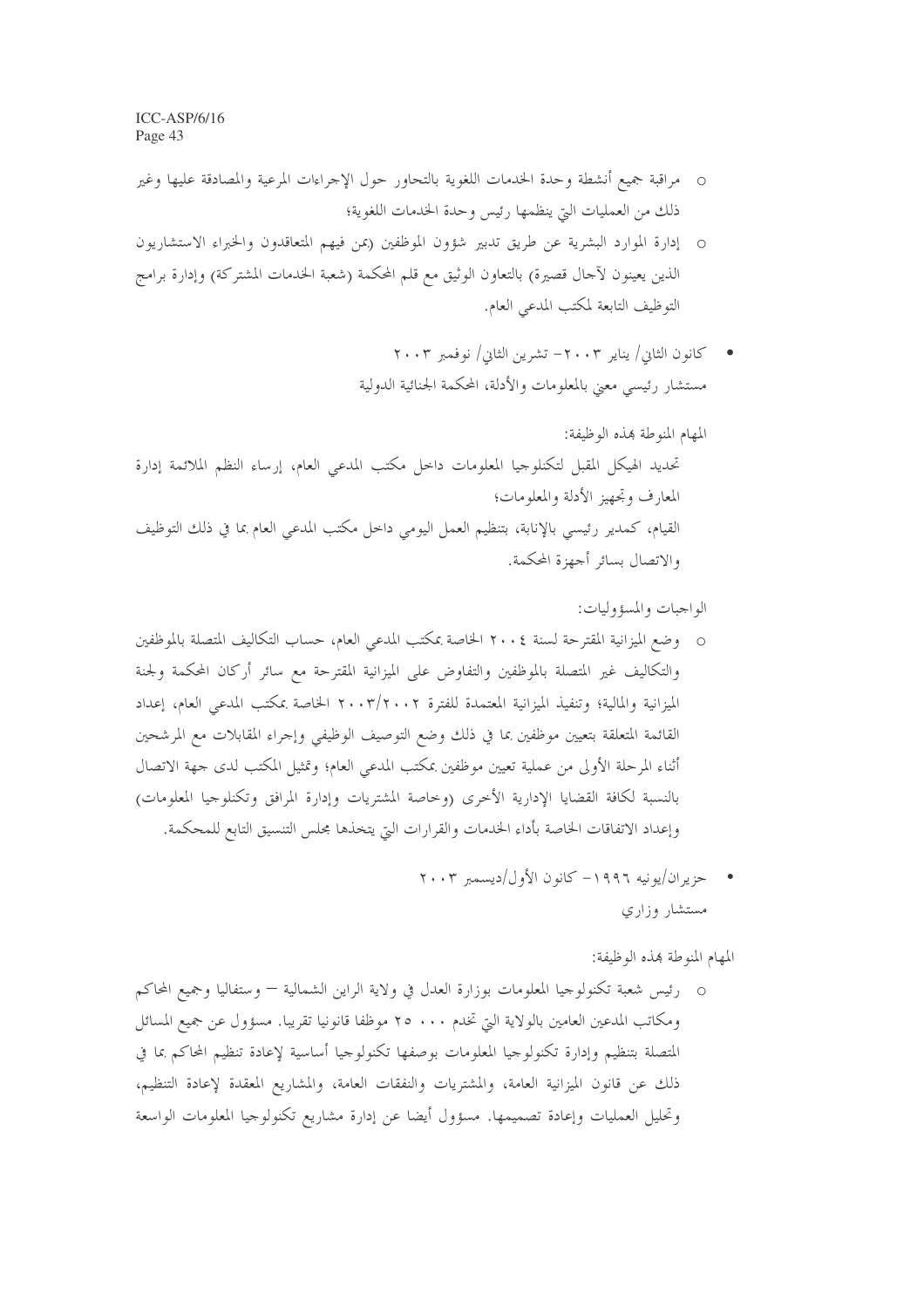النطاق (تطوير البرامج الحاسوبية، المشاريع المتعلقة بتداول المعلومات، الاستعانة بالمصادر الخارجية في تكنولوجيا المعلومات)، وبوجه حاص عن المشاريع المعقدة لإدارة الوثائق والمعلومات؛

○ انتخب رئيسا للجنة الاتحاد والولايات المعنية بتكنولوجيا المعلومات في السلطة القضائية (هيئة فرعية تابعة لمؤتمر وزراء العدل في الولايات والحكومة الاتحادية الألمانية).

الواجبات والمسؤوليات:

- o إعداد القرارات الإستراتيجية لوزارة العدل المعنية بإعادة تنظيم العمل بالمحاكم واستخدام تكنولوجيا المعلومات؛ تنفيذ هذه القرارات عن طريق مشاريع ۖ إعادة التنظيم الواسعة النطاق؛ مناقشة هذه القرارات مع رؤساء محاكم الاستئناف والمدعين العامين للولاية؛ التفاوض مع الهيئات الممثلة للموظفين والنقابات المهنية؛
- o إعداد (وضع مشروع مقترح ومناقشته مع الأركان الأخرى للوزارة والدفاع عن الميزانية المقترحة في برلمان الولاية) وتنفيذ ميزانية تكنولوجيا المعلومات المتعلقة بالسلطة القضائية بأكملها في الولاية، بما في ذلك إعداد ميزانية المشتريات ذات الصلة وتنفيذها والإشراف على النفقات ومراقبة/مراجعة الحسابات؛
- o وضع إستراتيجيات الميزانية (التمويل الطويل الأحل، الاستثمارات المتجددة، إدخال هياكل حديدة للميزانية [الميزنة القائمة على النتائج بدلا من المراجعة الحسابية للنفقات])، التفاوض بشأن مبادئ الميزانية وقيودها مع الكيانات الخاضعة لها (محاكم الاستئناف، مكاتب المدعى العام، المحاكم الابتدائية، المحاكم الإدارية، الخ التي يبلغ مجموعها ٢٥٦ كيانا قضائيا مختلفا)، وتوضيح الميزانية لممثلي المحموعات المهنية المختلفة (القضاة واتحادات الموظفين غير الأعضاء في الهيئة القضائية).
	- كانون الأول/ديسمبر ١٩٩٤ جزيران/يونيه ١٩٩٦ قاض ومستشار وزاري بالنيابة

المهام المنوطة بهذه الوظيفة:

o في وزارة العدل والشؤون الأوروبية بولاية براندنبورغ: رئيس قسم إعادة تنظيم المحاكم وتكنولوجيا المعلومات والمشتريات العامة. أعير من ولاية الراين الشمالية — وستفاليا إلى ولاية براندنبور غ للمساعدة في إقامة هياكل حديدة في الجزء الشرقي من ألمانيا بعد التوحيد.

الواجبات والمسؤوليات:

- o وضع وتنفيذ المعايير اللازمة لحسن سير العمل في المحاكم المدنية والجنائية وتدريب رؤساء المحاكم على إدارة المشاريع وتحليلها وتصميمها؛
	- o وضع وتنفيذ إستراتيجية تكنولوجيا المعلومات للجهاز القضائي بأكمله؛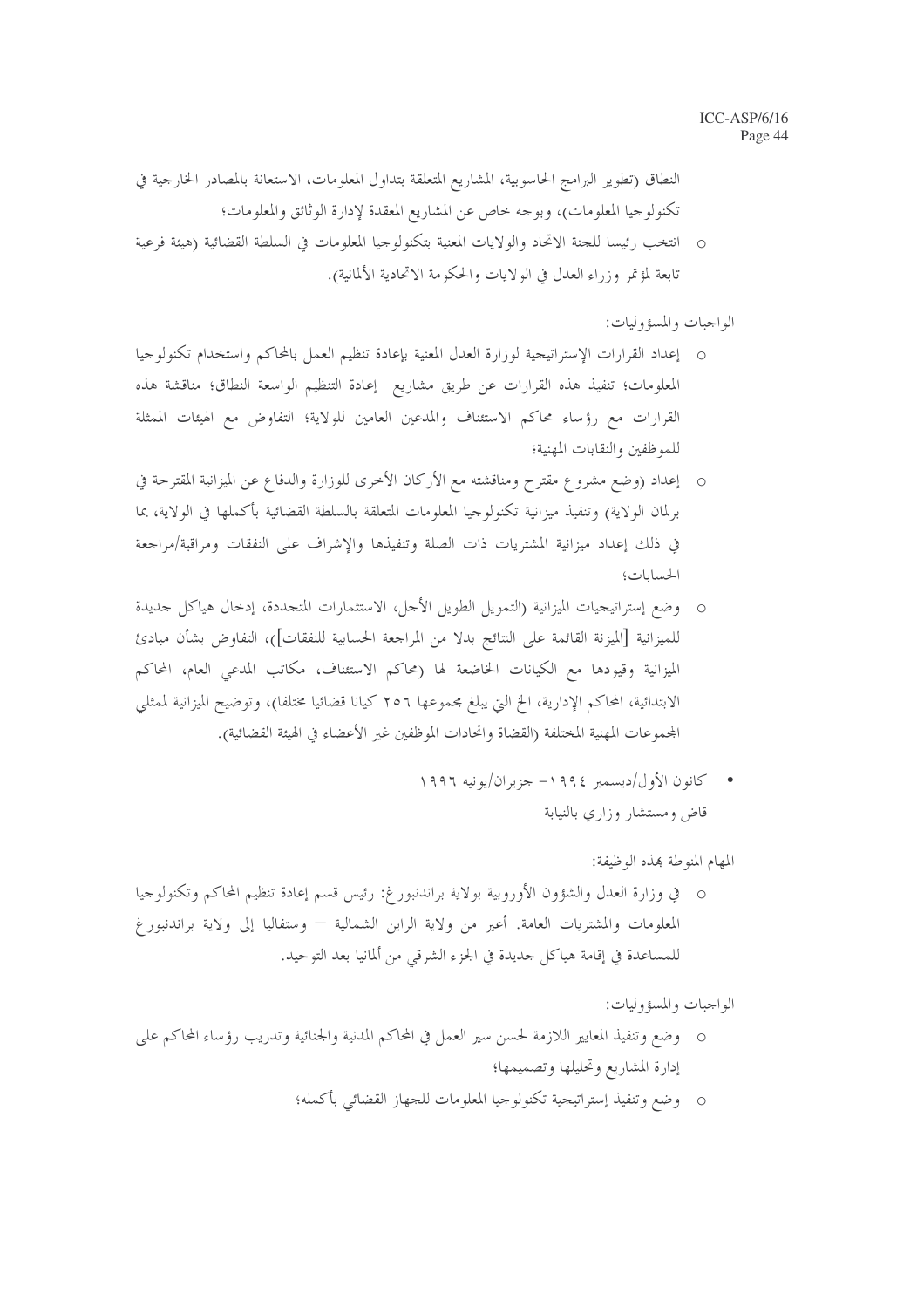- وضع وتنفيذ ميزانية تكنولوجيا المعلومات للسلطة القضائية بأكملها في الولاية، بما في ذلك ميزانية أتمتة المكاتب، والأثاث، والمركبات، واللوازم والمعدات (باستثناء تكاليف الموظفين والإيجار/المبايي) البالغ مجموعها نحو ١٦ مليون يورو سنويا، ومناقشة مشروع الميزانية مع الأركان الأخرى لوزارة العدل ومكاتب المشتريات (٣٥ كيانا تقريبا في الولاية بأكملها). تخطيط وتنفيذ جميع أنشطة المشتربات في المجالات المذكورة.
	- شباط/فبراير ١٩٩٣ —كانون الأول/ديسمبر ١٩٩٤ قاض في إدارة المحاكم (قاض وموظف مسؤول)
		- المهام المنوطة بهذه الوظيفة:
- إدارة تكنولوجيا المعلومات بالمحكمة للقضاة والمدعين العامين، إعادة تنظيم الخدمات القضائية والتقنية بمحكمة الاستئناف في دوسلدورف. رئيس فرقة العمل "المعنية بتكنولوجيا المعلومات للقضاة والمدعين العامين".

الواجبات والمسؤوليات:

- o وضع الإجراءات المعيارية اللازمة لتطبيق تكنولوجيا المعلومات الحديثة على سير العمل في القضايا الجنائية والمدنية وتطوير إستراتيجيات تكنولوجيا المعلومات المتوسطة الأجل؛
	- تدريب القضاة والمدعين العامين على استخدام التكنولوجيات الحديثة في الأعمال القضائية؛
- وضع وتنفيذ "ميزانيات تكنولوجيا معلومات" منفصلة للمحاكم ومكاتب الإدعاء في دائرة المحكمة؛  $\circ$ 
	- O تحديد وظائف الدعم التقى اللازمة للجهاز القضائي وتصنيفها؛
- o وضع ميزانية تكنولوجيا المعلومات الخاصة بالمحاكم بما في ذلك ميزانية المحاكم والمكاتب الفرعية (٢٦ محكمة و ٥ مكاتب للإدعاء) والتفاوض بشألها؛
- تنفيذ أول ميزانيتين وضعتا على الإطلاق لتكنولوجيا المعلومات في السلطة القضائية لهذه الولاية بما في ذلك جميع المشتريات اللازمة وتعيين الموظفين في الوظائف الجديدة المنشأة لهذا الغرض؛ وضع السياسات اللازمة لاستخدام نظم تكنولوجيا المعلومات المتعلقة بالقضاة والمدعين العامين بما في ذلك تطوير الهياكل اللازمة بالميزانية (التخطيط القصير والمتوسط الأحل، نماذج التمويل، الخ).
	- أيلول/سبتمبر ١٩٩٠ شباط/فبراير ١٩٩٣ قاض بمحكمة المقاطعة:

الفصل في القضايا المدنية والجنائية (الابتدائية والاستئناف) بمحكمة المقاطعة في كريفيلد ومحكمة نيتيتال الجزئية: مهام متنوعة بالأقسام المختلفة؛ مكلف بالإشراف على المسائل الإدارية في محكمة نيتيتال الجزئية ومحكمة المقاطعة في كريفيلد؛ تدريب القضاة المعينين حديثا على تكنولوجيا المعلومات.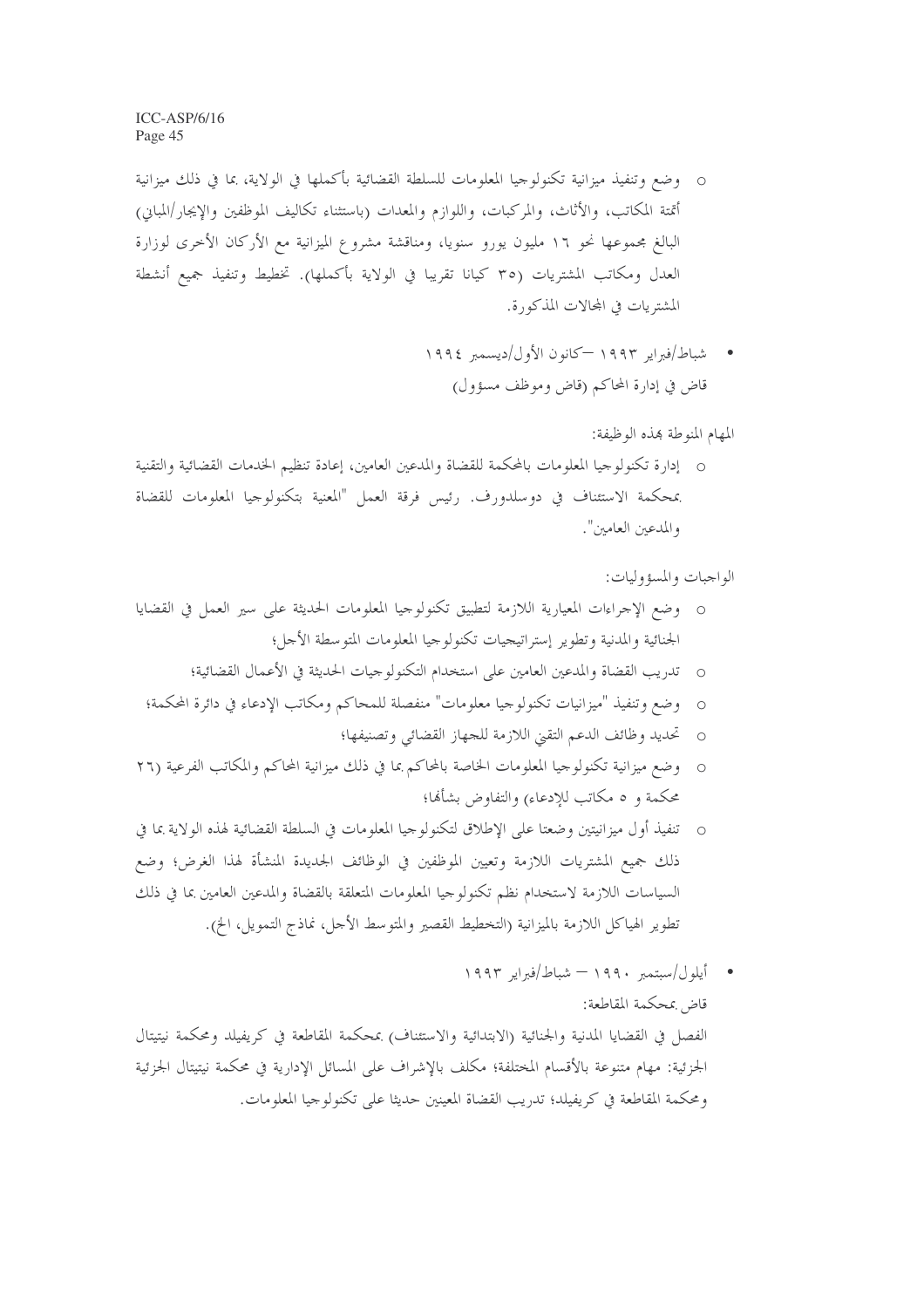#### الخبرة التعليمية

مدرس جامعي (١٩٩٠-١٩٩٤): في حامعتي كولون ودوسلدورف (القانون المدني لطلبة السنة الأولى في كلية الحقوق)، وفي أكاديمية ووبرتال التقنية (القانون التجاري وقانون تكنولوجيا المعلومات لطلبة الدراسات العليا أساسا)؛ عّين ممتحنا لطلبة القانون في ولاية براندنبور غ.

#### الاهتمامات العلمية

القانون الإنساني والقانون الجنائبي الدولي؛ المسائل المتعلقة بقانون تكنولوجيا المعلومات ومن بينها المسائل المتعلقة بالحكومة والانترنت، والتجارة الإلكترونية، وقانون حماية الخصوصيات؛ المناهج الحديثة للميزانيات العامة مثل النماذج التوجيهية الجديدة، والميزنة القائمة على النتائج، الخ.

# المهارات الخاصة

إدارة المشاريع، وبوجه خاص المشاريع الواسعة النطاق و/أو الطويلة الأحل؛ تنظيم وترشيد الهياكل الإحرائية والإدارية للعمل عن طريق تحليل وإعادة تصميم إدارة الأعمال (بما في ذلك أدوات تكنولوجيا المعلومات اللازمة لذلك).

### العضوية في الرابطات المهنية

- الرابطة الألمانية للقضاة والمدعين العامين
	- الرابطة الألمانية للحقوقيين
- الرابطة الألمانية للحوسبة في السلطة القضائية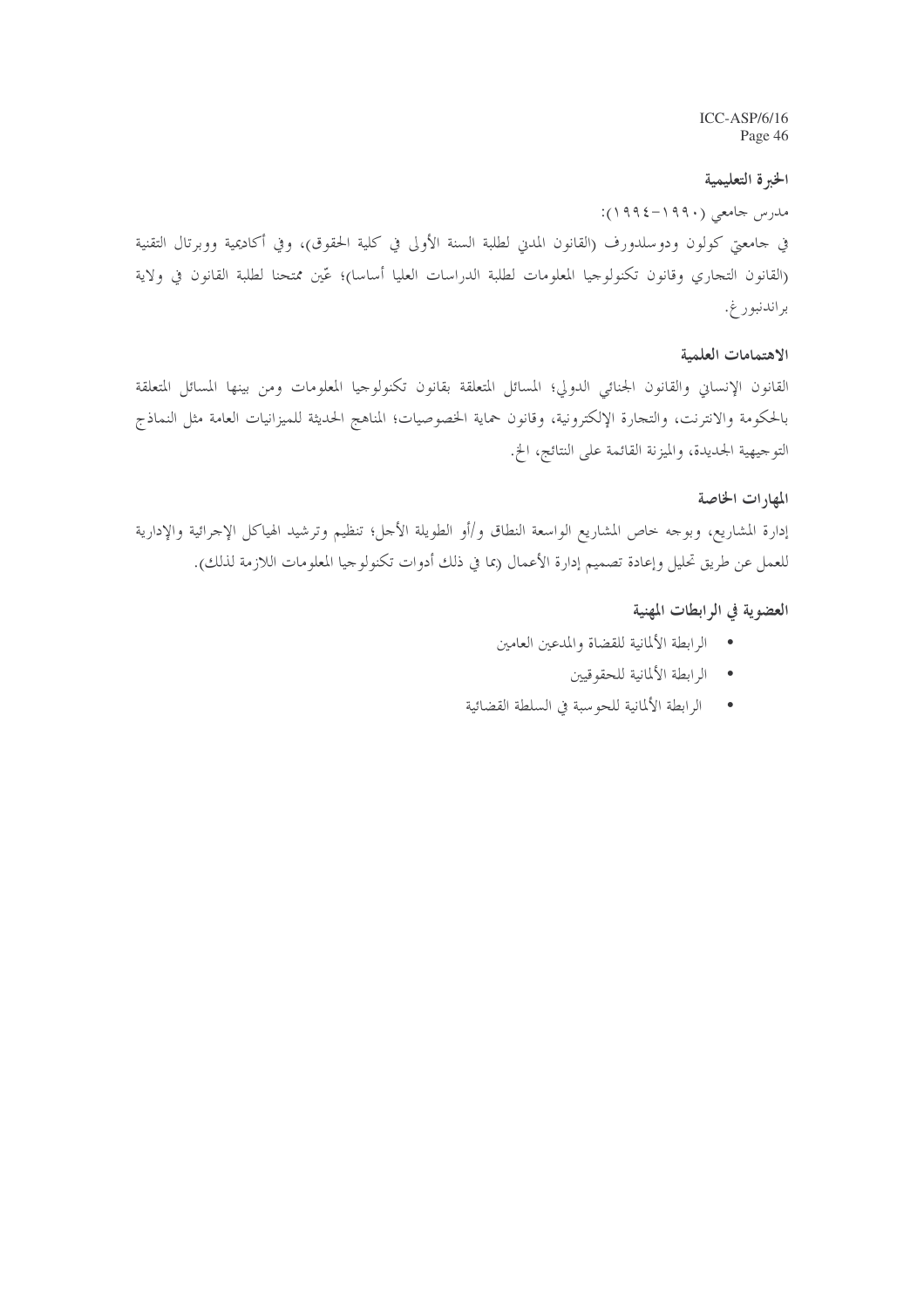۹– السید شنکوراثویباتی، راما راو (الهند)

[الأصل: بالانكليزية]

بيان الحافز على الترشح

أقدم طلبي لهذا للتعيين بمنصب المسجل في المحكمة الجنائية الدولية بعد أخذ المؤهلات اللازمة والمهارات الوظيفية المطلوبة ومؤهلاتي وحبرتي السابقة في الاعتبار الكامل والتوصل إلى نتيجة منطقية بأن مؤهلاتي وحبرتي يتفقان تماما مع المؤهلات والمهارات المطلوبة. والحافز على الترشيح لهذا المنصب عملي فحسب.

وعموما، سيكون المسجل مسؤولا أمام هيئة الرئاسة والمحكمة عن تقديم الدعم والمساعدة التقنيين وتنفيذ جميع المهام المعهود بما إلى قلم المحكمة فضلا عن الأعمال التنظيمية والإدارية والمالية للمؤسسة، بما في ذلك جميع الأعمال اليومية، ورعاية الشهود، والاهتمام بالمنظمات غير الحكومية، وتنظيم احتماعات جمعية الدول الأطراف. ويتطلب هذا المنصب بوضوح خلفية قانونية حيدة في القانون الدولي، وحقوق الإنسان، والقانون الإنساني الدولي، وحبرة على مستوى عال في الأعمال التنظيمية والإدارية والمالية، وخبرة دبلوماسية للتعامل مع وفود الدول الأطراف في النظام الأساسي، وخبرة عملية لإقامة علاقات سلسة وفعالة مع الدولة المضيفة؛ والأهم من ذلك الأمانة والالتزام في العمل لتقديم الدعم والمساعدة اللازمين لهيئة الرئاسة في جميع الأعمال التي تتسم بالحساسية والسرية.

وأعلن بتواضع أنني أملك كل ما هو مطلوب لهذا المنصب. فقمت في السنوات الست والثلاثين الأخيرة من حياتي القانونية والقضائية، منذ حصولي على درجة القانون العام في عام ١٩٧٠ ودرجة البكالوريوس في القانون في عام ١٩٧١، بعدد كبير من البحوث القانونية، والتدريس، وإسداء المشورة القانونية، والأعمال الدبلوماسية، والعلاقات الدولية. وساهمت طوال ربع قرن مباشرة في أعمال الأمم المتحدة والمؤسسات التابعة لها بصور مختلفة — كدبلوماسي ومستشار قانوين. وشغلت في السنوات العشر الأخيرة تقريبًا، منذ عام ١٩٩٨، وظيفة مدنية دولية في منظومة الأمم المتحدة، في منظمة الملكية الفكرية في نيويورك.

وعلى الصعيد الوطني، شغلت أعلى المناصب حيث كنت رئيسا للمستشارين القانونيين في وزارة الخارجية الهندية بعد قيامي منذ عام ١٩٨٢ بأعمال مختلفة في جميع الجوانب الممكنة للقانون الدولي، وحقوق الإنسان، والقانون الإنسان الدولي، علاوة على الأعمال التنظيمية والإدارية المتصلة بوظيفة المستشار القانوني للحكومة. وقمت أيضا بصفيّ مستشارا قانونيا لوزارة الحارجية بالعمل الوثيق مع الهيئات القانونية الوطنية في جميع المسائل المتعلقة بالوزارة واشتركت عدة سنوات مع المدعى العام للهند في المسائل المتعلقة بحقوق الإنسان ولجان التحقيق. وكنت كذلك عضوا في مجلس التحكيم الهندي وعدة هيئات حكومية أخرى.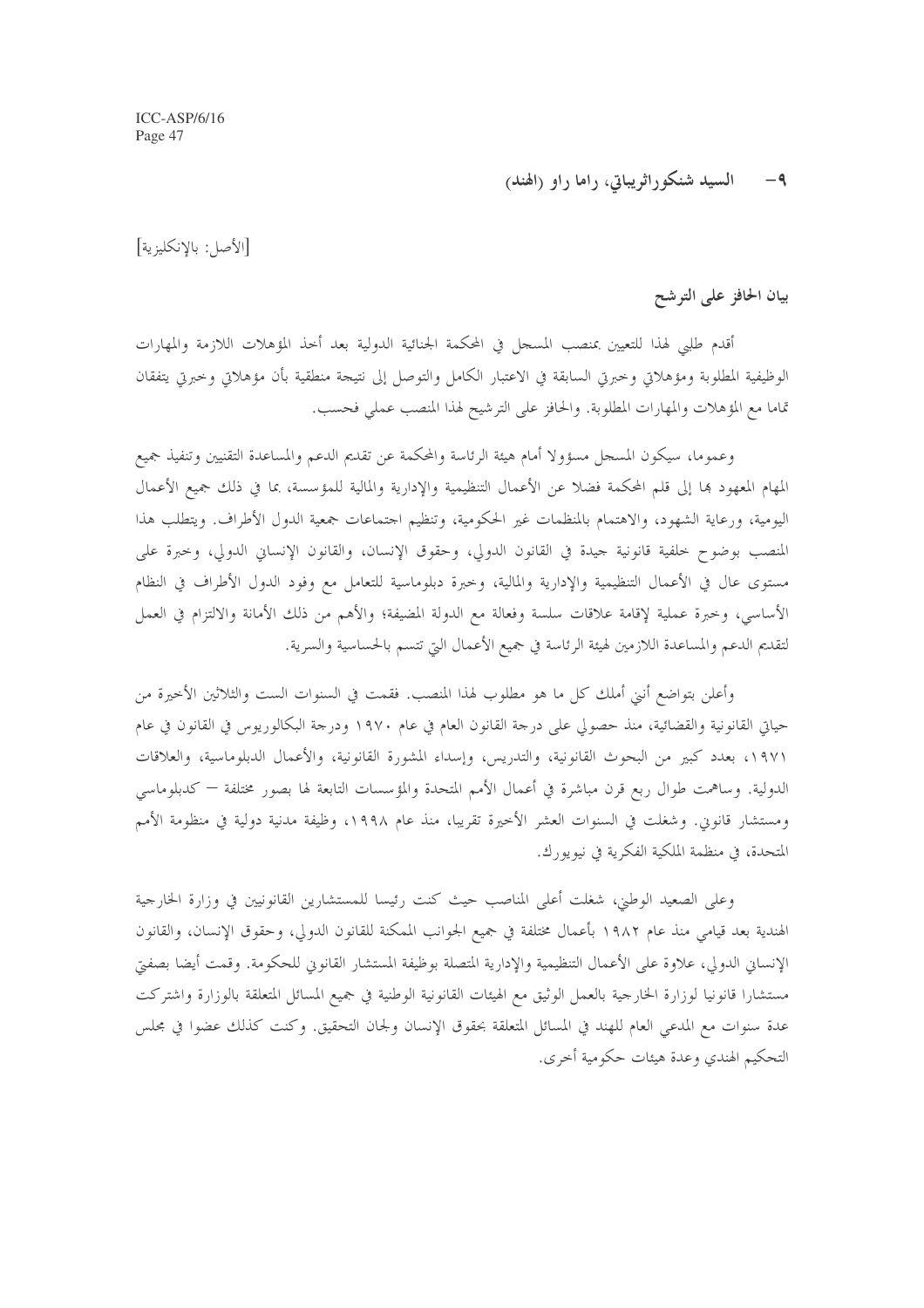وعلى الصعيد الدولي، كان من الطبيعي أن أشارك على مدى ٢٥ عاما كدبلوماسي ومندوب حكومي في العديد من المحالات، وأخص بالذكر رئاسة الاحتماعات السنوية للنظر في تقارير لجنة القانون الدولي واتخاذ قرار بشأنها، ورئاسة فريق الخبراء القانونيين التابع لليونسكو والمعبي باتفاقية حماية التراث الثقافي في المنازعات المسلحة، وانتخابي أول رئيس للجنة المالية للسلطة الدولية لقاع البحار مدة خمس سنوات، ورئاسة الوفود الوطنية في اجتماعات اللجنة المخصصة/التحضيرية لإنشاء محكمة جنائية دولية أو العضوية فيها، ورئاسة وفد الهند في مؤتمر روما للمفوضين المعبي بالمحكمة الجنائية الدولية، والعضوية في لجنة الصياغة المعنية بالمحكمة الجنائية الدولية، ورئاسة الفريق المعنى بالقضايا المؤسسية والمالية للمحكمة الجناية الدولية في اللجنة التحضيرية ومؤتمر روما.

وليس هناك ما يدعو إلى التأكيد مرة أحرى على الخبرة التنظيمية والإدارية التي حصلت عليها من العمل في الخدمة المدنية الوطنية والدولية طوال ثلاثة عقود.

وكانت المعلومات القانونية هي الأساس الذي بنيت عليه حياتي الوظيفية ابتداء بالدكتوراه في القانون الدولي في ١٩٧٩-١٩٨٠، والتدريس مدة خمس سنوات من عام ١٩٧٧ إلى عام ١٩٨٢، والاهتمام الدائم بالتعليم كأستاذ زائر. وعلى الرغم من عملي الحالي بالمنظمة العالمية للملكية الفكرية، فإنين لا أزال ألقى محاضرات في حامعات كثيرة بالولايات المتحدة الأمريكية، وخاصة في كليات الحقوق، وأدير برنامجا تدريبيا للطلبة الشباب اللامعين في القانون. وتناولت في مؤلَّفاتي مجالًا واسعًا من المسائل المتصلة بالقانون الدولي.

وعملت مدة طويلة في مجال حقوق الإنسان وشاركت بصورة وثيقة في حركة المنظمات غير الحكومية: فقمت بصياغة التقرير الأول المقدم من الهند بموجب العهد الدولي الخاص المدنية والسياسية وحضرت مع المدعى العام للهند في اللجنة المعنية بحقوق الإنسان، وكنت عضوا في فريق الخبراء التابع للأمم المتحدة والمعنى بالشعوب الأصلية في عام ١٩٨٦ في حنيف، ولا أزال مهتما هذا الموضوع حتى الآن — فكنت في السنوات الخمس الأخيرة عضواً في الفريق المشترك بين الوكالات لدعم المنتدى الدائم المعنى بقضايا الشعوب الأصلية التابع للأمم المتحدة.

ويمكن الحصول على مزيد من التفاصيل بالرحوع إلى سيرتي الذاتية.

وإذا حاز لي أن أبدي الرأي في ترشيحي فإنني أرى بأمانة أنني أستوفي بحق جميع الشروط المطلوبة لمنصب المسجل في المحكمة الجنائية الدولية. وسأقدم حيرة وافية للعمل وسأكون مسؤولا شخصيا أمام هيئة الرئاسة والمحكمة.

ويرجع الحافز على عملي بالمحكمة الجنائية الدولية أيضا إلى رسالة المحكمة ومشاعري الخاصة حيث كان لي الشرف في تسمية رئيس اللجنة المخصصة المعنية بإنشاء المحكمة الجنائية الدولية – السيد أدريان بوس، وفي اقتراح روما كمكان للمؤتمر، وفي العمل بعد ذلك مع السفير عندئذ فيليب كيرش وزملاء كثيرين أخرين يشغلون الآن مناصب هامة في المحكمة، وفي ترشيح رئيس لجنة الصياغة — البروفيسور شريف بسيوين. وكان لي الشرف أيضا في التوقيع على الوثيقة الختامية لمؤتمر روما المعنى بالمحكمة الجنائية الدولية ونظامها الأساسى بالنيابة عن الهند.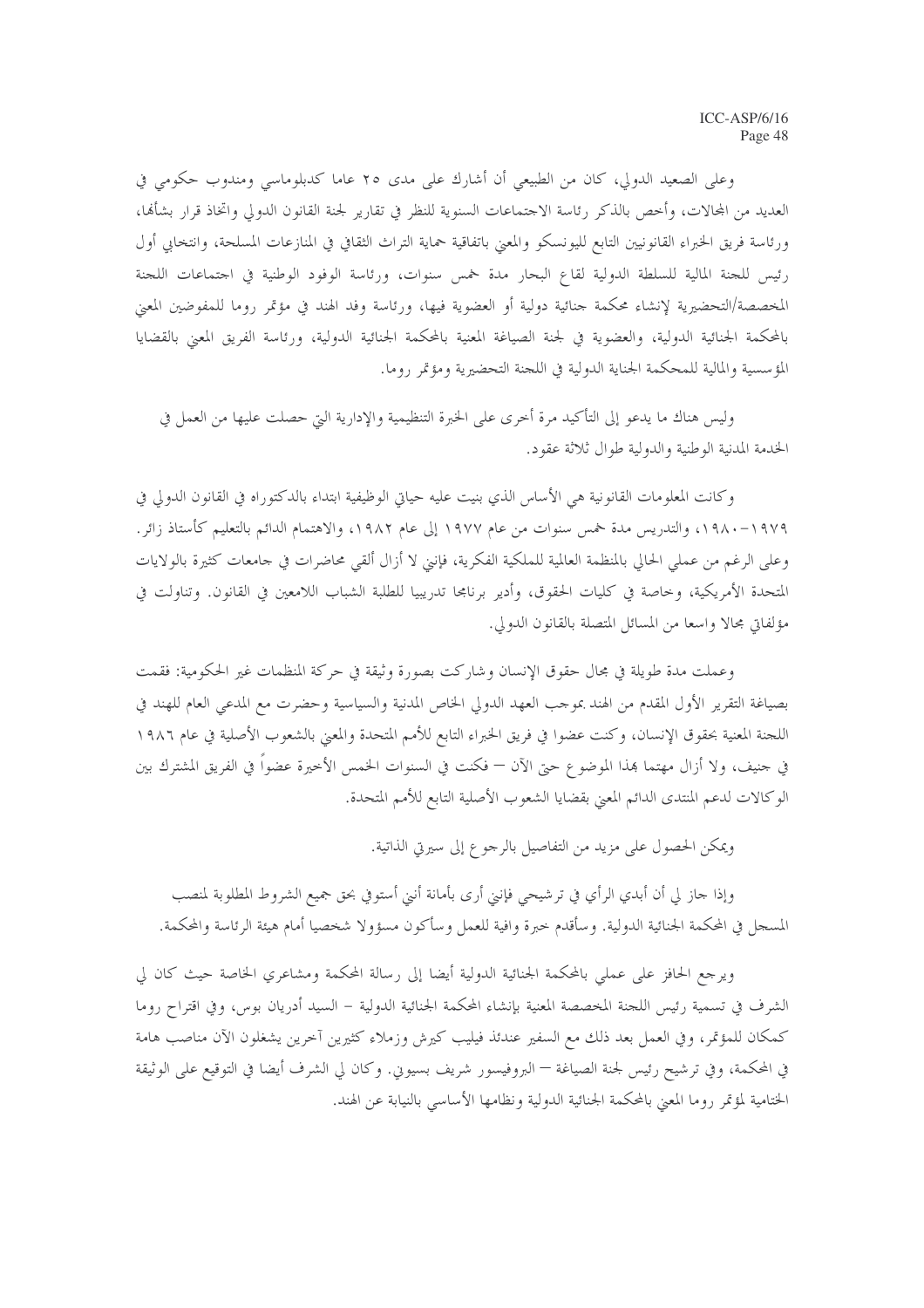وإذا أتيحت لي الفرصة، سيشرفين أن أخدم مؤسسة المحكمة الجنائية الدولية بالتزام كامل وأمانة وأن أقدم جميع ما يقتضيه العمل في منصب المسجل .

# بيان المؤهلات

# الوظيفة الحالية

• مدير (مد –١)، المنظمة العالمية للملكية الفكرية التابعة للأمم المتحدة، نيويورك، منذ عام ٢٠٠٣؛ (العنوان المحدد للوظيفة التي يشغلها هي نائب مدير).

### الوظائف السابقة

- مستشار أقدم، المنظمة العالمية للملكية الفكرية، نيويورك، منذ عام ١٩٩٨.
- مستشار قانوين رئيسي، أمين مساعد (شعبة القانون والمعاهدات)، وزارة الخارجية، حكومة الهند،  $\bullet$  $.7.7 - 7.7$ 
	- مستشار قانوين، البعثة الدائمة للهند لدى الأمم المتحدة، نيويورك، ١٩٩٤–١٩٩٨.
		- وزارة الخارجية، حكومة الهند:
		- 0 مدير (شعبة القانون والمعاهدات)، ٢٠٠٢-٢٠٠٢
		- نائب مدير (شعبة القانون والمعاهدات)، ١٩٨٩–١٩٩٣
			- 0 موظف قانوني ١٩٨٢-١٩٨٩
		- مدرس، إدارة الدراسات القانونية المتقدمة، جامعة مدراس، ١٩٧٧.

### التعليم والمؤهلات القانونية

- الدكتوراه في القانون الدولي، جامعة جواهر لال نمرو، نيودلهي، ١٩٧٩.
- ماجستير الفلسفة في القانون الدولي والمنظمات الدولية، جامعة جواهر لال فمرو، ١٩٧٦.  $\blacksquare$
- الماجستير في القانون، جامعة أندرا، والتير، ١٩٧٤ (الأول على الجامعة والميدالية الذهبية الأولى للماجستير في القانون).
	- البكالوريوس في القانون، حامعة أندرا، ١٩٧١ (الأول على الجامعة والميدالية الذهبية).
		- البكالو, يوس في القانون العام، جامعة أندر ١، ١٩٧٠ (الأول على الدفعة الأولى).

# التدريب والمنح الدراسية

- زمالة الأمم المتحدة في القانون الدولي، ١٩٨٤؛ التدريب والعمل مع:
	- 0 أكاديمية القانون الدولي في لاهاي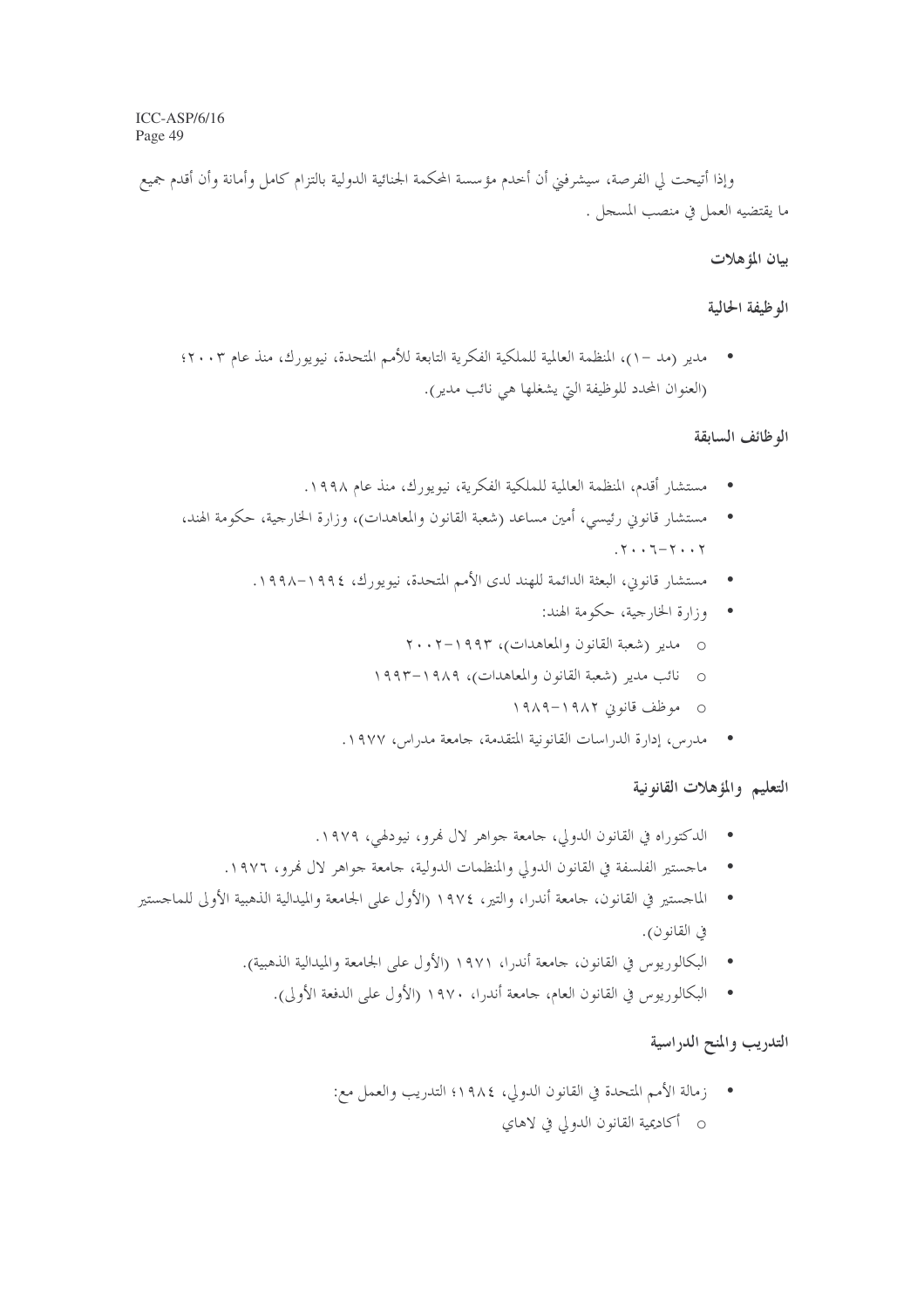- O محكمة العدل الدولية
- o إدارة الشؤون القانونية بالأمم المتحدة.
	- معهد الأمم المتحدة للتدريب والبحث.
- المعهد الدولي للمحيطات، جامعة دلهاوسي، هاليفاكس، كندا، ١٩٨٢.  $\blacksquare$ 
	- معهد بدفورد للأوقيانوغرافيا، هاليفاكس، كندا، ١٩٨٢.
- لجنة غرانت الجامعية، زمالة الاستحقاق الوطنية للماجستير في القانون، ١٩٧١–١٩٧٣، الهند.
	- الهند (ولاية أندرا براديش)، الزمالة الحكومية للدكتوراه، ١٩٧٤–١٩٧٧.

# الخبرة العملية في وزارة الخارجية

- أسدى المشورة القانونية طوال ما يزيد على ٢٠ عاما لوزارة الخارجية ووزارات وإدارات حكومية أحرى بالهند بشأن مسائل مختلفة متعلقة بالقانون الدولي، وحقوق الإنسان، والقانون الإنساني الدولي، وتسليم المحرمين، والمساعدة القانونية المتبادلة، فضلا عن أمور شخصية وعقود دولية أحرى، في جملة أمور .
- صياغة التقارير المقدمة من الهند بموجب صكوك حقوق الإنسان، فضلا عن فتاوى وأعمال قانونية أخرى  $\bullet$ كثيرة.
	- مساعدة المدعى العام في الهند في الالتزامات الدولية لحقوق الإنسان.
		- إدارة المنازعات والدعاوى القضائية المتعلقة بوزارة الخارجية.  $\bullet$
		- صياغة مذكرات كثيرة لمحلس الوزراء بشأن مواضيع مختلفة.
			- الإشراف على أعمال شعبة القانون والمعاهدات.
	- تمثيل حكومة الهند، من عام ١٩٨٢ إلى عام ١٩٩٨، في عدة محافل ثنائية ومتعددة الأطراف (وبوجه خاص في الأمم المتحدة، على النحو الموضح بالتفصيل أدناه).
		- العديد من المسائل الحساسة ذات الأولوية العليا لحكومة الهند، بما في ذلك لجان التحقيق.  $\bullet$

# الخبرة العملية في الأمم المتحدة

شارك طوال ٢٥ عاما مباشرة في أعمال الأمم المتحدة، أولا كديبلوماسي ومندوب من عام ١٩٨٢ إلى عام ١٩٩٨، ثم كموظف دولي اعتبارا من عام ١٩٩٨، على النحو التالي:

- عمل في الأمانة الدولية للوكالة المتخصصة للأمم المتحدة، المنظمة العالمية للملكية الفكرية، من عام ١٩٩٨ حيّ الآن.
	- ممثل الوكالة الدولية للملكية الفكرية لدى الأمم المتحدة وجميع لجانها وهيئاقما، المقر الرئيسي للأمم المتحدة، نيويورك، من عام ١٩٩٨ إلى عام ٢٠٠٦.
	- ممثل الهند لدى الأمم المتحدة كدبلوماسي منتظم ومستشار قانوني من عام ١٩٩٤ إلى عام ١٩٩٨.  $\blacksquare$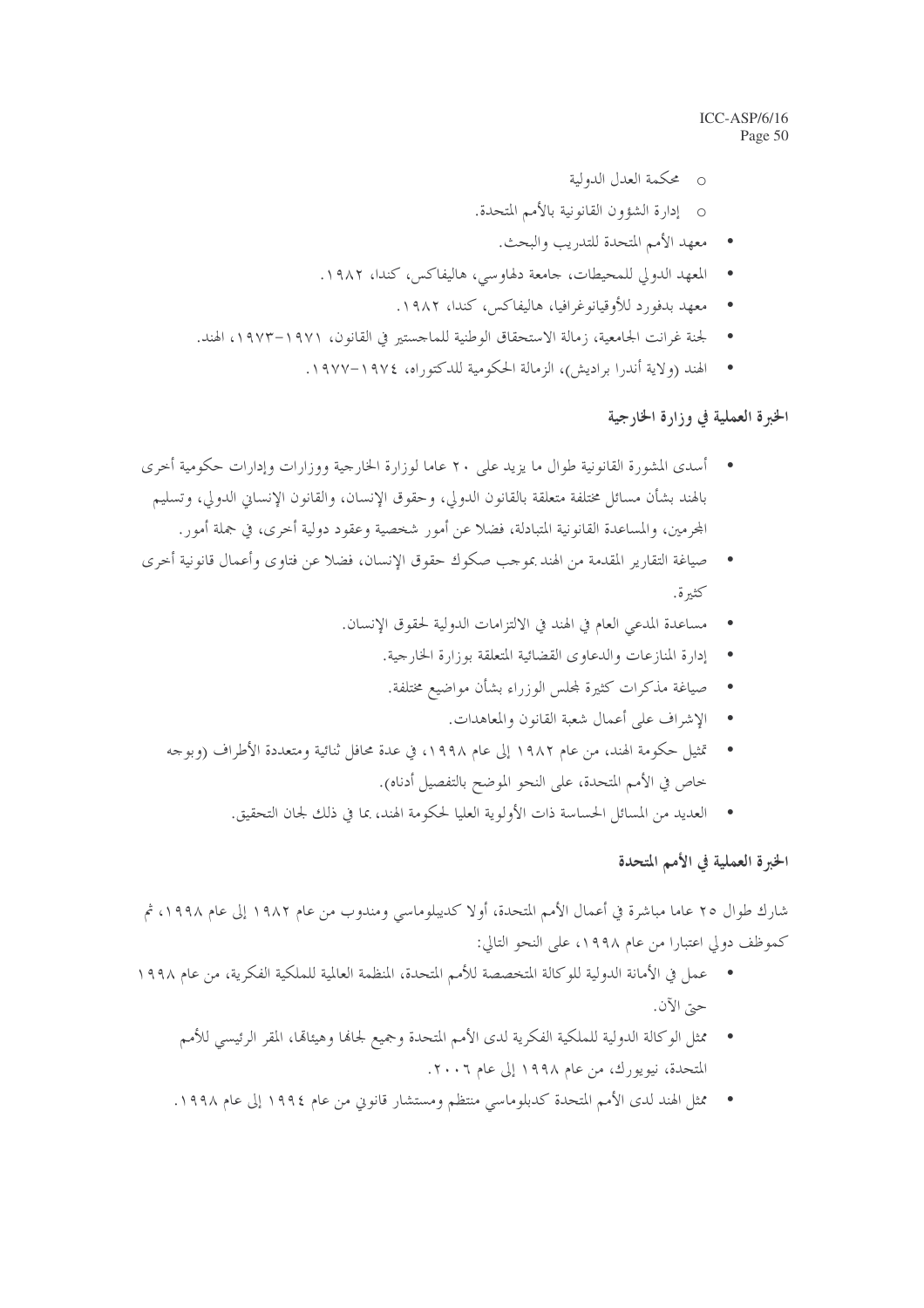ممثل الهند في لقاءات عديدة للأمم المتحدة وهيئاتها من عام ١٩٨٢ إلى عام ١٩٩٤.  $\bullet$ 

رڻيس فيريقي/دڻيس وفلي/ منستق

- منسق، قرار الجمعية العامة للأمم المتحدة بشأن لجنة القانون الدولي، ١٩٩٥–١٩٩٨.
- رئيس فريق التمويل، اللجنة التحضيرية لمؤتمر روما المعنى بإنشاء المحكمة الجنائية الدولية، ١٩٩٥–١٩٩٨.  $\bullet$ 
	- رئيس فريق الخبراء القانونيين التابع لليونسكو بشأن اتفاقية لاهاي لحماية التراث الثقافي في المنازعات المسلحة، المقر الرئيسي لليونسكو، باريس، ١٩٩٣.
	- منسق لمواقف حركة عدم الانحياز بشأن خطة السلام، وعضو في اللجان الفرعية المعنية بالعقوبات،  $\bullet$ والدبلوماسية الوقائية، وبناء السلام، الأمم المتحدة، نيويورك، ١٩٩٥-١٩٩٧.
- رئيس وفد الهند في اللجنة التحضيرية واللجنة المخصصة المعنية بالمحكمة الجنائية الدولية، ١٩٩٥–١٩٩٨.
- الرئيس الأول والعضو المنتخب في اللجنة المالية للسلطة الدولية لقاع البحار، حامايكا، ١٩٩٦–١٩٩٨.  $\blacksquare$ 
	- رئيس وفد الهند في اللجنة المخصصة المعنية بالإرهاب، ١٩٩٤–١٩٩٨.
	- رئيس وفد الهند في احتماعات لجنة الأمم المتحدة للقانون التجاري الدولي بشأن ممارسات العقود، والتحكيم، والتوقيعات الالكترونية، الخ، نيويورك، ١٩٩٥–١٩٩٨.

يصفتهي سا/عضواً لوفيه الحنانز

- الجمعية العامة للأمم المتحدة: اللجنة (القانونية) السادسة، نيويورك، ١٩٨٢–١٩٩٨.
	- الجمعية العامة للأمم المتحدة (اللجنة السادسة).
	- اللجنة المعنية بميثاق الأمم المتحدة، ١٩٩٤–١٩٩٨.
		- المجلس الاقتصادي والاجتماعي.
		- لجنة التنمية المستدامة، ١٩٩٨-٢٠٠٠.
	- الفريق العامل المعنى باحتجاز الأشخاص، ١٩٨٢–١٩٨٤.
	- الفريق العامل المعنى بالعمال المهاجرين، ١٩٨٢–١٩٨٦.
	- اللجنة التحضيرية المعنية بمنهاج عمل مؤتمر بيجين المعنى بالمرأة، ١٩٩٥.
		- اللجنة المعنية بالإعلام ١٩٩٥-١٩٩٦.  $\bullet$
		- اللجنة المعنية بالمنظمات غير الحكومية، ١٩٩٦–١٩٩٧.  $\bullet$
	- المؤتمر الدولي للجنة الصليب الأحمر الدولية، جنيف، ١٩٨٦، ١٩٩٣.  $\bullet$
	- اجتماعات الأمانة المؤقتة لاتفاقية حظر الأسلحة الكيميائية، لاهاي، ١٩٩٢.
- الفريق العامل التابع للجنة الثالثة (حقوق الإنسان) والمعنى بحماية العمال المهاجرين، نيويورك، ١٩٨٥.
	- احتماع المحامين في الكمنولث، ١٩٨٥.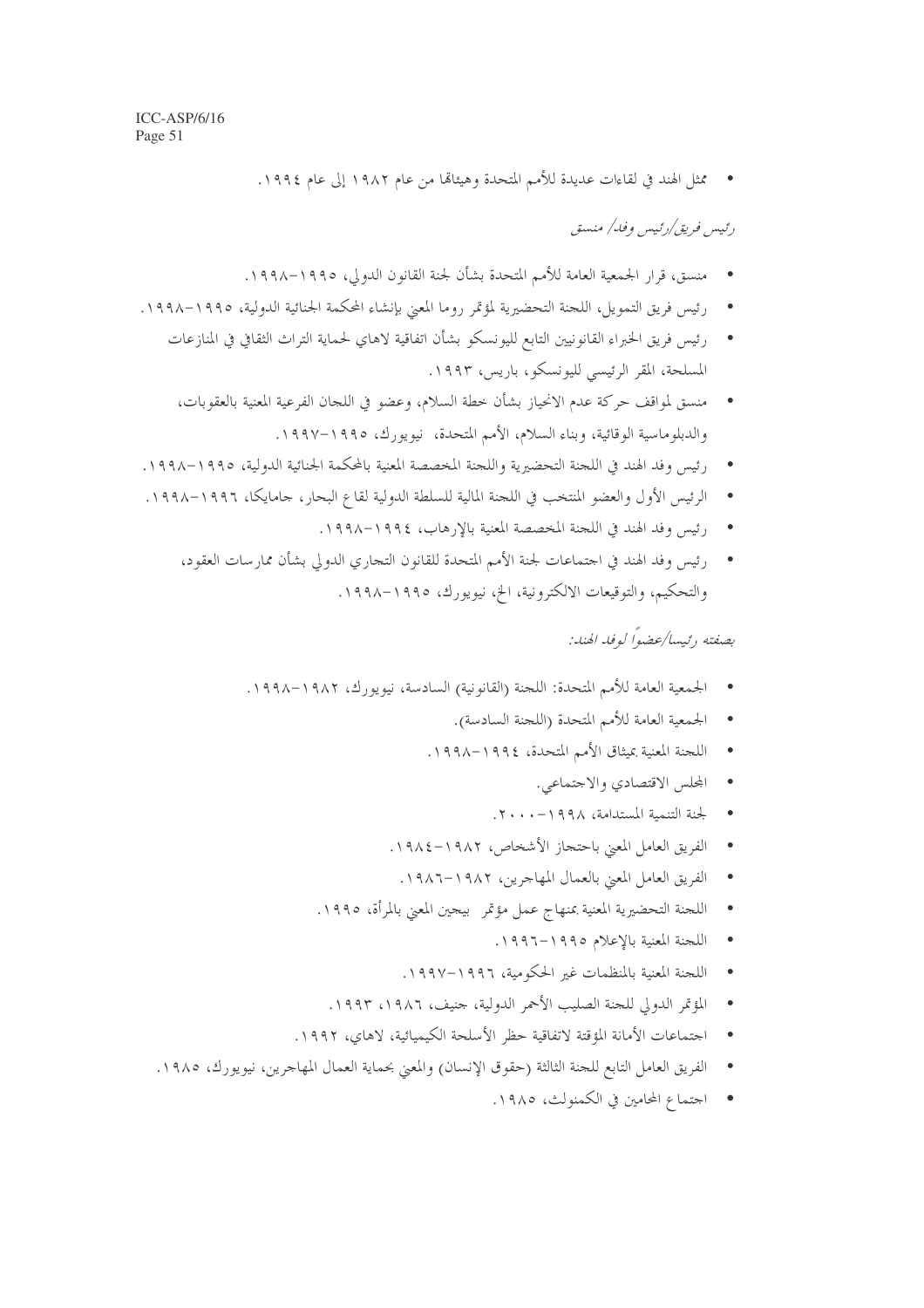- الفريق العامل المعنى بالتبني والحضانة، ١٩٨٤.
- اللجنة المعنية بحقوق الإنسان، نيويورك، ١٩٨٣.
- الفريق العامل التابع للجنة السادسة والمعنى بمناهضة تجنيد المرتزقة واستخدامهم وتمويلهم وتدريبهم،  $\bullet$ نيويورك، ١٩٨٢ و١٩٨٣.
- الفريق العامل التابع للجنة السادسة والمعنى بحماية الأشخاص الذين يتعرضون لأي شكل من أشكال  $\bullet$ التوقيف أو الاحتجاز أو السجن، نيويورك، ١٩٨٢.
	- مؤتمر روما المعين بالمحكمة الجنائية الدولية، ١٩٩٨.
- عضو في العديد من اجتماعات لجان الصياغة الأقل حجما المعنية بالنظام الأساسي للمحكمة الجنائية الدولية، زوتفن، هولندا، ١٩٩٦؛ وكورمايير، ايطاليا، ١٩٩٧.
	- عضو في لجنة صياغة النظام الأساسي للمحكمة الجنائية الدولية، ١٩٩٨.  $\bullet$
	- خبير في مركز الأمم المتحدة لحقوق الإنسان بشأن إعلان الشعوب الأصلية، جنيف، ١٩٨٦.
- أعد مشروعا لمعهد الأمم المتحدة للتدريب والبحث بشأن تدريب المسؤولين بالعالم الثالث على تقديم  $\bullet$ التقارير المتعلقة بحقوق الإنسان، نيويورك، ١٩٨٤.
	- لجنة الأمم المتحدة المعنية بإنهاء الاستعمار، نيويورك، ١٩٩٧.  $\bullet$ 
		- لجنة الأمم المتحدة المعنية بالإعلام، نيويورك، ١٩٩٧.  $\bullet$
	- اجتماعات اللجنة السادسة المعنية بالاتفاقية الإطارية للمجاري المائية الدولية، ١٩٩٦.
		- اللجنة المعنية بالمنظمات غير الحكومية، ١٩٩٦.
		- عضو بمجلس السلطة الدولية لقاع البحار، ١٩٩٦–١٩٩٨.
- حضر مؤتمر القانون الدولي الذي عقد احتفالًا بمرور ٥٠ عاما على إنشاء الأمم المتحدة، نيويورك،  $\bullet$  $.1990$
- إعداد وتقديم مطالبات الهند (الفردية والتجارية) للجنة الأمم المتحدة للتعويضات، حنيف، ١٩٩٢ إلى  $\bullet$  $.1992$
- مساعدة المدعى العام في الهند في جوانب القانون الدولي وحقوق الإنسان المتصلة بإعداد وتقديم التقارير القطرية للهند إلى اللجنة المعنية بحقوق الإنسان التابعة للأمم المتحدة، ١٩٨٣–١٩٩٤.
- قاض للترشيح النهائي لمسابقات فيليب حيسوب موت كورت على المستوى القطري في الهند،  $\bullet$ بونديشيري، ١٩٧٧-١٩٨٢.
- قاض للترشيح النهائي لمسابقات فيليب جيسوب موت كورت على المستوى القطري في الولايات المتحدة الأمريكية، جامعة كولومبيا، نيويورك، ١٩٩٨.
	- عضو، المحلس الهندي للتحكيم، ١٩٩٢–١٩٩٤.
	- محرر، المجلة الهندية للقانون الدولي، ١٩٩٢–١٩٩٥.  $\bullet$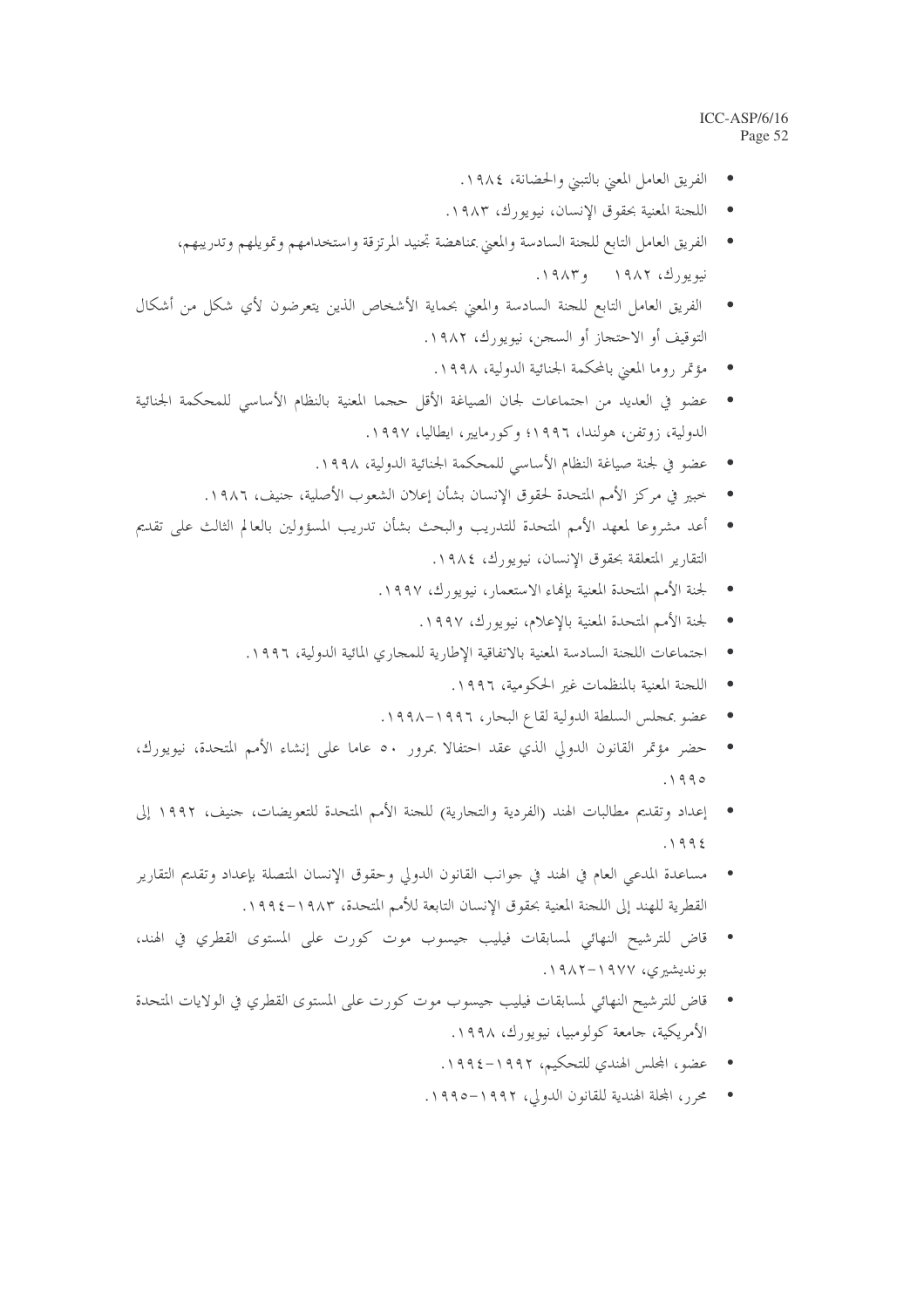- محام، المحكمة الابتدائية في نيودلهي منذ عام ١٩٨٤؛ تناول قضايا وزارة الخارجية أمام اللجان الخاصة والمحكمة الابتدائية في دلهي والمحكمة العليا في الهند، ١٩٨٢–١٩٩٤.
	- عضو، اللجنة المعنية بطلبات مراجعة أحكام المحكمة الإدارية بالأمم المتحدة، ١٩٩٥.
- زمالة القانون الدولي بمعهد الأمم المتحدة للتدريب والبحث، ١٩٨٤، شارك في الأعمال المتعلقة بإنشاء  $\bullet$ محكمة عالمية وإدارة الشؤون القانونية بالأمم المتحدة.
- رئيس/عضو وفد الهند في اللجنة الاستشارية القانونية الآسيوية–الأفريقية، بيجين، ١٩٩٠، وإسلام أباد، ۰۱۹۹۱، وكامبالا، ۱۹۹۲.
- اسداء المشورة لوزارة الخارجية الهندية بشأن جميع المسائل المتعلقة بالقانون الدولي بما في ذلك بشأن القواعد المنصوص عليها في ميثاق الأمم المتحدة، وحقوق الإنسان، والقانون الإنساني الدولي، وقانون البحار، والعقود، والمشاريع الخاصة، فضلاً عن المسائل المتعلقة بالخدمة وجميع المسائل القانونية الأخرى.
- رئيس/عضو وفد الهند في العديد من المفاوضات الثنائية، ١٩٨٢–١٩٩٨، بما في ذلك في المفاوضات مع باكستان وتايلند وميانمار وسري لانكا بشأن الحدود البحرية؛ ومع اليابان وألمانيا وهولندا وفرنسا والمملكة المتحدة بشأن اتفاقات حماية الاستثمار؛ ومع الإمارات العربية المتحدة بشأن تسليم المحرمين والمساعدة القانونية المتبادلة.

# الخبرة الأكاديمية

### التعليم

- مدرس (محاضر) متفرغ. قسم الدراسات القانونية العليا، جامعة مدراس، الهند، ١٩٧٧–١٩٨٢. قام بالتدريس لطلبة الماحستير في القانون.
- أستاذ زائر، الأكاديمية الهندية للقانون الدولي والدبلوماسية، نيودلهي، ١٩٩٤–١٩٩٧، و ١٩٨٢–  $\bullet$  $.19A0$ 
	- مستشار زائر:
	- معهد التدريب التابع لوزارة الخارجية الهندية، نيودلهي، ١٩٨٦–١٩٩٤.
		- الأكاديمية الهندية للقانون الدولي والدبلوماسية، ١٩٨٠-١٩٩٤.  $\circ$ 
			- جامعة أنهارا، والتير، ١٩٩٦ و١٩٩٨ و٢٠٠٠ و٢٠٠٤.  $\circ$ 
				- كلية الحقوق الوطنية في حيدر أباد، ٢٠٠٢.
	- O كلية الحقوق في كاردوزو، الولايات المتحدة الأمريكية، ٢٠٠٠ –٢٠٠٦.
		- كلية الحقوق بجامعة فو, دهام، الولايات المتحدة الأمريكية، ٢٠٠٢.
	- كلية الحقوق بجامعة واشنطن، سياتل، الولايات المتحدة الأمريكية، ٢٠٠٢–٢٠٠٦.
		- 0 كلية الحقوق بجامعة بيس، الولايات المتحدة الأمريكية، ٢٠٠٧، ٢٠٠٧.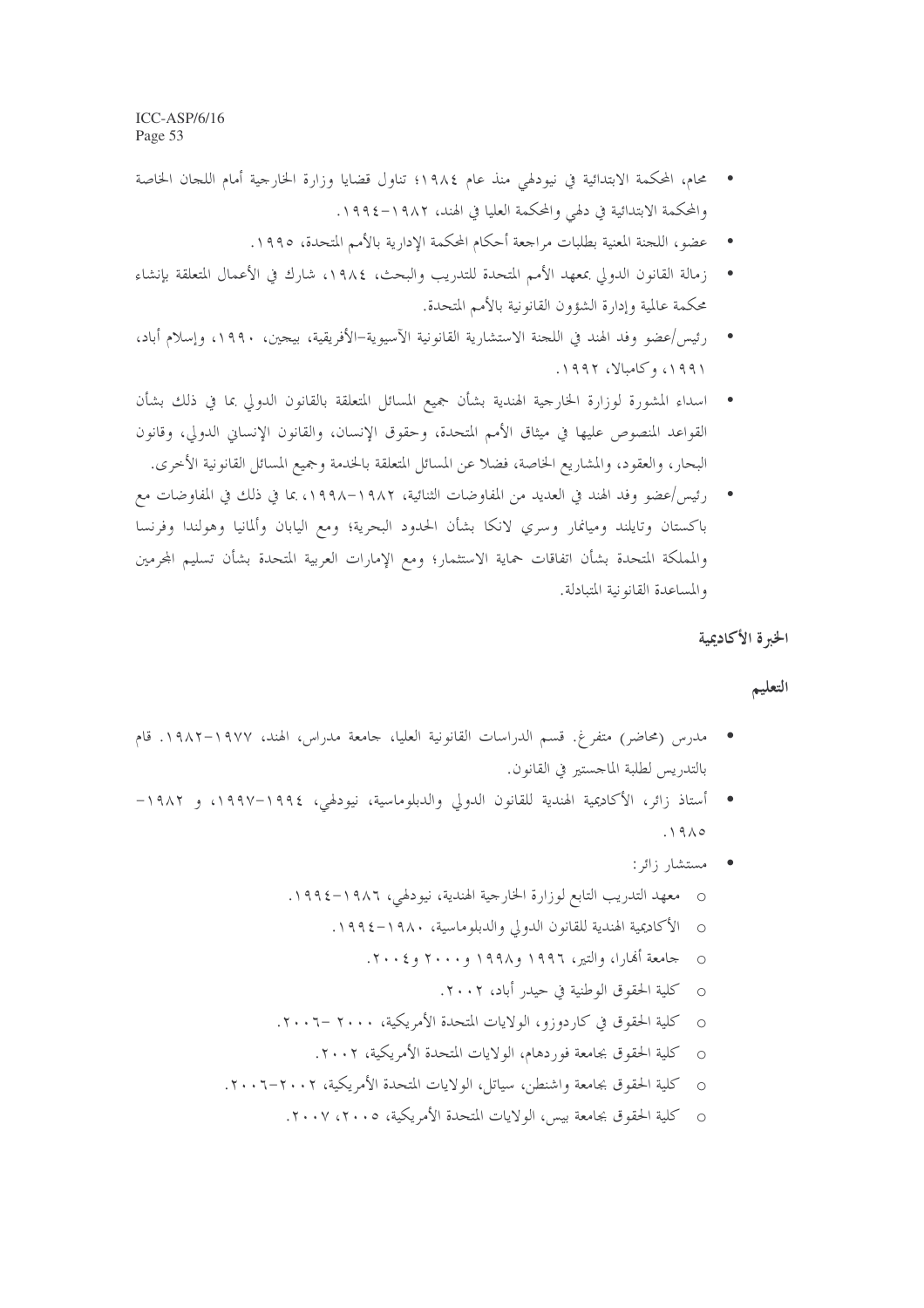- كلية الحقوق بجامعة كولومبيا، الولايات المتحدة الأمريكية، ٢٠٠٥.  $\circ$
- كلية الحقوق بجامعة سانتا كلارا، الولايات المتحدة الأمريكية، ٢٠٠٦.  $\circ$ 
	- 0 جامعة جولدن جيت، سان فرانسسكو، ٢٠٠٦.
	- 0 كلية الحقوق بجامعة سان فرانسيسكو، سان فرانسيسكو، ٢٠٠٦.
		- 0 جامعة بنسيلفانيا، ٢٠٠٧.
		- كلية الحقوق بالجامعة الأمريكية، واشنطن العاصمة، ٢٠٠٧.
- كلية الحقوق بجامعة فلوريدا، غيترفيل، ٢٠٠٧ (في ٧ تشرين الثاني/نوفمبر ٢٠٠٧).

# المناهج/ المواد الدراسية التي قام بتدريسها

- القانون الدولي
- قانون المؤسسات الدولية
	- حقوق الإنسان
- القانون الإنساني الدولي
	- قانون البحا,
- قانون الملكية الفكرية الدولية
	- مناهج البحث

#### المنشورات

عدة مقالات بشأن المحكمة الجنائية الدولية، وحقوق الإنسان، والمنظمات الدولية، ونزع السلاح. وتشمل المحالات الأخرى قانون البحار، والملكية الفكرية.

وساهير في فصول من الكتب التالية:

- Chemical Convention, published by the Hague Academy of International Law, 1994.  $\bullet$ 
	- $\bullet$ Human Rights, published by International Law Association, Delhi, 1980.
- $\bullet$ International Humanitarian Law, published by ICRC and Indian Defense Ministry, 1989.
	- Rome Statute of International Law, published by Klwer, 2000.  $\bullet$  $\bullet$
- Law of the sea in Caracas and Beyond, Radiant Publication, 1977.  $\bullet$ Socio-Economic Background of Indian Legal Profession: Case study of Tamil Nadu, Bar Council of India, 1982.

و في الكتب التالية:

"Financing of the Court, Assembly of States Parties, and the Preparatory Commission" in Roy Lee (ed.) The International Criminal Court, The Making of the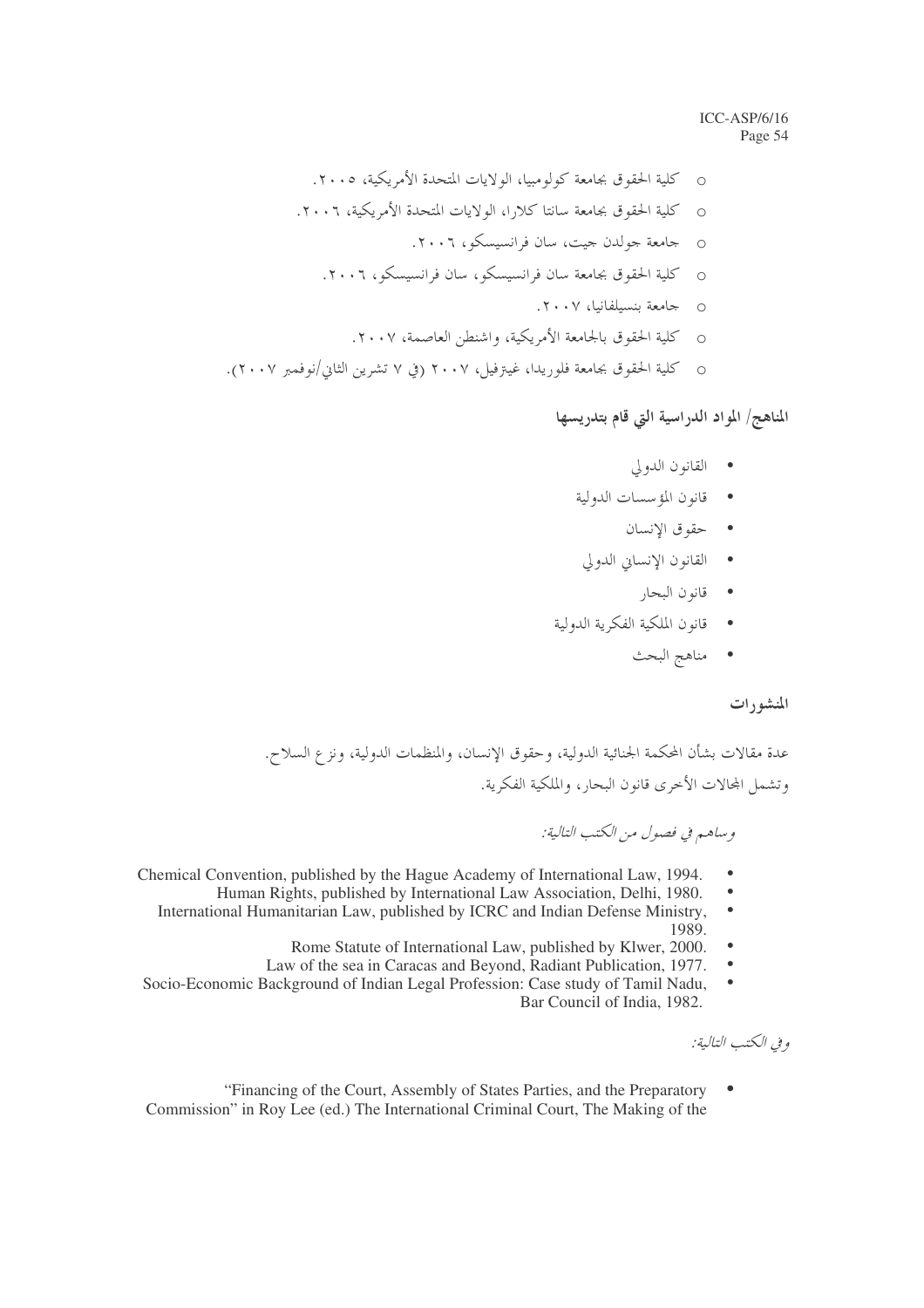Rome Statute: Issues, Negotiations, Results (Kluwer Law International), 1999, pp. 399- 420.

"Assembly of States Parties and Financing of the International Criminal Court", in Otto

Triffterer (ed.), Commentary on the Rome Statute of the International Criminal Court (Nomos Verlagsgesellschaft, Baden- Baden), 1999, pp. 1201-1219, and 1237.

Contribution made in the debate on <sup>50</sup> years of International Law Commission in Making Better International Law: The International Law Commission at 50, UN Publication, 1998, p. 124.

"National Measures for the Implementation of the Chemical Weapons Convention", in The Convention on the Prohibition and Elimination of Chemical Weapons: A Breakthrough in Multilateral Disarmament, The Hague Academy of International Law ( Martinus Nijhoff), 1995, pp. 301- 312.

### وفي الجالات الأخرى التالية:

Jointly with P. Sreenivasa Rao, "Exploitation of Sea-Bed Resources and the Last Phase of the Law of the Sea Conference: A Close Look", in S. K. Agrawala (ed.), New Horizons of International Law, International Law Association, India Branch, 1985, pp. 308- 346.

"Unilateralism and the Emerging Law of Sea-Bed Exploitation", Ibid., pp. 360- 376.

"Towards <sup>a</sup> Dispute Settlement Mechanism for the International Sea-Bed Area- An Enquiry", in R. P. Anand (ed.), Law of the Sea: Caracas and Beyond, 1978, pp. 343- 372.

القالات والمشاريع:

Proceedings of the Meeting on International Criminal Court, 1997, Stanley Foundation, Harriman House, New York.

Implementation of Geneva Conventions in India, 1986, Joint Publication of Indian Defense Ministry and ICRC, Proceedings of the Seminar held in Vigyan Bhawan, New Delhi.

Project developed for UNITAR on Training of Third World Diplomats in Human Rights Reporting, UNITAR, 1984, funded by the Ford Foundation.

"Socio-Economic Background of Legal Profession in India- <sup>A</sup> case Study of Tamil Nadu", 1982, Bar Council Review.

المجالات الأحيري:

"The Doctrine of Likelihood of Confusion: An Analysis of the Case of *In re Majestic Distilling Company Inc, USA",* Journal of Intellectual Property Rights, vol.8, May 2003, pp 222-227.

"An Approach Towards Understanding the Exclusive Economic Zone", Indian Journal of International law, 1984, Vol.24, pp. 102- 115.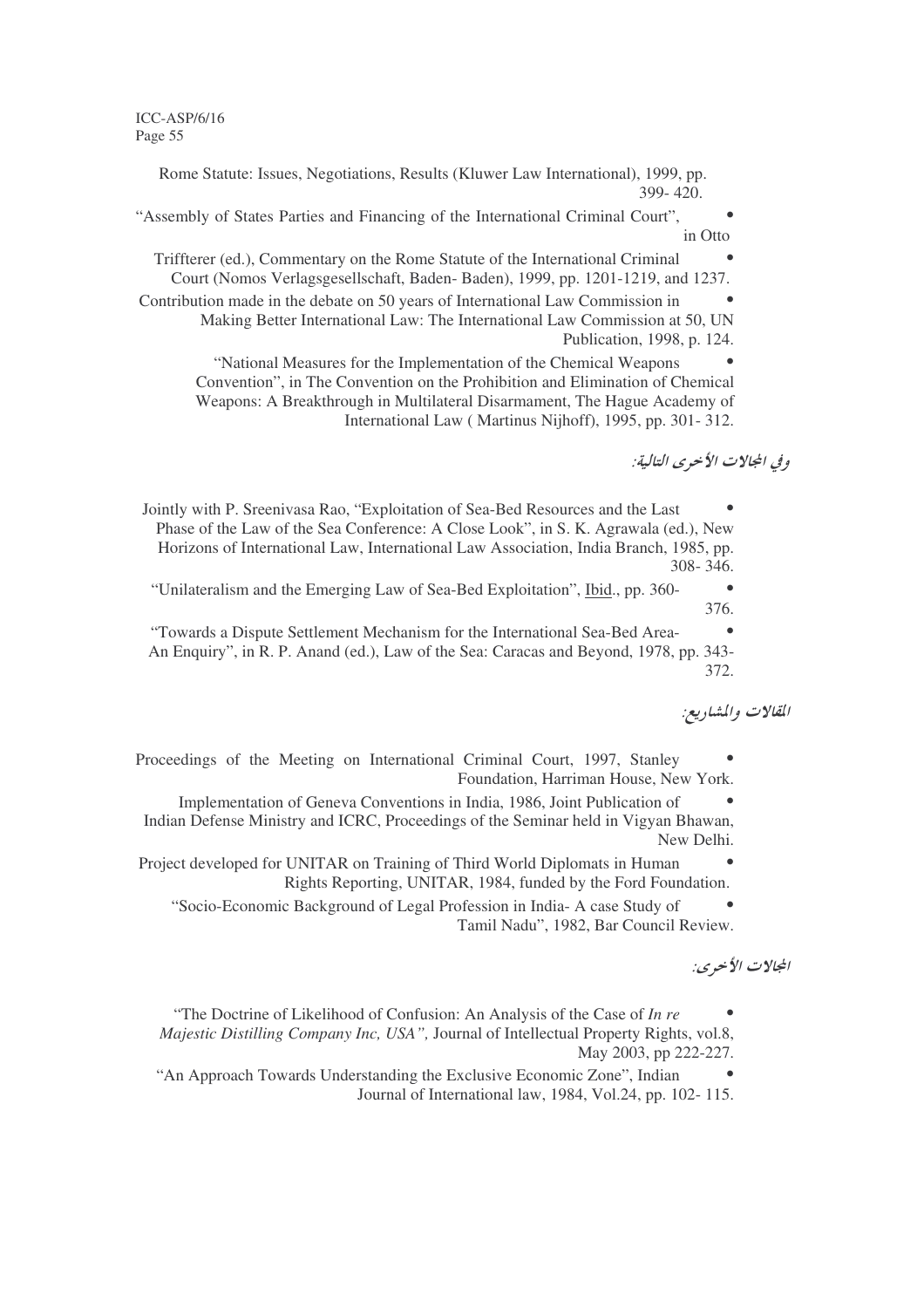"Towards <sup>a</sup> system for Deep Sea-Bed Exploitation: <sup>A</sup> Study of Participants, Methods and Effects", Indian Year Book of International Affairs, 1982, Vol. XIX, pp. 303-322.

"Indian Ocean Related States: Trends in Maritime Delimitation", Project Report submitted to the International Ocean Institute, Dalhousie University, Canada, 1982.

"The ICJ Judgment in the Fisheries Jurisdiction Case- <sup>A</sup> Critique", Indian Year Book of International Affairs, 1980, Vol. XVII, pp. 124-159.

Jointly with M. K. Nawaz, "Marine Scientific Research", 1980, Project Report submitted to the Indian Society of International Law.

"Soviet Attitude Towards Treaties", Indian Journal of International Law, 1974, Vol. 14, pp. 433-445.

الكتب المرجعية:

D.P.O'Connel, The Influence of Law on Sea Power, Indian Year Book of International Affairs, Vol. XVIII, 1981, pp. 515-519.

R.P.Anand (ed.), Legal Regime of the Sea-Bed and Developing Countries, Ibid., • pp. 519-523.

> P.Sreenivasa Rao, The Public Order of Ocean Resources: A Critique of • Contemporary Law of the Sea, Ibid., pp. 553- 560.

R.C.Hingaroni, Modern International Law, Indian Journal of International Law, • Vol. XIX, 1979, pp. 466-468.

Phipat Tangsubkul, ASEAN and the Law of the Sea, Non-Aligned World, 1984.

Subash Jain, Nationalization of Foreign Property, International Studies, Vol.25, • 1988, pp. 307-310.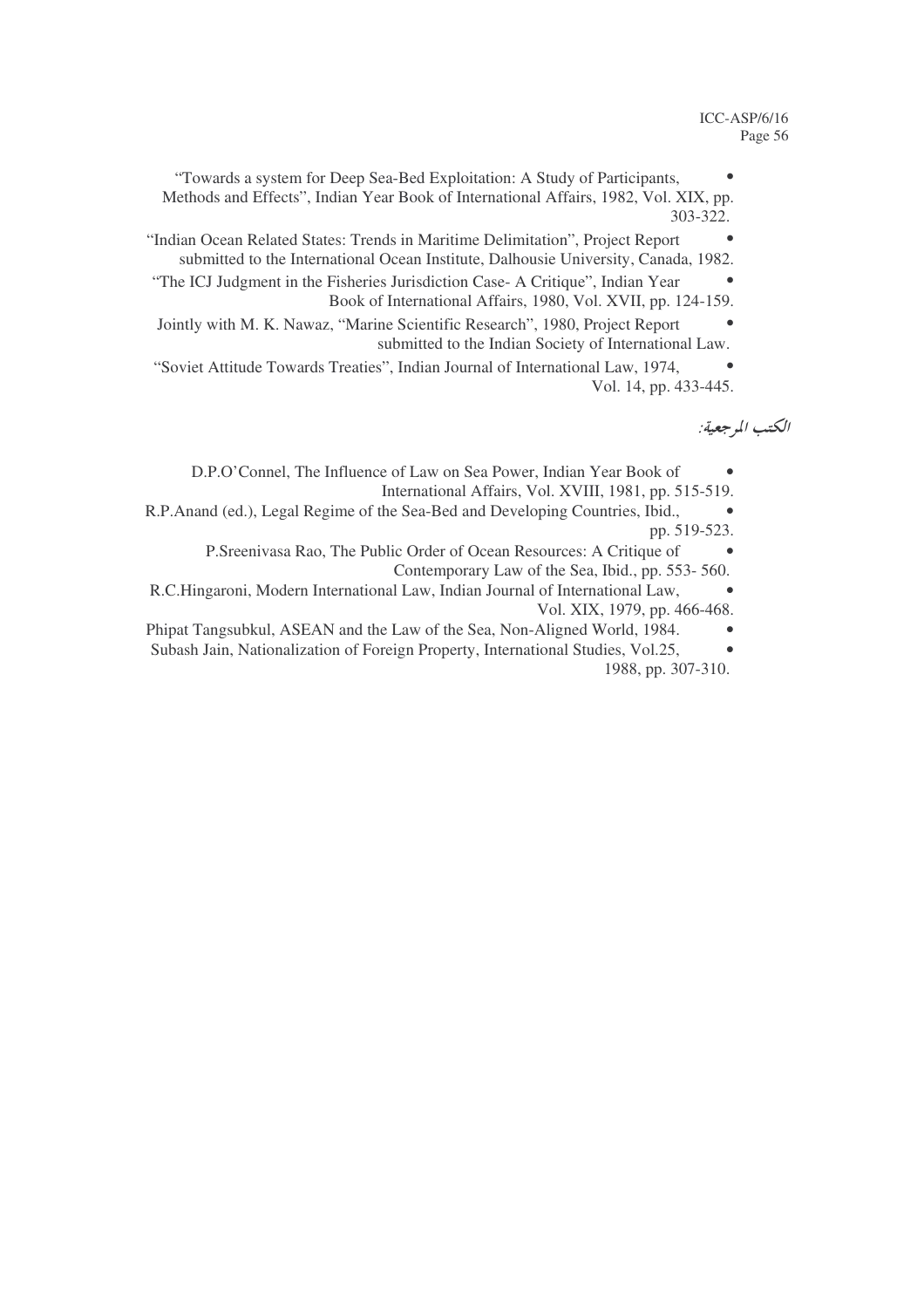• ١- السيد زيم، ماركوس (سويسرا والولايات المتحدة الأمريكية)

[الأصل: بالانكليزة]

# بيان الحافز على الترشيح

يوفر غياب سيادة القانون فعليا في البلدان التي تمر بمراحل انتقالية للتنمية فرصة سانحة لرؤساء الدول وأعوالهم من الطغاة والمستبدين لارتكاب مجموعة واسعة من الأعمال التي يمكن وصفها أساسا ،وبأبسط المعايير، بألها أعمال إجرامية بل وفي منتهى الإجرام في بعض الأحيان. وتنتهك هذه الأعمال، في حالات كثيرة، أهم المبادئ الأساسية للمجتمع المدني. ولا تتدخل البلدان المتقدمة من العالم ومنظمات الرصد التي أنشأها لوضع حد لهذه الأعمال إلا بطريقة انتقائية. وهذا، للأسف، هو الحال أيضا عندما تؤدي نتائج هذه الأعمال إلى الرعاية النظامية للإبادة الجماعية، والاغتصاب، والتعذيب، والحرمان من معظم حقوق الإنسان الأساسية. وكان غياب المحافل القضائية التي تملك السلطة الأدبية والسياسية لتوحيه الاقمام إلى هؤلاء الأفراد والقبض عليهم ومحاكمتهم نظير ارتكاب جرائم ضد الإنسانية في العالم المتمدين من العوامل التي شجعت هؤلاء الأفراد على ارتكاب مثل هذه الأعمال. وأدت المحافل الجنائية التي ظهرت مؤخرا مثل المحكمة الجنائية الدولية إلى كبح جماح هؤلاء الطغاة وتوليد مشاعر الخوف لديهم.

ولا بد لي من انتهاز هذه الفرصة للانضمام إلى المحكمة الجنائية الدولية والمشاركة في توفير العدالة بصورة مشروعة لأشد الضحايا اضطهادا وبراءة في العالم. والحافز الرئيسي لعملي كمسحل في إطار المحكمة الجنائية الدولية هو تعزيز قدرها على إقامة العدالة الجنائية، والاستخدام الأمثل للأدوات الآلية والمبادئ الإدارية في إدارة القضايا بصورة فعالة، والتقليل من القيود التي تفرضها البيروقراطية والعقبات الإدارية وغير ذلك من أسباب التأخير دون الإحلال بالأصول القانونية الواجبة وحقوق المتهمين.

ولو أتيحت لي هذه الفرصة، سأقدم مجموعة فريدة من التجارب والخبرات. فقد أمضيت ما يزيد على ٣٠ عاما من حياتي الوظيفية في تنظيم المحاكم وإدارتما، في معظم أنحاء العالم.

- فقمت بصفيٍّ مسؤولا تنفيذيا بالمحاكم الاتحادية بتيسير الانتقال من البيئة الورقية وبيئة الآلات الكتابة في معالجة المعلومات القضائية إلى البيئة الالكترونية التي تسمح بوصول القضاة إلى البيانات القضائية عن بعد وآنيا، وتسمح أيضا بإرسال الإعلانات القضائية للخصوم، وتجهيز الملفات القضائية الرسمية، وإطلاع الخصوم على محتويات الملفات عن بعد بالوسائل الالكترونية.
- وقمت بأدوار قيادية كثيرة على الأصعدة المحلية والإقليمية والوطنية للقضاء الاتحادي ونظم قضائية أخرى.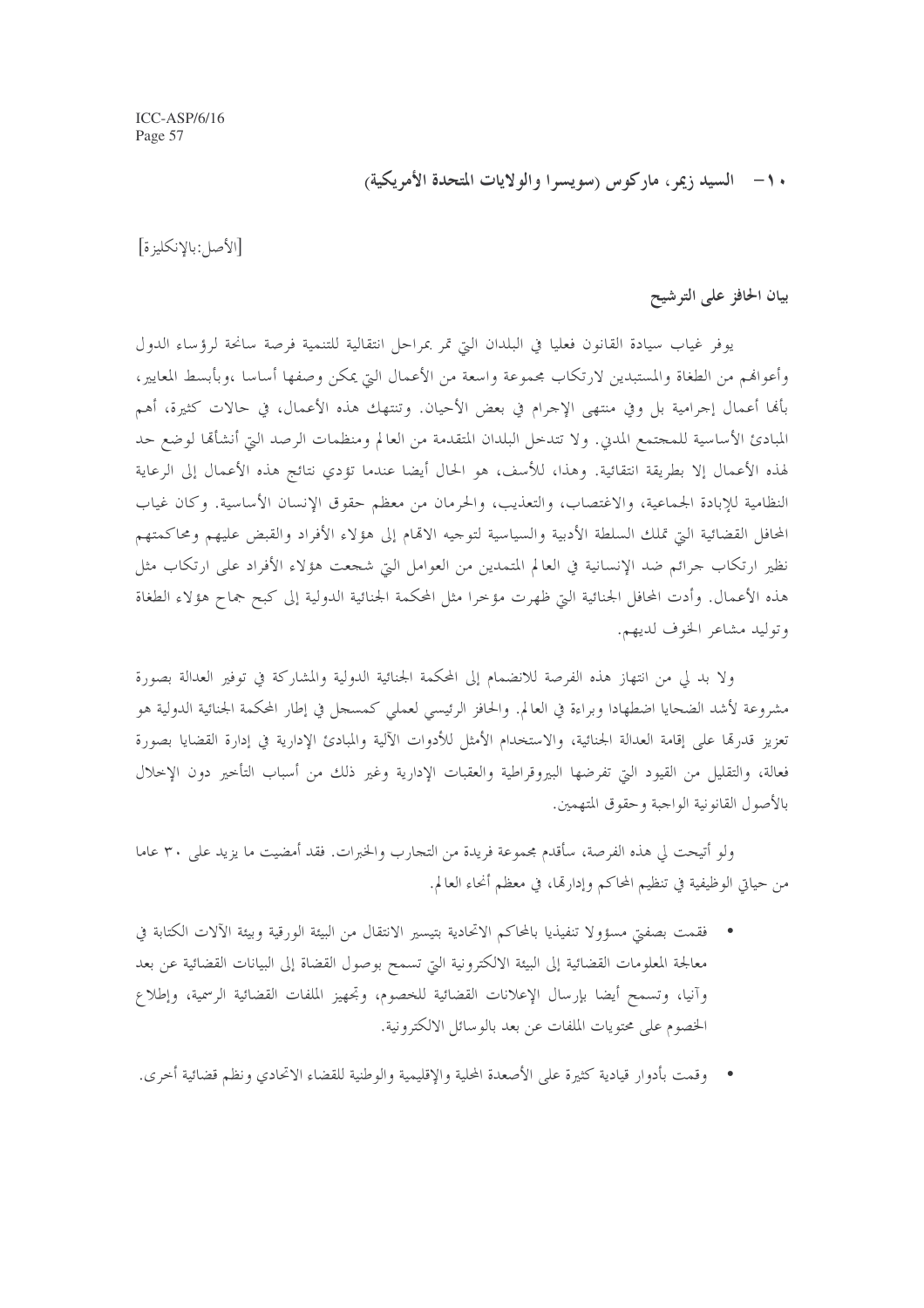- وقدمت في السنوات الخمس عشرة الأخيرة الرأي والمشورة والتدريب للنظم القضائية في ٢٥ من البلدان التي قمر بمراحل مختلفة من سيادة القانون في جميع أنحاء العالم من بينها رواندا، وليبيريا، والدول اليوغوسلافية السابقة، والعراق. وأدت عمليات التقييم التي قمت بما إلى إدخال تحسينات أساسية في نظام إدارة المحاكم في عدد من تلك البلدان.
- ولدى معرفة بالعمل في المحاكم الجنائية الدولية حيث عملت في الفترة ٢٠٠٦–٢٠٠٧ رئيسا لإدارة المحاكم في المحكمة الجنائية الدولية ليوغو سلافيا السابقة بينما كان شاغل هذه الوظيفة في إجازة طويلة.

بيان المؤهلات

الخبرة المهنية

- ٢٠٠٧ حيّ الآن نائب رئيس الفريق المشترك بين المؤسسة المعنية بتحديات الألفية ووكالة التنمية الدولية التابعة للولايات المتحدة، البرنامج الأوكراني لمكافحة الفساد وتعزيز سيادة القانون، كييف، أوكرانيا.
	- $Y \cdot \cdot \wedge Y \cdot \cdot Y$  . المستشار الرئيسي لتنظيم وإدارة المحاكم، لجنة التنظيم الحكومية، إمارة أبو ظبي.
	- $Y \cdot Y Y \cdot Y$ رئيس، إدارة المحاكم، قلم المحكمة، المحكمة الجنائية الدولية ليوغو سلافيا سابقا، لاهاي، هولندا.
- $Y \cdot .7 19 \wedge V$ موظف تنفيذي/إداري بالمحاكم الجزئية للولايات المتحدة الأمريكية، دائرة يوتاه، سولت ليك سيتي، يوتاه، الولايات المتحدة الأمريكية.
	- $19AY-19YA$
	- رئيس، قسم التدريب الإداري (١٩٨٥-١٩٨٧) رئيس، قسم التدريب على الخدمات القانونية (١٩٨٣-١٩٨٤) مدير شعبة مساعد (١٩٨١–١٩٨٣) المساعد الخاص لمدير الشعبة (١٩٧٨–١٩٨١) المركز القضائي الاتحادي، واشنطن العاصمة، الولايات المتحدة الأمريكية.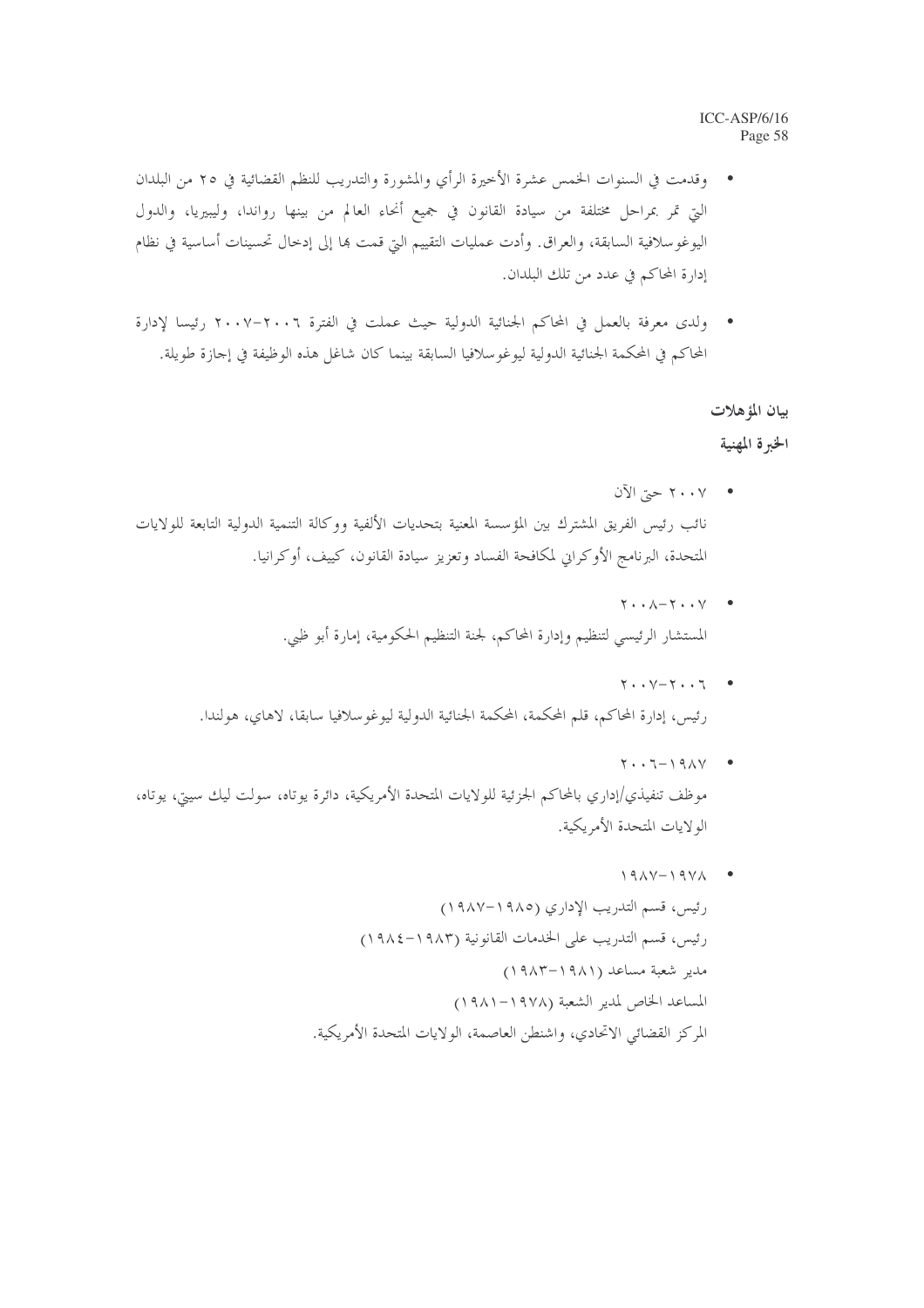أنشطة دولية قصيرة الأجل مختارة للرأى والمشورة والتدريب

 $Y \cdot \cdot Y$   $\bullet$ مستشار، الجزائر العاصمة، الجزائر

حلقة عمل المحلس العربي للدراسات القضائية والقانونية المخصصة لأربعين قاضيا من القضاة التابعين لمحموعة مينا القضائية.

- $Y \cdot \cdot 7$   $\bullet$ محاضر رئيسي، إدارة المحاكم، عمان، المملكة الأردنية الهاشمية المؤتمر الافتتاحي، المجلس العربي للدراسات القضائية والقانونية.
- $Y \cdot \cdot Y$   $\bullet$ محاضر/مشارك في حلقة نقاش، إدارة المحاكم، برازيليا، البرازيل الحلقة الدراسية الأيبيرية الأمريكية (المشتركة بين برنامج الأمم المتحدة الإنمائي ومجلس القضاء الوطني) بشأن المحالس القضائية.
	- $Y_{t+1} Y_{t+2}$  $\bullet$ مستشار /حبير استشاري لإدارة المحاكم، عمان، المملكة الأردنية الهاشمية المشروع النموذجي العراقي لتحسين إدارة المحاكم، النظام القضائي العراقي.
		- $Y \cdot \cdot Q$ مستشار، تشنغدو، مقاطعة ستشوان، جمهورية الصين الشعبية الحلقة الدراسية الدولية المعنية بالشفافية لستين قاضيا ومديرا صينيا.
- $Y \cdot \cdot 0$  $\overline{\phantom{a}}$ مستشار/خبير استشاري رئيسي، المبادرة المتعلقة بقوانين بلدان وسط وشرق أوروبا التابعة لرابطة المحامين الأمريكية، براغ، الجمهورية التشيكية بناء قدرات القطاع القضائي للبنك الدوليي من أجل الأفرقة المحاكم النموذجية التابعة لعشرة بلدان.
	- $\mathbf{y} \cdot \mathbf{z}$ مستشار/خبير استشاري، رابطة المحامين الأمريكية– العراق، حلقة عمل بشأن التخطيط الاستراتيجي مع رئيس المحاكم وكبار رحال القضاء العراقيين.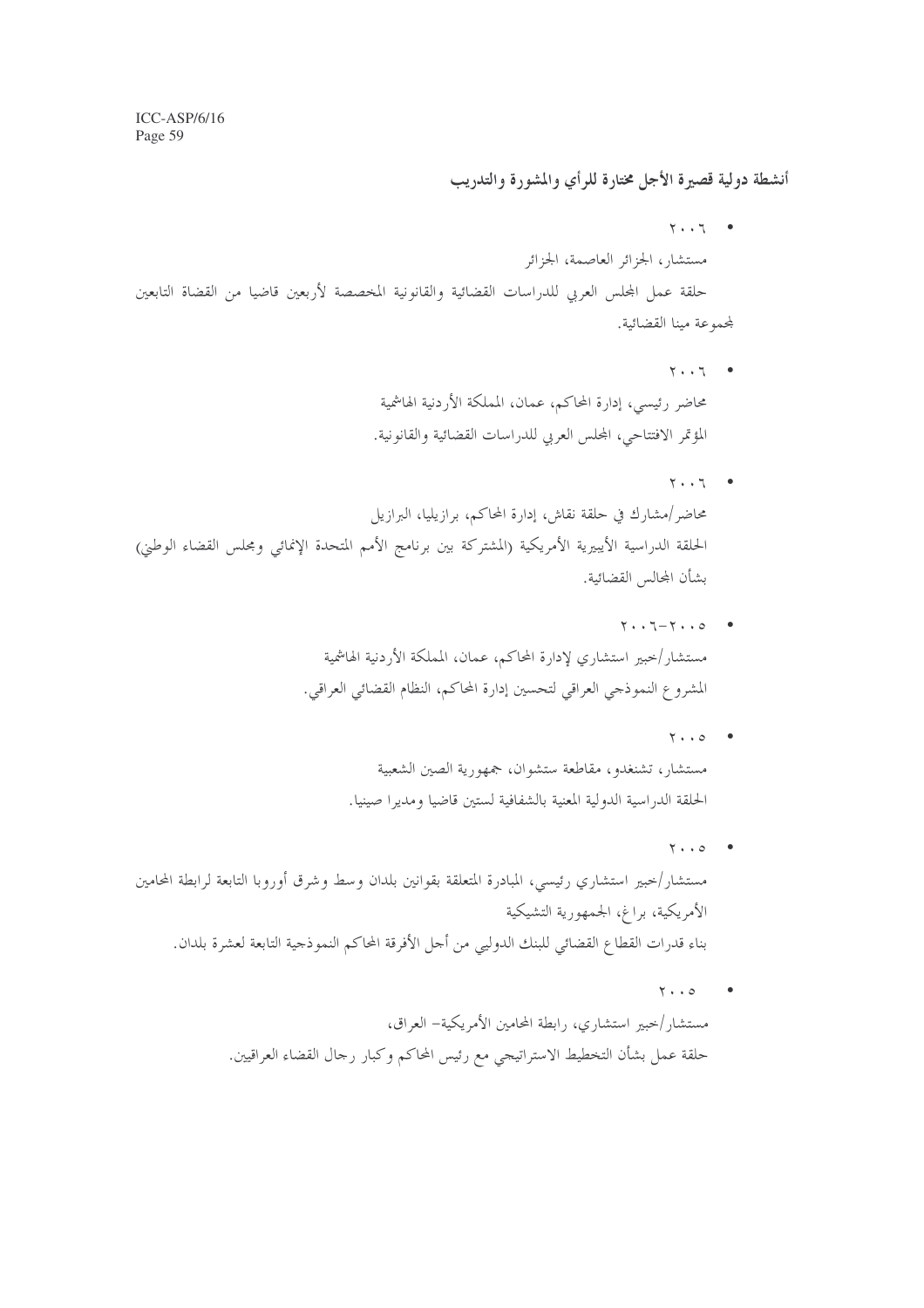- $\mathbf{y} \cdot \mathbf{z}$ مستشار رئيسي، البنك الدولي، بلغراد، جمهورية صربيا وضع الخطة الاستراتيجية/التنفيذية للإصلاح القضائي في وزارة العدل.
	- $Y \cdot \cdot 0$  $\overline{\phantom{a}}$ الفريق المعنى بمشروع تقييم النظام القضائي، مونروفيا، ليبيريا تقييم النظام القضائبي ووضع خطة لإصلاح النظام.
- $Y \cdot \cdot 2$ مستشار، "القضاء في المحتمع الديمقراطي"، المبادرة المتعلقة بقوانين بلدان وسط وشرق أوروبا التابعة لرابطة المحامين الأمريكية.، براغ، الجمهورية التشيكية، حلقتان دراسيتان مدة كل منهما أسبوعين لمحموعتين من القضاة العراقيين تتكون كل منهما من ٥٠ قاضيا.
- $Y \cdot \cdot 2$  $\bullet$ خبير استشاري في الإصلاح القضائي، عمان، المملكة الأردنية الهاشمية، تقييم نظام المحاكم/النظام القضائي في الأردن.
	- $Y \cdot \cdot Y$  $\blacksquare$ خبير استشاري في إدارة المحاكم، المنامة، مملكة البحرين تقييم نظام المحاكم في البحرين ووضع خطة تنفيذية لإصلاح النظام.
- $Y \cdot Y Y \cdot Y$ محاضر/مشارك في المؤتمرين الدوليين الأول (٢٠٠٢) والثاني (٢٠٠٣) المعنيين بالإصلاح القانوين، كيغالي، رواندا.
- $Y \cdot \cdot Y$ رئيس فريق، مشروع تقييم النظام القضائي، بريستينا، كوسوفو وضع خطة مشتركة بين بعثة الأمم المتحدة للإدارة المؤقتة في كوسوفو ومجلس أوروبا ووزارة الخارجية بالولايات المتحدة الأمريكية لإعادة تنظيم النظام القضائي في كوسوفو.
	- $Y \cdot Y$  $\blacksquare$ خبير استشاري في إدارة المحاكم، باكو، أذربيحان تقييم النظام القضائي في أذربيجان.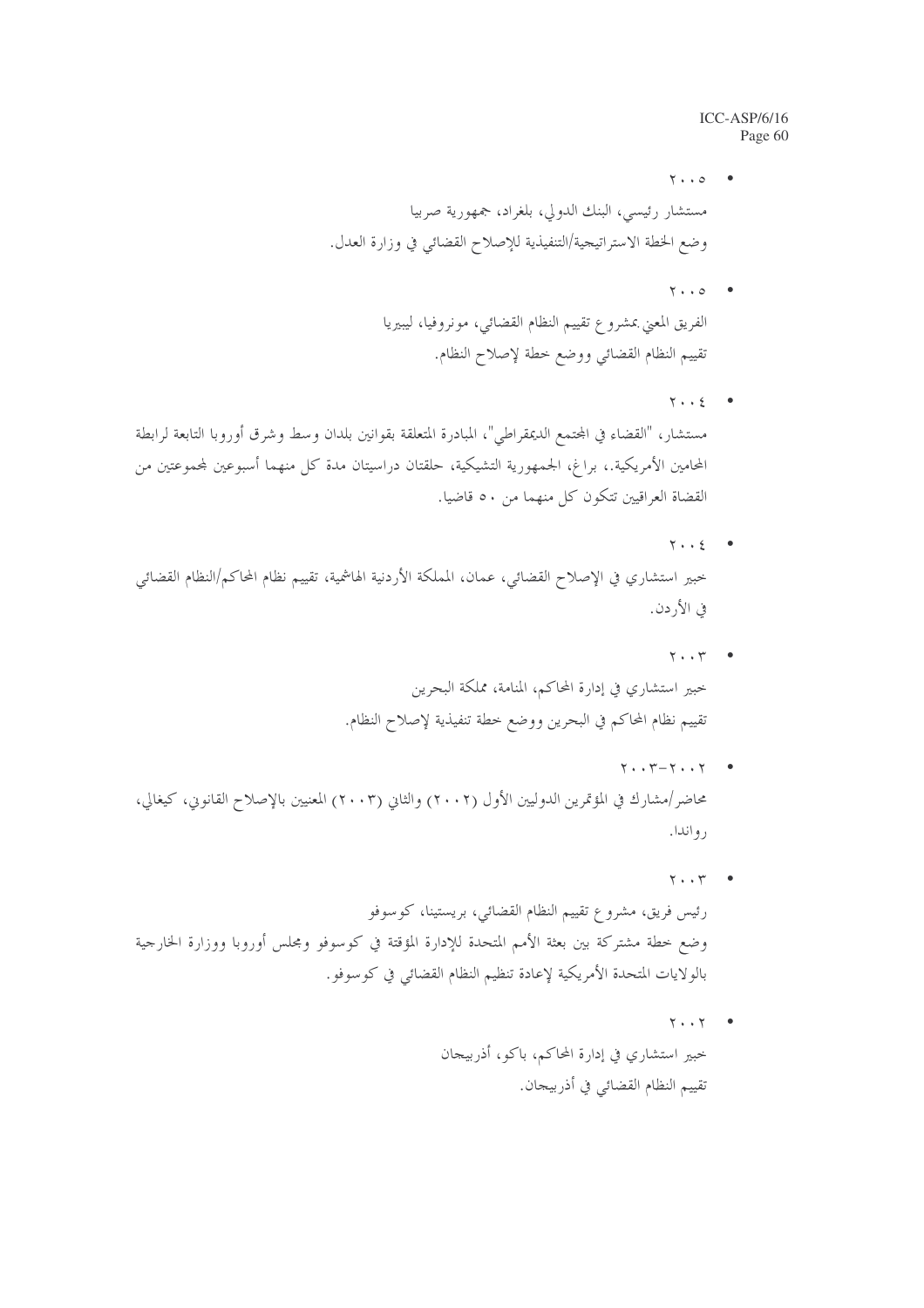- $Y \cdot Y$ أخصائي في إدارة المحاكم، كيغالي، رواندا تقييم الاحتياجات التدريبية ووضع خطة استراتيجية لتدريب القضاة الروانديين.
	- $\mathbf{Y} \cdot \cdot \mathbf{Y}$

 $\blacksquare$ 

خبير/مستشار، سيفي ستيفان، جمهورية الجبل الأسود مائدة مستديرة بشأن القانون والمحاكم، مجلس أوروبا والمبادرة المتعلقة بقوانين بلدان وسط وشرق أوروبا التابعة لـ ابطة المحامين الأمر يكية.

- $\mathbf{y}$ ... أخصائي في إدارة المحاكم، براتيسلافا، جمهورية سلوفاكيا تنظيم وإصلاح الإدارة القضائية بالاشتراك بين القضاء السلوفاكي ووزارة العدل.
- $1999$ أخصائي في الإدارة القانونية/إدارة المحاكم، بوخارست، رومانيا تنظيم وإصلاح الإدارة القضائية بالاشتراك بين القضاء الروماني ووزارة العدل.
	- $\blacksquare$  $199\lambda$ أخصائي في الإدارة القانونية/إدارة المحاكم، وارسو، بولندا تنظيم إصلاح الإدارة القضائية بالاشتراك بين القضاء البولندي ووزارة العدل.
- $199 \wedge$ محاضر /مشارك، بودابست، هنغاريا حلقة عمل بشأن المؤتمر القضائي للولايات المتحدة المعنى بمحلس القضاء الهنغاري.
- $199V$ أخصائي في الإدارة القانونية/إدارة المحاكم، سكويي، جمهورية مقدونيا اليوغوسلافية السابقة رئيس فريق يتكون من أربعة أخصائيين معنيين بإصلاح النظام القضائي في جمهورية مقدونيا اليوغوسلافية السابقة.
- $1990$ رئيس برنامج إدارة المحاكم، المبادرة المتعلقة بقوانين بلدان وسط وشرق أوروبا التابعة لرابطة المحامين الأمريكية حلقة عمل لقضاة المحاكم الدستورية في البوسنة والهرسك، واشنطن العاصمة.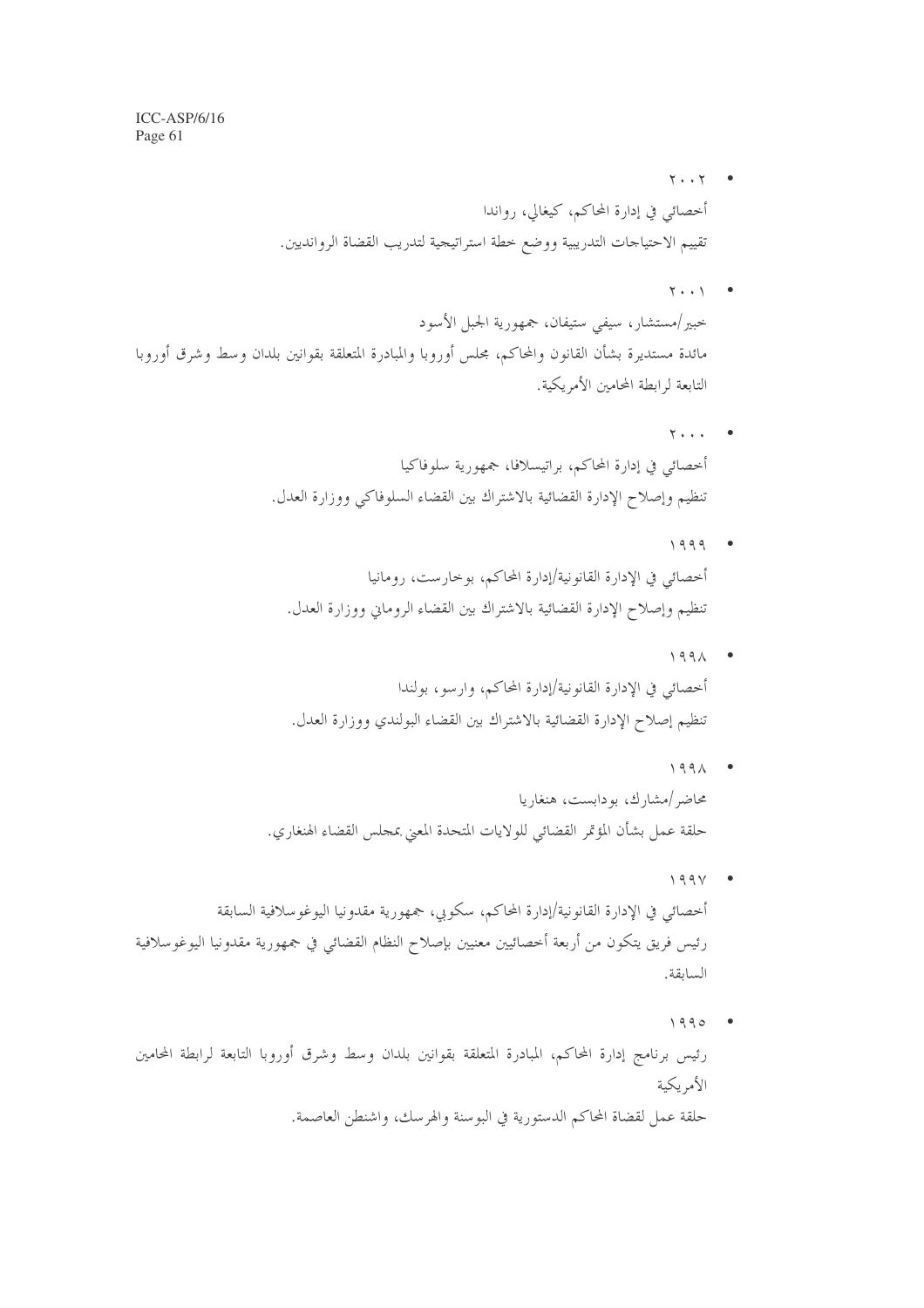- $1992$   $\bullet$ حبير قانوني/محاضر زائر، زغرب، كرواتيا إلقاء محاضرات على القضاة الكرواتيين وتقييم نظام المحاكم في كرواتيا.
- $1997$ خبير قانويي، صوفيا، بلغاريا، تقييم نظام المحاكم/النظام القضائي في بلغاريا.

التعليم

- جامعة هارفارد، كامبريدج، ماساتشوستس، الولايات المتحدة الأمريكية. دكتوراه في التعليم، ١٩٨٠، ماجستير في التعليم، حزيران/يونيه ١٩٧٧.
	- حامعة زيوريخ، زيوريخ، سويسرا. زمالة فولبرايت ١٩٧٢–١٩٧٣.
	- حامعة يوتاه، سولت ليك سيتي، يوتاه، الولايات المتحدة الأمريكية.  $\blacksquare$ ماجستير في الآداب، ١٩٧٥، بكالوريوس في الآداب، ١٩٧١.

شهادات التقدير وجوائز مختارة

- ٢٠٠٠: جائزة روي جيبسون لحرية الإعلام، جمعية الصحفيين المحترفين.
- ١٩٩٤: حائزة المكتب الإداري لمديري المحاكم بالولايات المتحدة للإدارة البارزة.  $\bullet$
- ×٢٠٠٧ ٢٠٠٧: الإدراج في الطبعات المختلفة لمجلة Who's Who في القانون الأمريكي، ومجلة Kho's  $\bullet$ Who في أمريكا، الخ.
	- ١٩٧٨: الانتخاب بمجلس إدارة مجلة هارفارد للتعليم.

أنشطة أخرى مختارة

- ٢٠٠٥: عضو محكم باللجنة المعنية باستعراض المرافق القضائية في الفترة ٢٠٠٥-٢٠٠٦، المعهد  $\bullet$ الأمريكي للمهندسين المعماريين.
	- ہ ٢٠٠٥ حتى الآن: الرئيس المؤسس للرابطة الدولية لإدارة المحاكم.
- ٢٠٠٤-٢٠٠٧: عضو، اللجنة الفرعية المعنية بحقوق الإنسان في أفريقيا، اللجنة المعنية بحقوق الإنسان، , ابطة المحامين الأمر بكية.